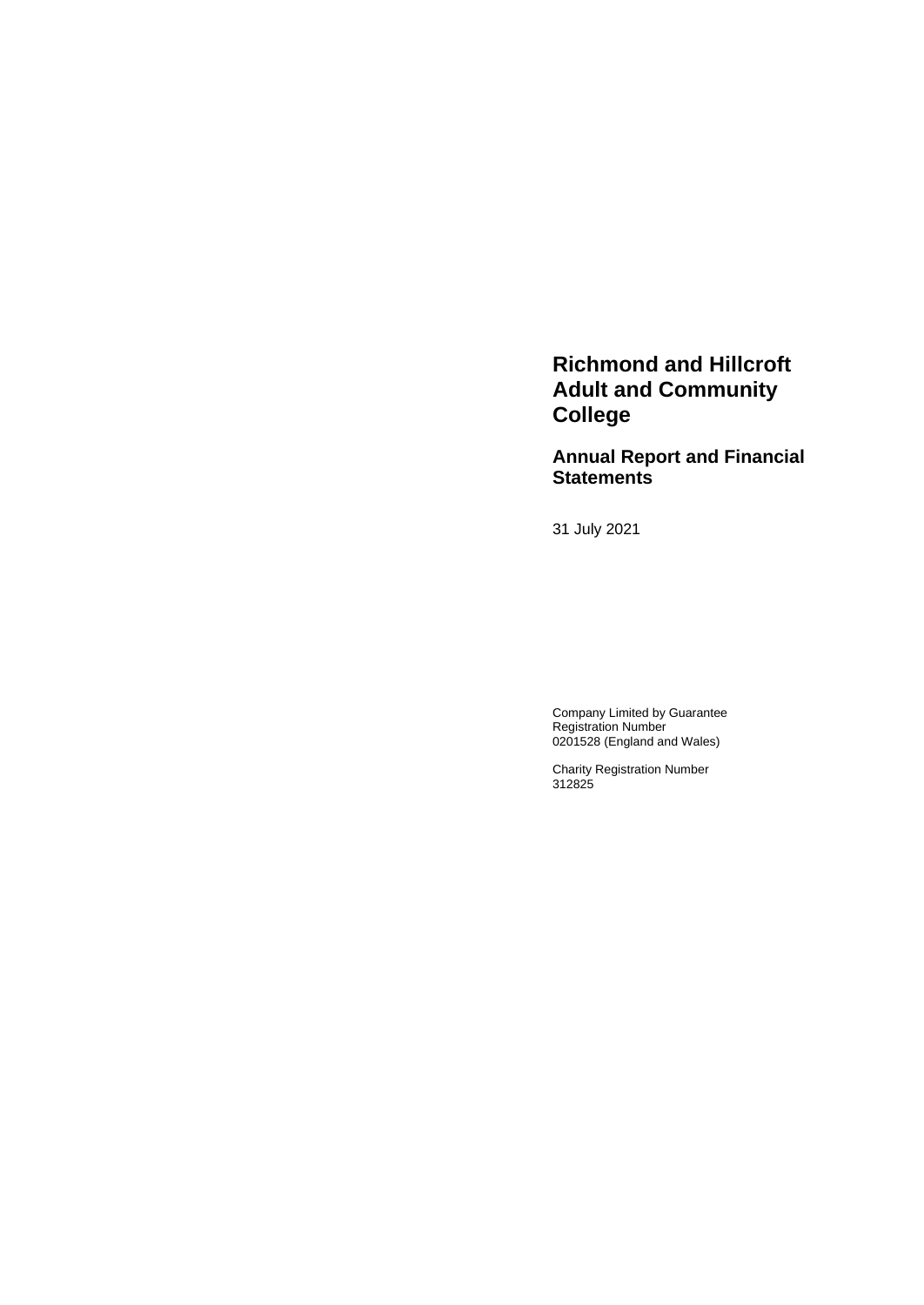# **Contents**

# **Reports**

| Legal and administrative information                                                                                     |    |
|--------------------------------------------------------------------------------------------------------------------------|----|
| Key management personnel, and professional advisors                                                                      | 2  |
| <b>Strategic Report</b>                                                                                                  | 3  |
| Statement of corporate governance and internal control                                                                   | 20 |
| Statement of regularity, propriety and compliance                                                                        | 28 |
| Statement of the responsibilities of the members of the Board                                                            | 29 |
| Independent auditor's report to the members of the Board of Richmond and<br><b>Hillcroft Adult and Community College</b> | 30 |
|                                                                                                                          | 34 |
| Reporting accountant's assurance report on regularity                                                                    |    |

# **Financial Statements**

| Statement of comprehensive income and expenditure | 37 |
|---------------------------------------------------|----|
| Statement of changes in reserves                  | 38 |
| Balance sheet                                     | 39 |
| Statement of cash flows                           | 40 |
| Principal accounting policies                     | 41 |
| Notes to the financial statements                 | 47 |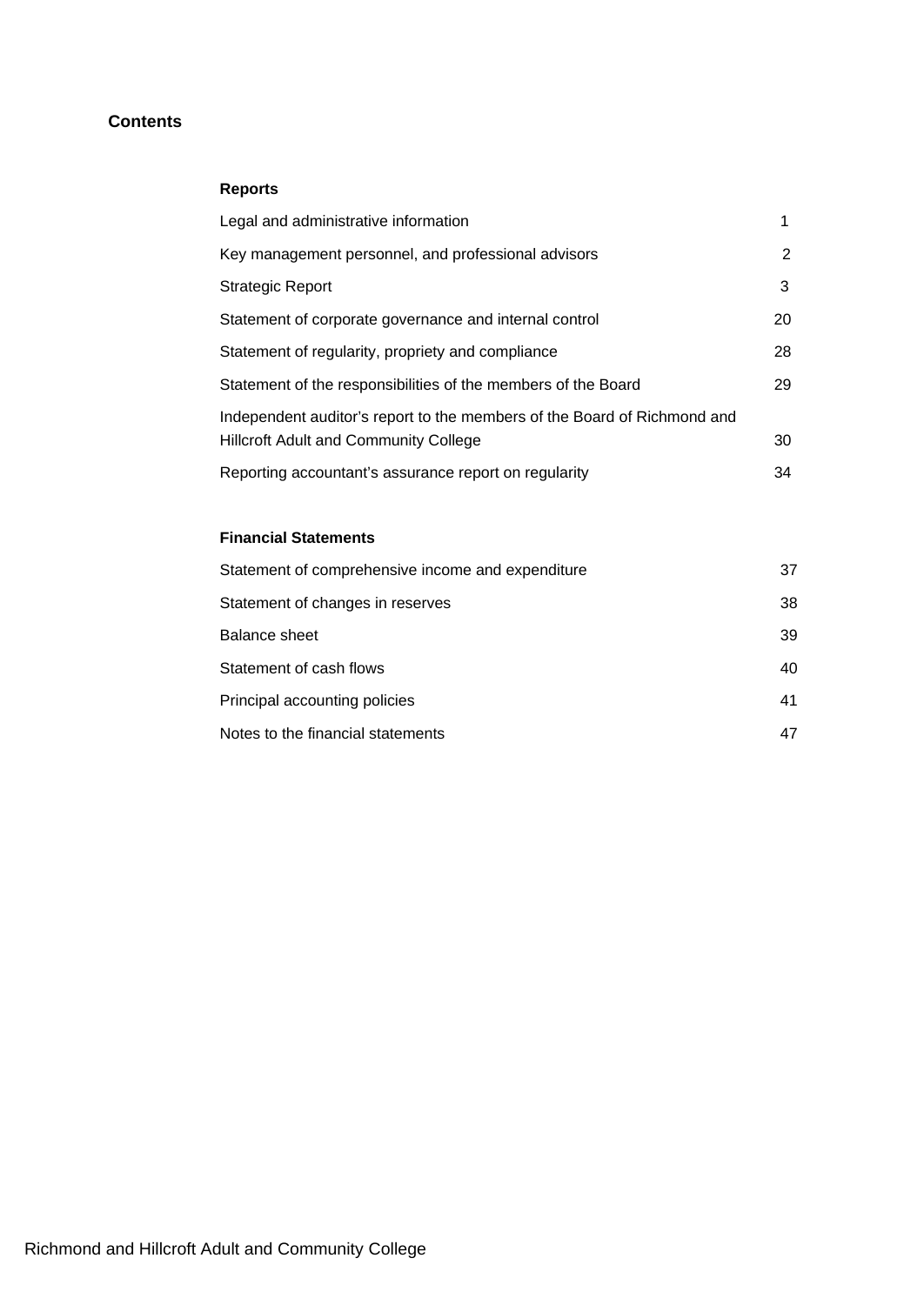# **Legal and administrative information**

| <b>Members of the Board</b><br>(as at date of approval of the financial<br>statements) | Prof. Andrew George (Chair)<br>Farah Rachlin (Vice Chair)<br><b>Richard Brewster</b><br>Kate Clarke<br>Gabrielle Flint (Principal)<br>David Izett<br><b>Nick Jones</b><br>Dave Munby<br>Jane O'Shea<br>Sharon Raj<br>Paul Simmons (Student Governor)<br><b>Graham Tharp (Staff Governor)</b><br>Nigel Ware |
|----------------------------------------------------------------------------------------|------------------------------------------------------------------------------------------------------------------------------------------------------------------------------------------------------------------------------------------------------------------------------------------------------------|
| <b>Principal and Accounting Officer</b><br>of the College                              | <b>Gabrielle Flint</b>                                                                                                                                                                                                                                                                                     |
| <b>Clerk to the Board</b>                                                              | Neil Wallbank                                                                                                                                                                                                                                                                                              |
| <b>Principal and Registered office</b>                                                 | Parkshot<br>Richmond<br>Surrey<br>TW9 2RE                                                                                                                                                                                                                                                                  |
| <b>Company registration number</b>                                                     | 0201528 (England and Wales)                                                                                                                                                                                                                                                                                |
| <b>Charity registration number</b>                                                     | 312825                                                                                                                                                                                                                                                                                                     |

Richmond and Hillcroft Adult and Community College **1**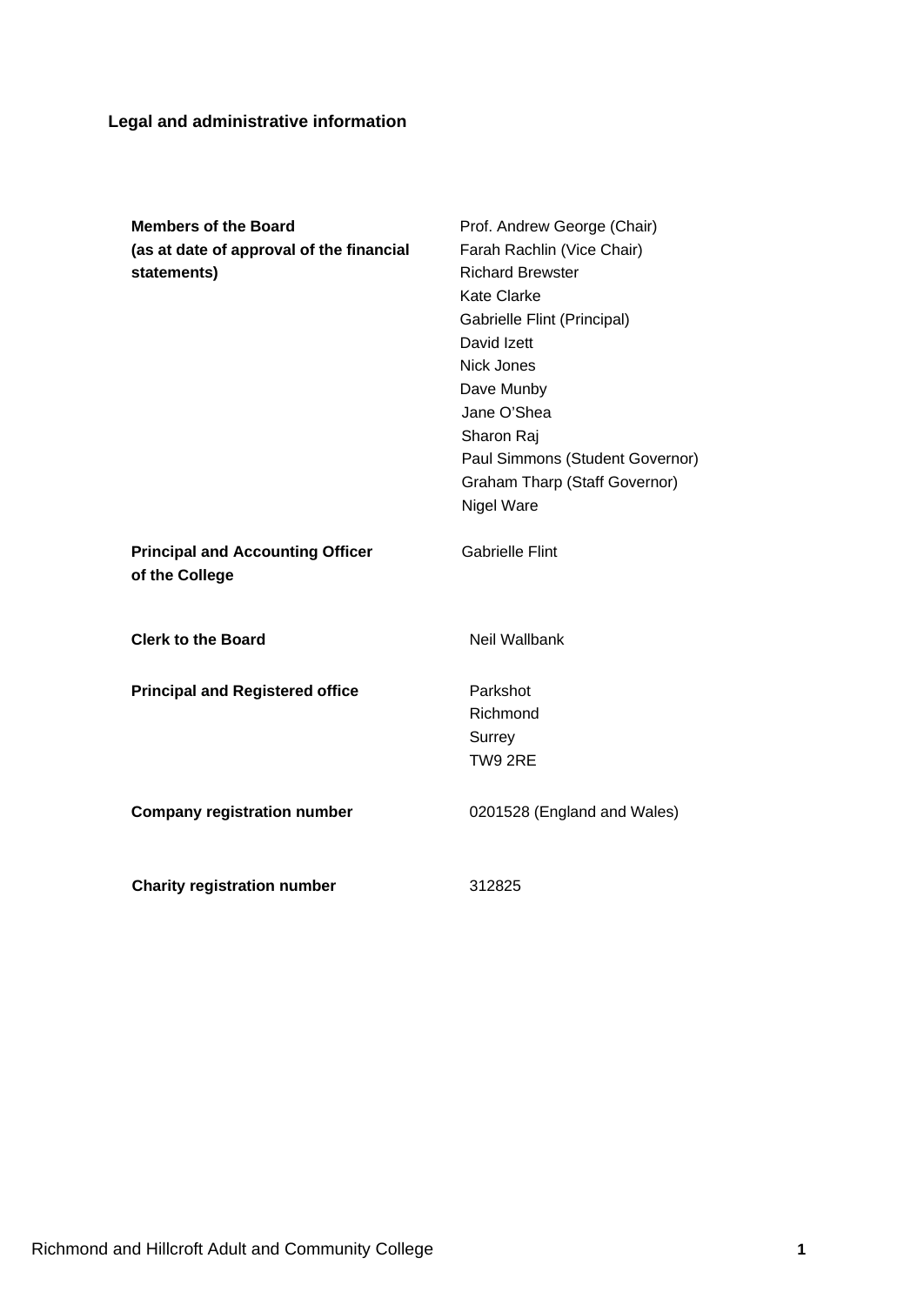# **Key management personnel, and professional advisors**

### <span id="page-3-0"></span>**Key management personnel**

Key management personnel are defined as members of the Executive Team and were represented by the following in 2020/21:

Gabrielle Flint, Principal Gaynor Bray, Vice Principal Neil Wallbank, Director of Finance and Resources and Clerk to the Governing Body Paul Smith, Executive Director (Commercial)

| The College's solicitors                                         | <b>Bates Wells</b><br>10 Queen Street Place<br>London<br>EC4R 1BE                                      |
|------------------------------------------------------------------|--------------------------------------------------------------------------------------------------------|
| <b>Financial statements auditor and</b><br>reporting accountants | <b>Buzzacott LLP</b><br>130 Wood Street<br>London<br>EC2V 6DL                                          |
| <b>Internal auditors</b>                                         | <b>RSM Risk Assurance Services LLP</b><br>25 Farringdon Street<br>London<br>EC4A 4AB                   |
| <b>Bankers</b>                                                   | <b>HSBC Plc</b><br>South West London Commercial Centre<br>Hampton Wick<br>Kingston upon Thames, Surrey |
|                                                                  | Barclays Bank plc<br>Level 27<br>1 Churchill Place<br>London<br>E14 5HP                                |
|                                                                  | National Westminster Bank plc<br>10 Victoria Road<br>Surbiton<br>Surrey                                |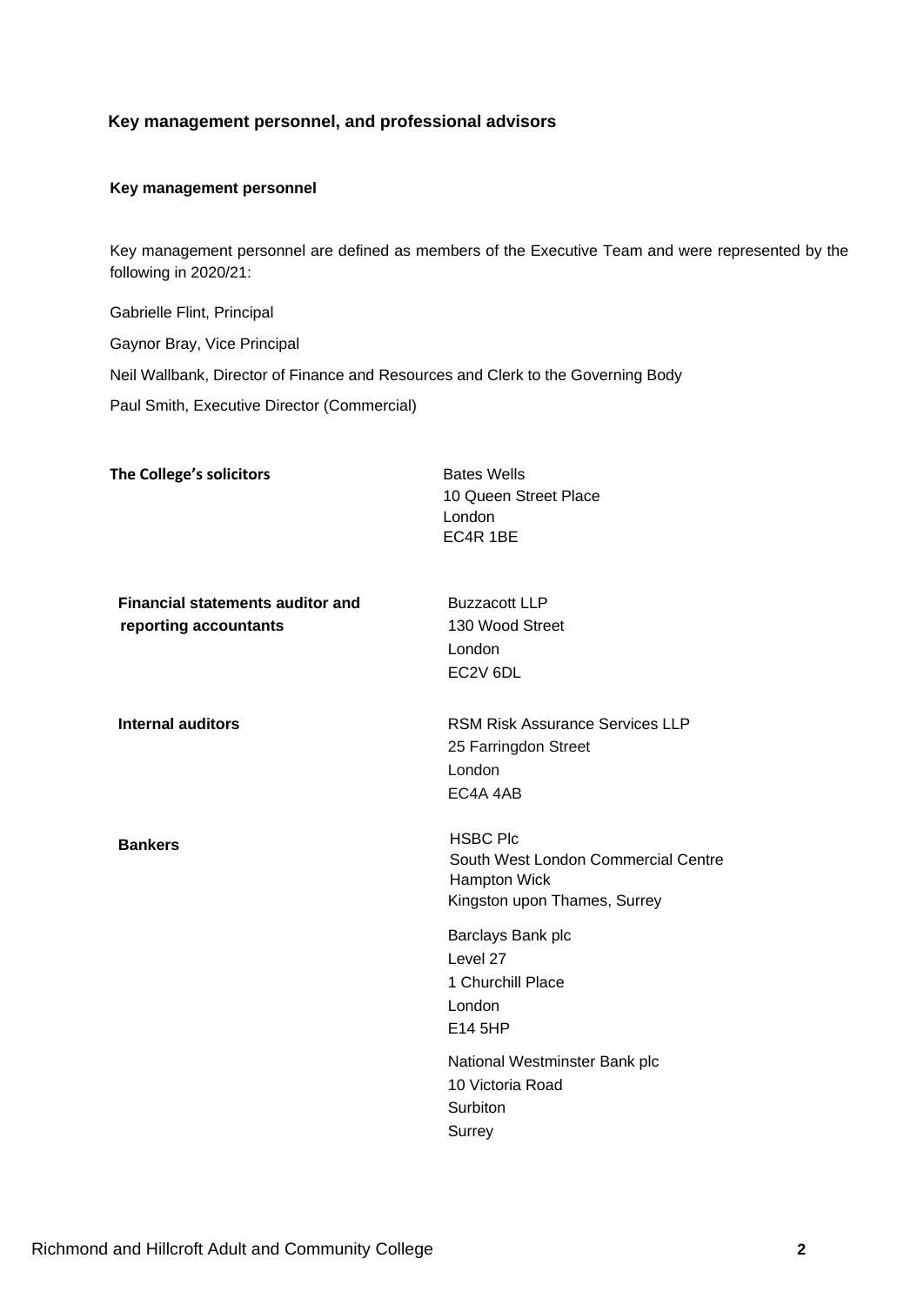# **STRATEGIC REPORT**

# **1 Objectives and Strategy**

The members of the Board (governors) present their report and the audited financial statements for Richmond and Hillcroft Adult and Community College ('the College') for the year ended 31 July 2021.

The charitable objects of the College are as follows:

*"The objects for which the College is established are to provide education for the public benefit to include, without limitation:*

- *to enable adult men and/or women disadvantaged by educational or social factors to progress into Higher Education, vocational training and employment.*
- *to contribute to the national development of women's education.*
- *to maintain one or more residential colleges for the education of men and/or women with the aim of enlarging and enriching the vision of its students, developing their capacities for leadership and contribution to society and stimulating their personal growth."*

### **1.1 Legal status**

Richmond and Hillcroft Adult and Community College is a company limited by guarantee (registration number 0201528) incorporated in 1924 and a registered charity (registration number 312825). It is designated for funding by the Education and Skills Funding Agency (ESFA).

# **1.2 Mission**

The College's mission statement, as approved by the members of the Board in March 2018 is:

*Empowering adults and communities through education, skills and enterprise.*

# **1.3 Implementation of the strategic plan**

Following the merger, in March 2018 the College adopted a strategic plan for the period up to July 2021.

The strategic plan is currently in the process of being updated and reviewed. The Board, management and staff have had input into the development of the plan. It is anticipated that the new strategic plan will be approved at the December 2021 meeting of the Board. The three key strategic aims of the new plan relate to:

- Quality Improvement;
- Growth in learner numbers; and
- Financial sustainability

These will be underpinned by detailed operational plans relating to:

- People development;
- Curriculum development;
- Digital transformation;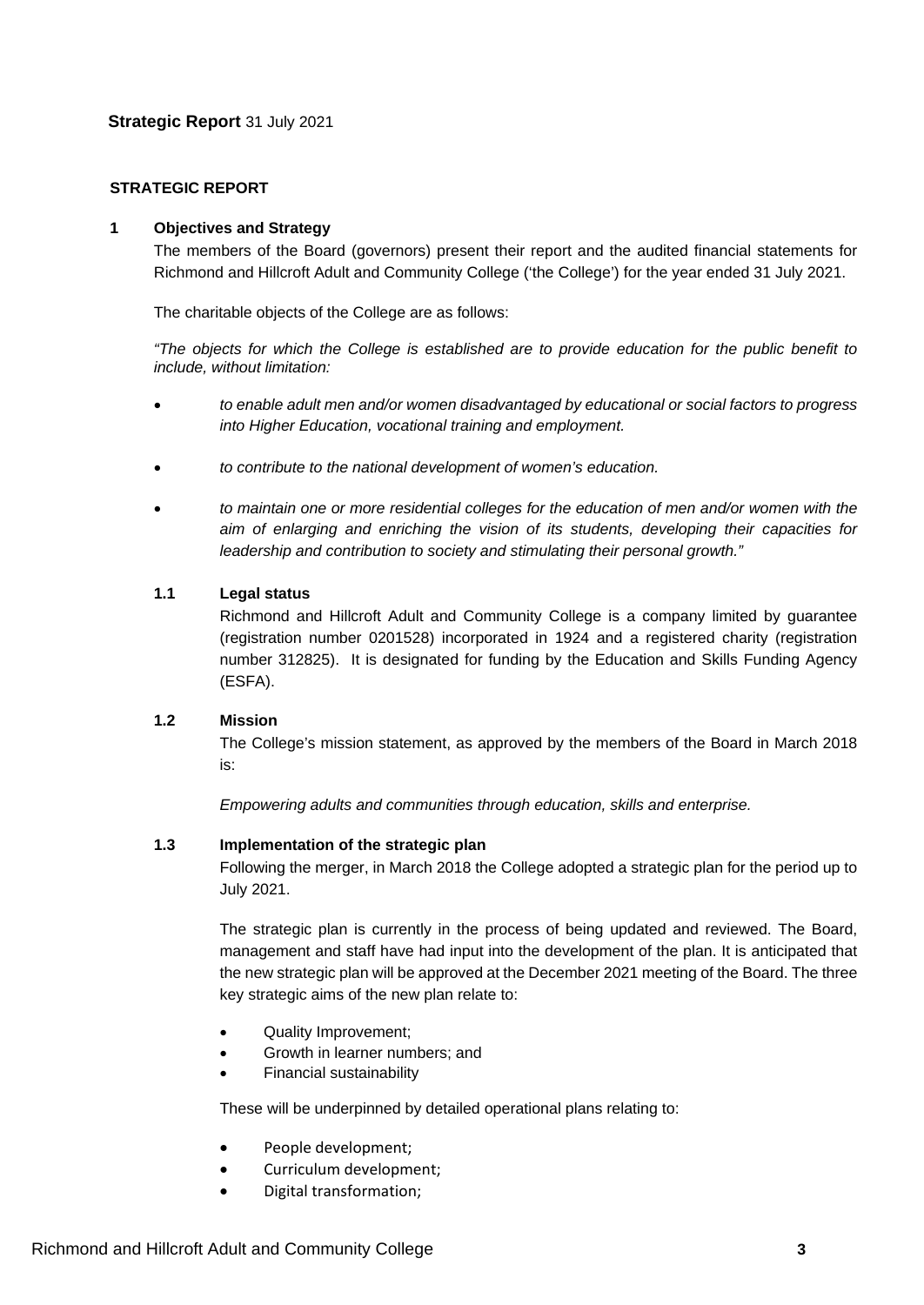### **STRATEGIC REPORT** (continued)

The following strategic priorities were identified in the Strategic Plan 2018-2021 for implementation during this period.

- 1. Ethos
	- i) To develop a whole college culture of performance, efficiency and excellence.
- 2. Curriculum
	- i) To extend the curriculum with increased opportunities for learners of all ages, backgrounds and abilities to gain vocational and wellbeing skills and enrichment.

To develop our communication with learners to ensure that target learner groups are aware of opportunities open to them.

- 3. Quality
	- i) To achieve Ofsted 'Outstanding' status and the highest levels of teaching and learning and customer satisfaction in all college services.
- 4. Resources
	- i) To develop a first class college estate that provides community hubs in Richmond and Surbiton, cutting edge teaching and learning spaces and accessible and high quality residential facilities.
	- ii) To develop our digital skills and infrastructure to make learning more accessible and relevant.
- 5. Financial Sustainability
	- i) To achieve long term financial sustainability through improved efficiency and additional income generation that provides a positive contribution to operating costs.
- 6. Partnerships
	- i) To continue to develop partnerships with local stakeholders regarding the planning and delivery of learning and progression opportunities and the engagement and support of specific learner groups. This will involve agreements with partner organisations in local government, the voluntary sector, with local employers and businesses and other adult learning providers.

During the period of the Strategic Plan, the College achieved a 'Good' Ofsted grade in February 2020. It has continued to invest in improvements to the estate and develop plans for the redevelopment of the Hillcroft site. Although Covid has had a negative impact on the financial performance of the College it has remained financially sustainable. The Board took a decision to cease to offer residential provision as a result of falling demand and changes to the funding methodology.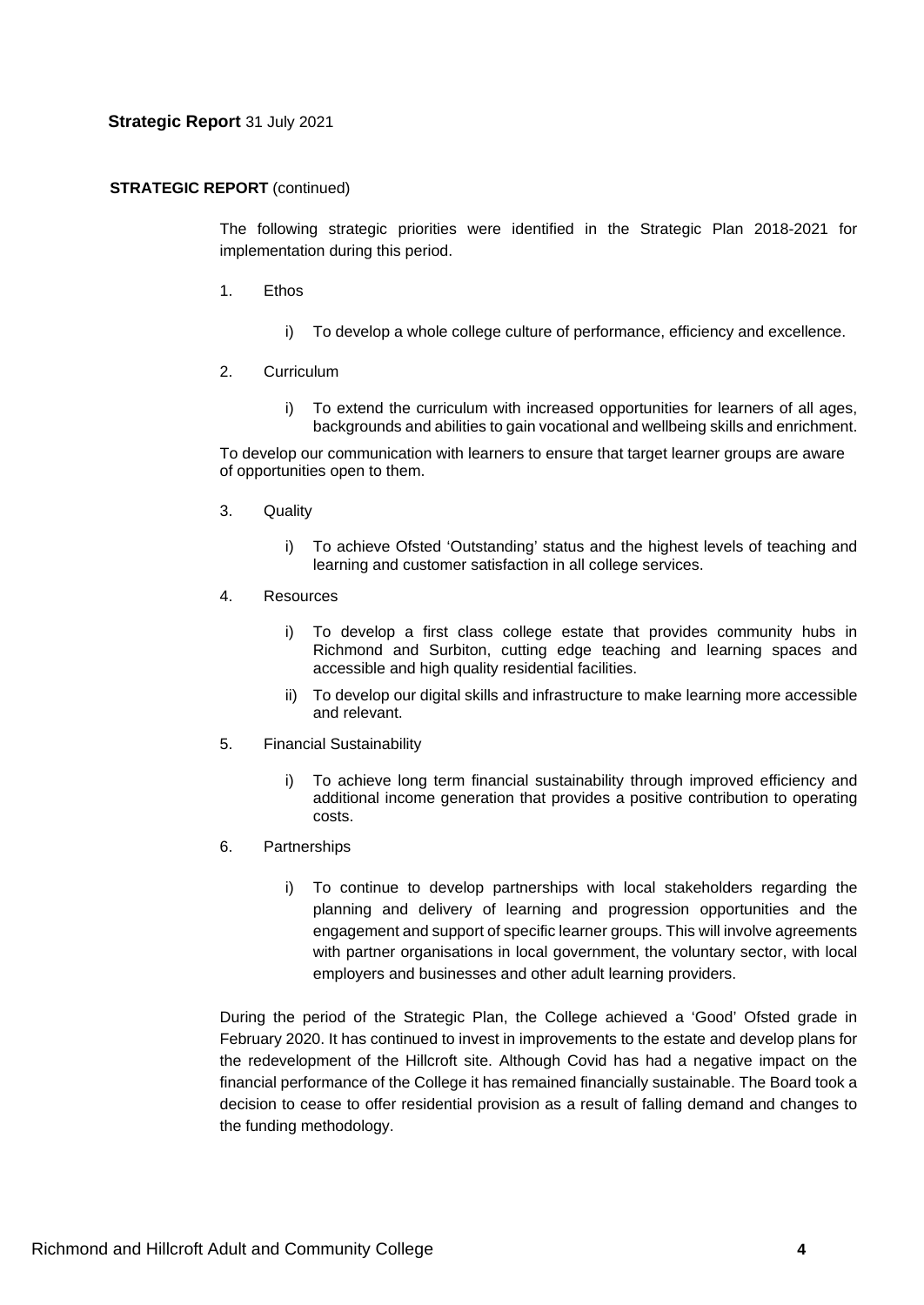# **STRATEGIC REPORT** (continued)

# **1.4 Financial objectives**

The College's financial objectives that support the strategic objective of ensuring financial sustainability are to:

- Implement a robust financial strategy over the period 2018 to 2021.
- Review and continuously monitor the cost effectiveness of provision and back office support services.
- Establish and monitor targets for contribution to central overheads from teaching departments.
- Increase the income base to £11m through contracts, commercial activity and bids for additional funding.
- Improve the efficiency of the College in order to generate funds available for investment in the curriculum and the estate.

# **2. RESOURCES**

The College has various resources that it can deploy in pursuit of its strategic objectives.

# **2.1. Tangible**

Tangible resources include the Parkshot site in Richmond and the Hillcroft site in Surbiton.

# **2.2 Financial**

At 31 July 2021 the College had £40,156,000 (2019/20: £39,382,000) of net assets, including a £8,066,000 pension liability (2019/20: £9,716,000) and no external debt. The College had a cash balance of £4,124,000 at 31 July 2021 (2019/20 £4,381,000), part of which it is intended to use for the redevelopment of the Hillcroft site. The balance included £1,799,485 repayable to the ESFA in respect of an overpayment made to the College in 2018.

# **2.3 People**

During the year ended 31 July 2021 the College employed 443 people (expressed as average head count), of whom 301 were teaching staff.

# **2.4 Reputation**

The College has a good reputation both locally and nationally. Maintaining a quality brand and good reputation continues to be essential for the College's success in attracting students and developing external relationships.

# **3. STAKEHOLDER RELATIONSHIPS**

In line with other colleges and with universities, the College has many stakeholders. These include:

- Learners:
- Education sector funding bodies;
- FE commissioner;
- Staff: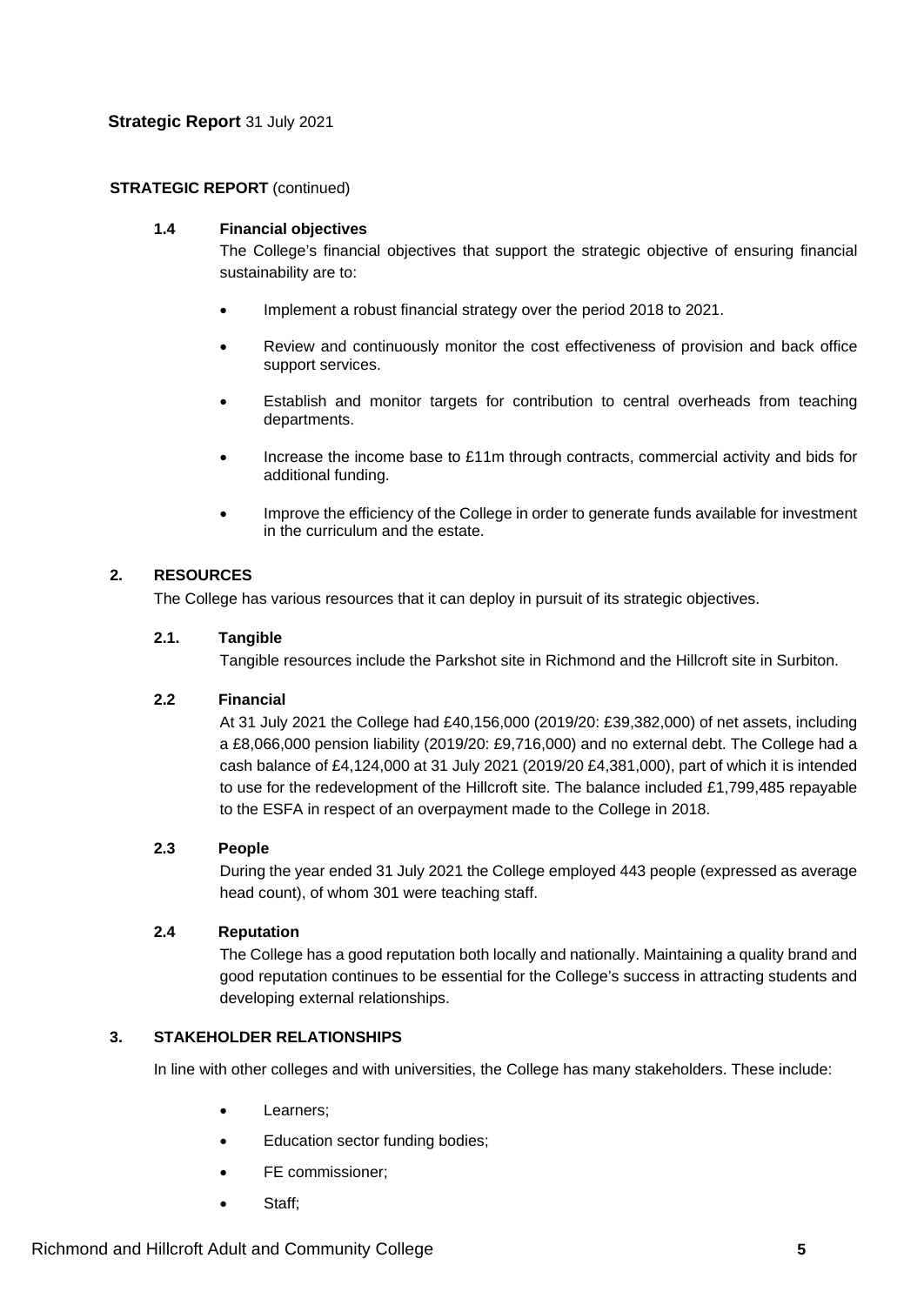# **STRATEGIC REPORT** (continued)

- Partner referral organisations;
- Local employers:
- Local authorities and the GLA;
- Local charities:
- Government offices;
- The local community;
- Trade Unions;
- Other FE institutions; and
- Professional bodies.

The College recognises the importance of these relationships and engages in regular communication with them through face to face meetings, by email and letter contact, by staff newsletters, by press releases and through the College web site.

Feedback from learners is encouraged, to help the management team to judge performance and ensure areas of weakness are addressed.

# **3.1 Engagement with employees**

The College consults with the staff through staff forums providing employees with information on matters of concern to them. Key performance indicators are produced and shared with the College Management Team and with members of the staff forum enabling employee participation in the performance of the College.

The College has adopted a Recruitment and Selection Policy and Procedure that is in line with all relevant legislation. This includes a policy in respect of applications for employment from disabled persons.

With respect to finance, budget holders are consulted during the budget setting process. The consultation is undertaken by the Director of Finance and Resources and the Head of Finance.

# **3.2 Engagement with suppliers, customers and others in a business relationship with the College**

The College continues to foster good working relations with suppliers by ensuring:

- Payments are made to suppliers within required timescales;
- Where payments are delayed a dialogue is maintained with the supplier;
- Tender processes are clear and transparent; and
- Clear escalation procedures are in place in case of a dispute with the College.

# **3.3. Promoting the success of the College to achieve its purposes**

The College has its own website, which is kept updated with the latest news and events that are taking place. Social media sites are also used to promote the College and its activities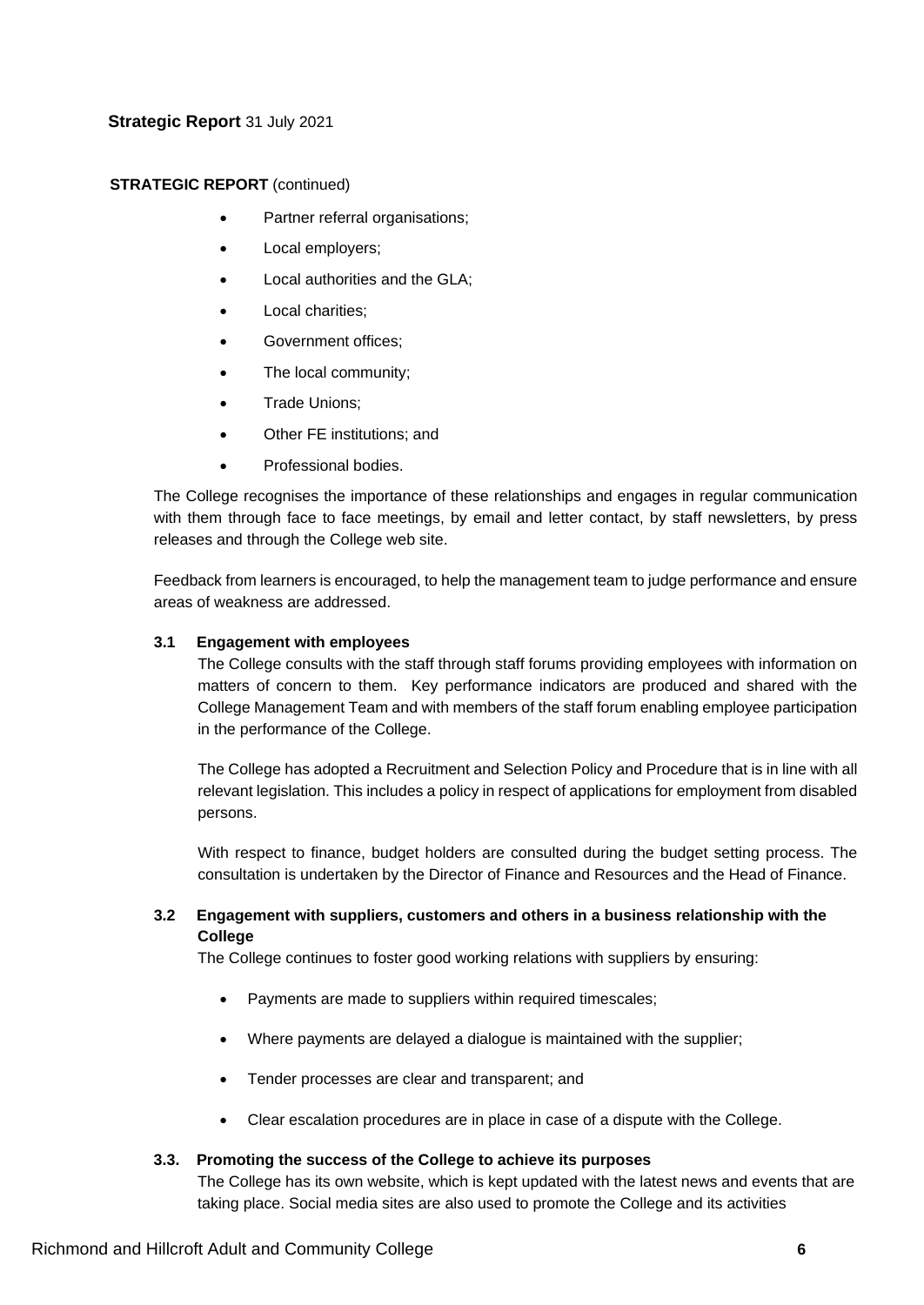### **STRATEGIC REPORT** (continued)

### **4. PUBLIC BENEFIT**

RHACC is a company limited by guarantee and a registered charity. The members of the Board, who are directors of the charity for the purposes of company law, are disclosed on page 1.

In setting and reviewing the College's strategic objectives, the Board has had due regard for the Charity Commission's guidance on public benefit and particularly upon its supplementary guidance on the advancement of education. The guidance sets out the requirement that all organisations wishing to be recognised as charities must demonstrate, explicitly, that their aims are for the public benefit.

In delivering its mission, the College provides identifiable public benefit through the advancement of education to around 7,000 students.

The College provides courses without charge to young people and to those who are unemployed or on low income. The College also provides a number of concessions to learners. The College is committed to providing information, advice and guidance to the students it enrols and to finding suitable courses for as many students as possible regardless of their educational background.

# **5. DEVELOPMENT AND PERFORMANCE**

### **5.1 Financial results**

The College incurred a deficit (deficit before other gains and losses) in the year of £1,484,000 (2019/20: deficit £706,000). This deficit is after charging depreciation of £830,000 and pension adjustments of £609,000. Total Comprehensive Income for the year is a surplus of £775,000 (2019/20 deficit of £4,646,000) after allowing for an actuarial gain on the pension scheme of £2,259,000 (2019/20 loss of £3,940,000).

The performance for the year has been significantly impacted by Covid-19. There was a slow start to the year following lockdown in 2019/20 and this was then further compounded by a further lockdown in the Spring term. The College generates a significant amount of tuition fee income at its Parkshot site in a normal year but its ability to do this in 2019/20 and 2020/21 has been severely impacted. Although the College continued with initiatives to deliver provision on-line, where possible and practical to do so, there was still a significant impact on tuition fee income with a total for the year of £1,789,000 (2019/20 £2,169,000), a decline of £380,000. The College welcomed the approach from the ESFA and the GLA to relax the yearend funding reconciliation process, although recognising that the flexibilities were not as helpful as those given in 2019/20. The College achieved 91% of its ESFA allocation and 80% of its GLA allocation. If the normal year end reconciliation and clawback process had been implemented this would have potentially further reduced income by around £951,256. As a result of the revised year-end reconciliation process for the Adult Learner Loan Bursary the College did not suffer claw back that would otherwise have been payable to the ESFA of £23,349.

The College received income from 'other income' sources of £601,000 (2019/20 £653,000), a decline of £52,000, as a result of the Covid-19 restrictions. This was largely represented by falling income from the creche facility and from income generated from events and hires.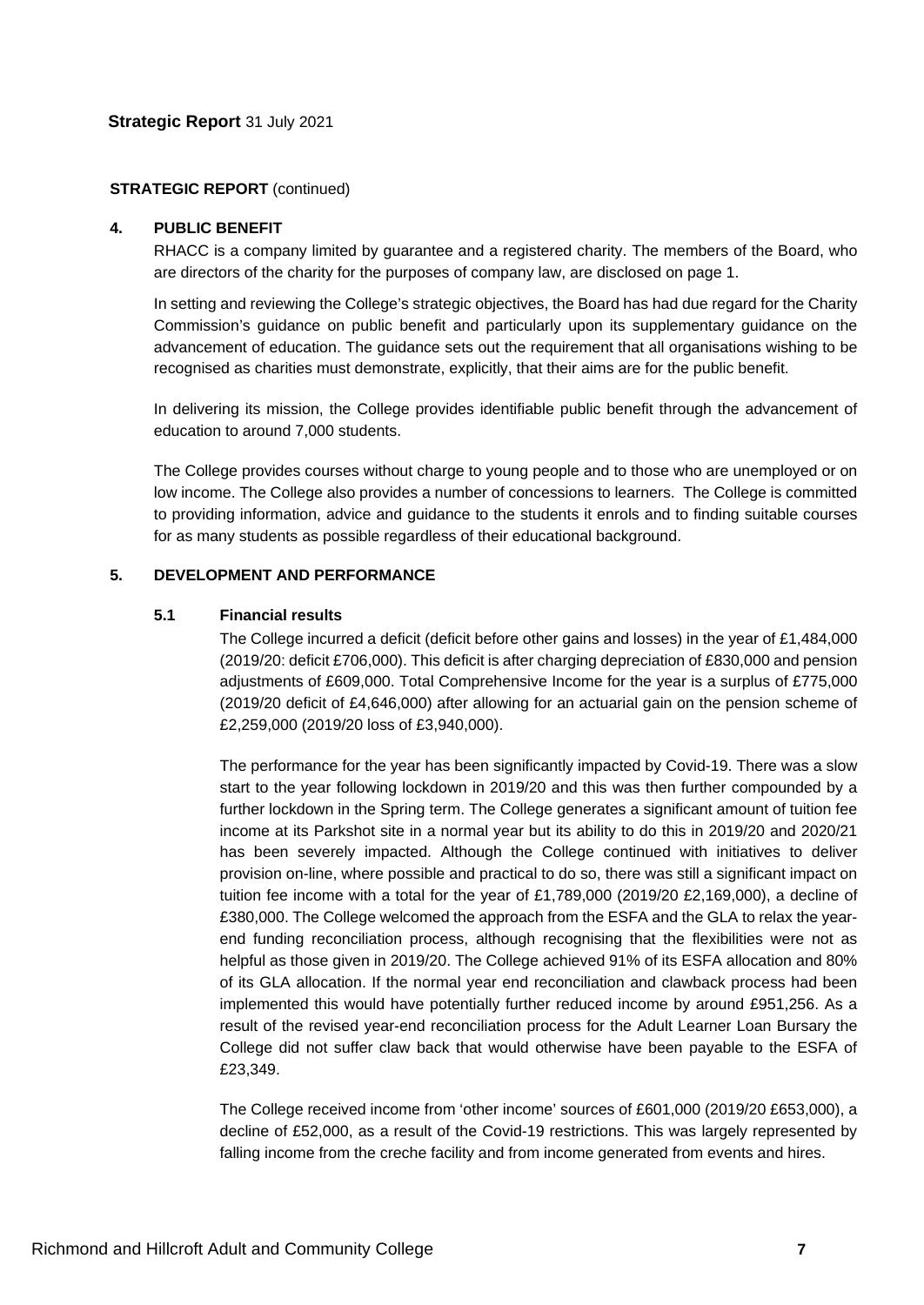#### **STRATEGIC REPORT** (continued)

The College has total net assets of £40,156,000 (2019/20 £39,382,000), including cash balances of £4,124,000 (2019/20 £4,381,000). This includes the accumulated deficit on the pension fund of £8,066,000 (2019/20: £9,716,000 deficit).

At 31 July 2021, the College had accumulated reserves of £40,156,000 (2019/20: £39,382,000,000). The Income and Expenditure Reserve has a surplus of £34,074,000 (2019/20: £33,210,000). The College continues to operate without the requirement of any external financing.

The College recognises that there are likely to be continuing and significant differences in the way it will need to operate as a result of Covid-19. A grant of £199,000 was allocated by the GLA in 2020/21 from its Covid-19 Response Fund. This money was used to prepare the College and its sites for different ways of working and delivering provision to learners. This included investment in IT facilities to further develop remote and blended learning and also to further make the site Covid-19 secure.

Tangible fixed asset additions during the year amounted to £580,000. This included equipment purchased of £292,000 and £288,000 of assets in the course of construction for the Hillcroft campus.

The College has significant reliance on the education sector funding bodies, the ESFA and GLA, for its principal funding source of recurrent grants. In 2020/21 the ESFA and GLA provided 66% (2019/20: 61%) of the College's total income. This increase is largely a result of the funding body income remaining consistent with the previous year but the overall income level falling.

The LGPS pension was a deficit of £8,066,000 (2019: £9,716,000) which is a significant decrease on the previous year. The Members of the Board have been advised that pension accounting deficits have no effect on the contribution rate, which is determined using longterm funding assumptions based on the investment strategy of the pension fund, rather than solely on the yields of corporate bonds.

# **5.2 Cash flows and liquidity**

There was a decrease in cash at the 31 July 2021 of £257,000 resulting from operating cash inflows of £323,000 and cash outflows from investment activities of £580,000. Despite the fall in income for the year the College has been able to maintain a healthy level of cash balance. When considering the uncertainty of financial performance in 2021/22 as a result of Covid-19, the College is aware of the need to maintain control of its cash resource to enable it to mitigate potential further falls in income.

In 2017/18 the ESFA erroneously paid to the College £1,799,485 in respect of its AEB grant. The College made the ESFA aware of the error but were assured that the payment was correct. The College accounted for the overpayment on its balance sheet as a short term creditor and did not include the amount as income. In August 2021, the ESFA acknowledged its error and has requested that the College repays the funding. The College accepts that the funds are due to the ESFA and is in the process of agreeing a repayment schedule with the ESFA. The overall effect will be for the College to have a significant reduction in its cash balance when the repayment has been finalised.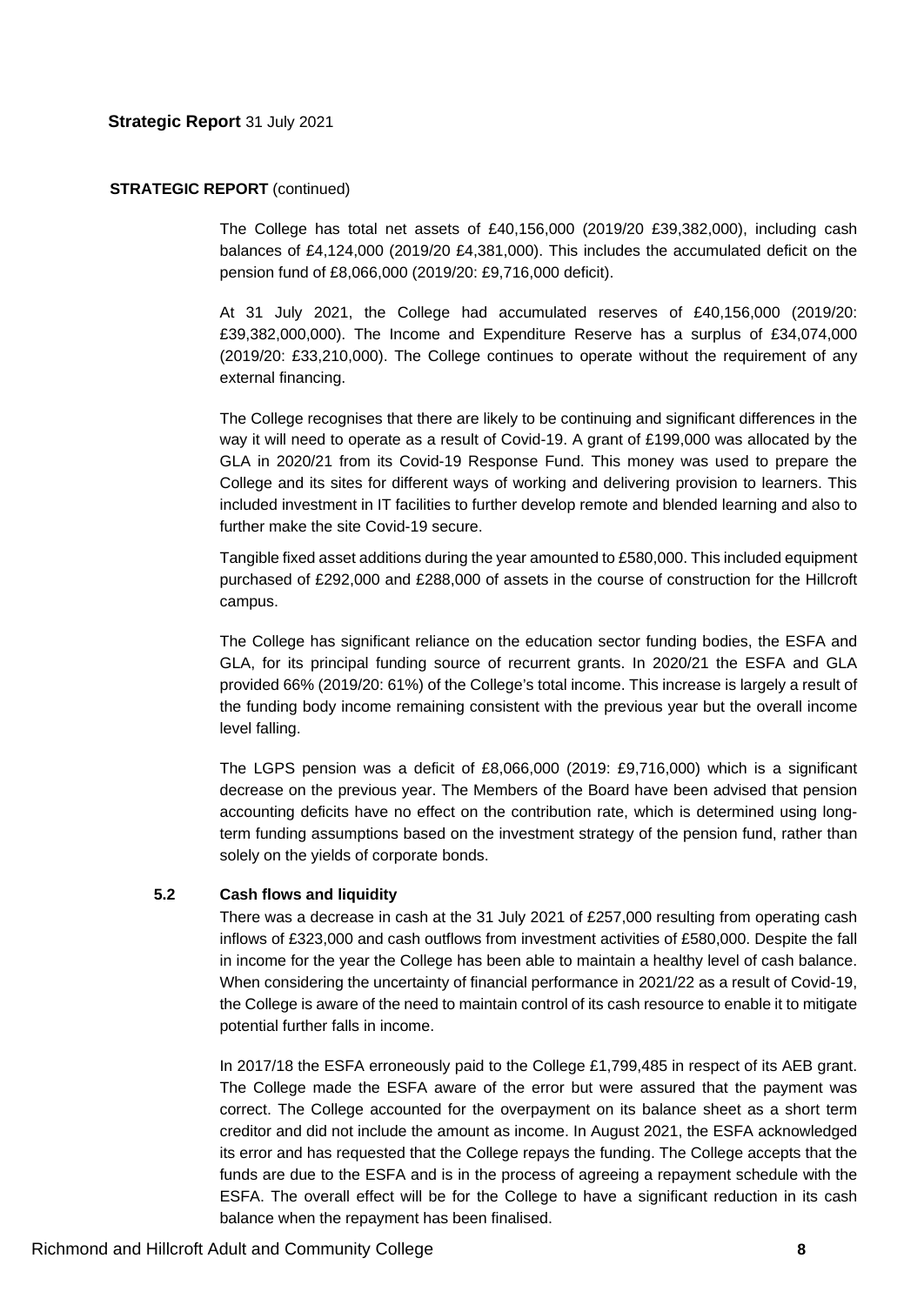# **STRATEGIC REPORT (continued)**

# **5.3 Taxation**

As a registered charity for the purposes of the Charities Act 2011, the College's activities do not fall to be charged to corporation tax.

# **5.4 Reserves**

As at the balance sheet date, the Income and Expenditure Reserve was in surplus by £34,074,000 (2019/20: £33,210,000). The balance on the Income and Expenditure Reserve has increased in 2020/21 as a result of the actuarial gain in respect of the pension scheme of £2,229,000 (2020/21: £3,940,000,000 actuarial loss).

# **5.5 Streamlined Energy & Carbon Reporting**

Under the new Streamlined Energy and Carbon Reporting (SECR), as implemented by the Companies (Directors' Report) and Limited Liability Partnerships (Energy and Carbon Report) Regulations 2018 the College is mandated to include energy consumption, related emissions, intensity metrics and energy efficiency improvements implemented during the financial year. The College is required to comply with these regulations as it meets two of the three criteria of a large company, as defined by the Companies Act 2006; the College employs more than 250 employees and has a balance sheet total of greater than £18million.

This information is summarised below.

The total consumption (kWh) figures for energy supplies reportable are as follows:

| Utility and Scope                   | 2019/20 UK<br>consumption (kWh) | 2020/21 UK<br>consumption (kWh) |
|-------------------------------------|---------------------------------|---------------------------------|
| Natural gas (Scope 1)               | 756,734                         | 662,763                         |
| Grid-supplied electricity (Scope 2) | 1,442,562                       | 1,435,661                       |
| Total                               | 2,199,296                       | 2,098,424                       |

The total emissions ( $tCO<sub>2</sub>e$ ) figures for energy supplies reportable are as follows:

| Utility and Scope                   | 2019/20UK emission<br>(tCO <sub>2</sub> e) | 2020/21 UK emission<br>(tCO <sub>2</sub> e) |
|-------------------------------------|--------------------------------------------|---------------------------------------------|
| Natural gas (Scope 1)               | 265,243                                    | 262,956                                     |
| Grid-supplied electricity (Scope 2) | 176,425                                    | 140,724                                     |
| Total                               | 441,668                                    | 403,680                                     |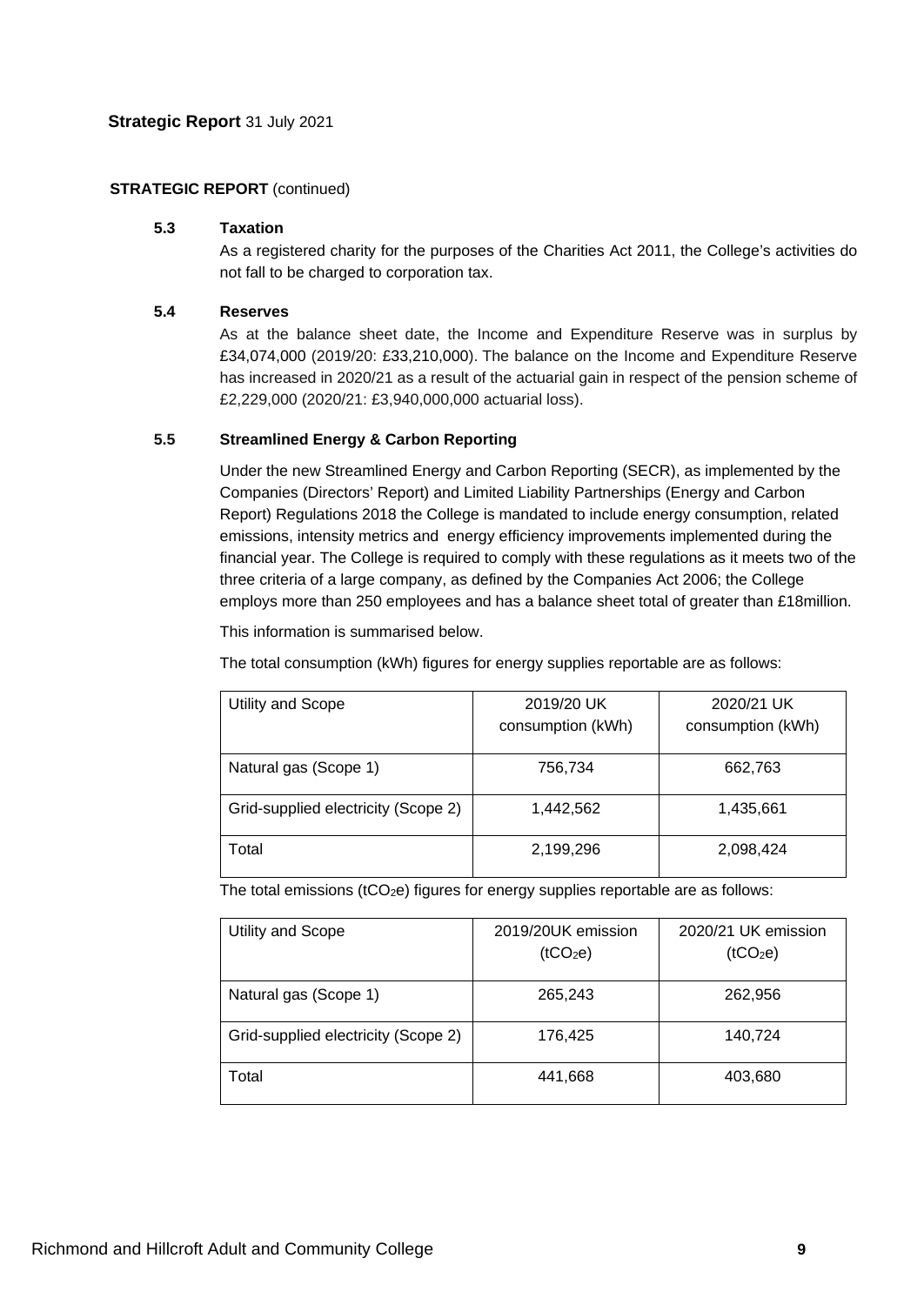# **STRATEGIC REPORT (continued)**

An intensity metric of tCO<sub>2</sub>e per headcount number of employees for the annual UK consumption has been calculated as follows:

|                                          | 2019/20 | 2020/21 |
|------------------------------------------|---------|---------|
| Total tCO <sub>2</sub> e emissions       | 441,668 | 403,680 |
| Average headcount employees for the year | 455     | 443     |
| Intensity metric                         | 970     | 911     |

The reporting methodology is as follows: Scope 1 and Scope 2 consumption and  $Co<sub>2</sub>e$ emissions data has been calculated in line with the 2020 UK Government environmental reporting guidance. The Emission Factor Database 2020/21, Version 1 has been used.

The intensity metric has been calculated utilising the annualised average employee numbers for the whole College, totalling 443 employees (455 2019/20), and has been applied to all the carbon emissions reported.

# **6. FUTURE PROSPECTS**

# **6.1 Future developments**

The College continues with its plans for the redevelopment of the Hillcroft site. This involves the sale of the existing building and part of the site with a new college being constructed on the remaining land. The development will be primarily funded through the sale proceeds and also a grant of £3.2m from the GLA Skills for Londoners Capital Fund. In October 2021 the College submitted a grant application to the DfE Capital Transformation Fund to part fund the project, a decision is expected in Spring 2022. The College has earmarked around £500,000 of its cash reserves to part finance the development. Planned completion of the project is Spring 2024.

The College was allocated £248,000 in 2020/21 from the DfE as part of the national College Capital Improvement Fund. This grant is being utilised in 2021/22 to address external remedial works on the roof and windows at the Parkshot site.

# **6.2 Financial Plan**

The Board approved a budget in July 2021 that indicated a deficit of £564,000 and a financial health grade of 'Good'. It was agreed that the budget would be reviewed during the autumn term following the start of year enrolment period to take any further account of the impact of Covid-19 on enrolments. It is forecast that, like 2020/21, this will have a significant impact on the level of tuition fee income that will be generated in 2021/22.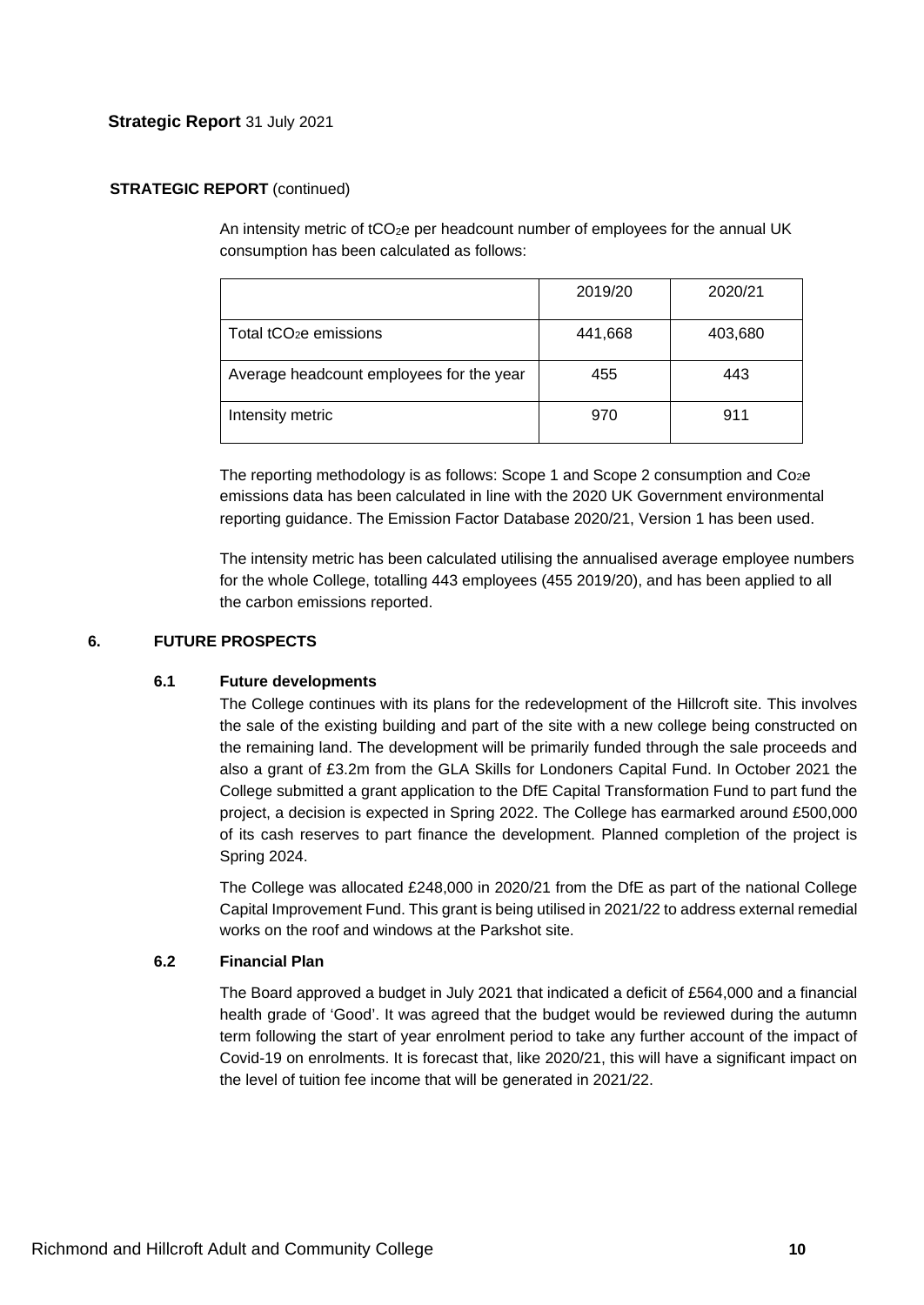#### **STRATEGIC REPORT (continued)**

A reduction in learner numbers or a less positive return to pre-Covid levels will also impact on the College's ability to achieve its funding allocations from the GLA and the ESFA. The College recognises the assistance provided by the ESFA and the GLA in 2020/21 by amending the year-end reconciliation process which would otherwise have resulted in a significant claw back of funding. To enable the College to operate with some financial certainty while managing the anticipated significant reduction in tuition fee and other income, a similar approach would be welcomed for 2021/22.

### **6.3 Treasury policies and objectives**

Treasury management is the management of the College's cash flows, its banking, money market and capital market transactions; the effective control of the risks associated with those activities; and the pursuit of optimum performance consistent with those risks.

The College has a separate treasury management policy in place.

Short term borrowing for temporary revenue purposes is authorised by the Accounting Officer. All other borrowing requires the authorisation of the Board and shall comply with the requirements of the Financial Memorandum. No borrowings, either short or long term were required in the year.

### **6.4 Reserves**

The College has no formal Reserves Policy, but recognises the importance of reserves in the financial stability of an organisation, whilst ensuring that adequate resources are provided for the College's core business.

It is the intention of the College to increase reserves by the generation of annual operating surpluses. However, in the short term, with the impact of Covid-19 it is recognised that this will not be possible but it still remains the medium to longer term goal. The Board members consider it of prime importance that the College is able to meet its on-going commitments through its cash reserves and by the generation of annual operating surpluses to increase its ability to invest in the infrastructure.

# **7. PRINCIPAL RISKS AND UNCERTAINTIES**

The College has undertaken further work during the year to develop and embed the system of internal control, including financial, operational and risk management which is designed to protect the College's assets and reputation.

Based on the strategic plan, the Executive Team undertakes a comprehensive review of the risks to which the College is exposed. It identifies systems and procedures, including specific actions which should mitigate any potential impact on the College. Additional internal controls are then implemented as necessary and subsequent appraisal will review their effectiveness and progress against risk mitigation actions.

In addition to the ongoing review, the Executive Team also considers any risks which may arise as a result of a new area of work being undertaken by the College. A risk register is maintained at the College level which is reviewed each term by the Audit Committee and the Board. Each sub-committee also reviews the risks associated with its own area of responsibility.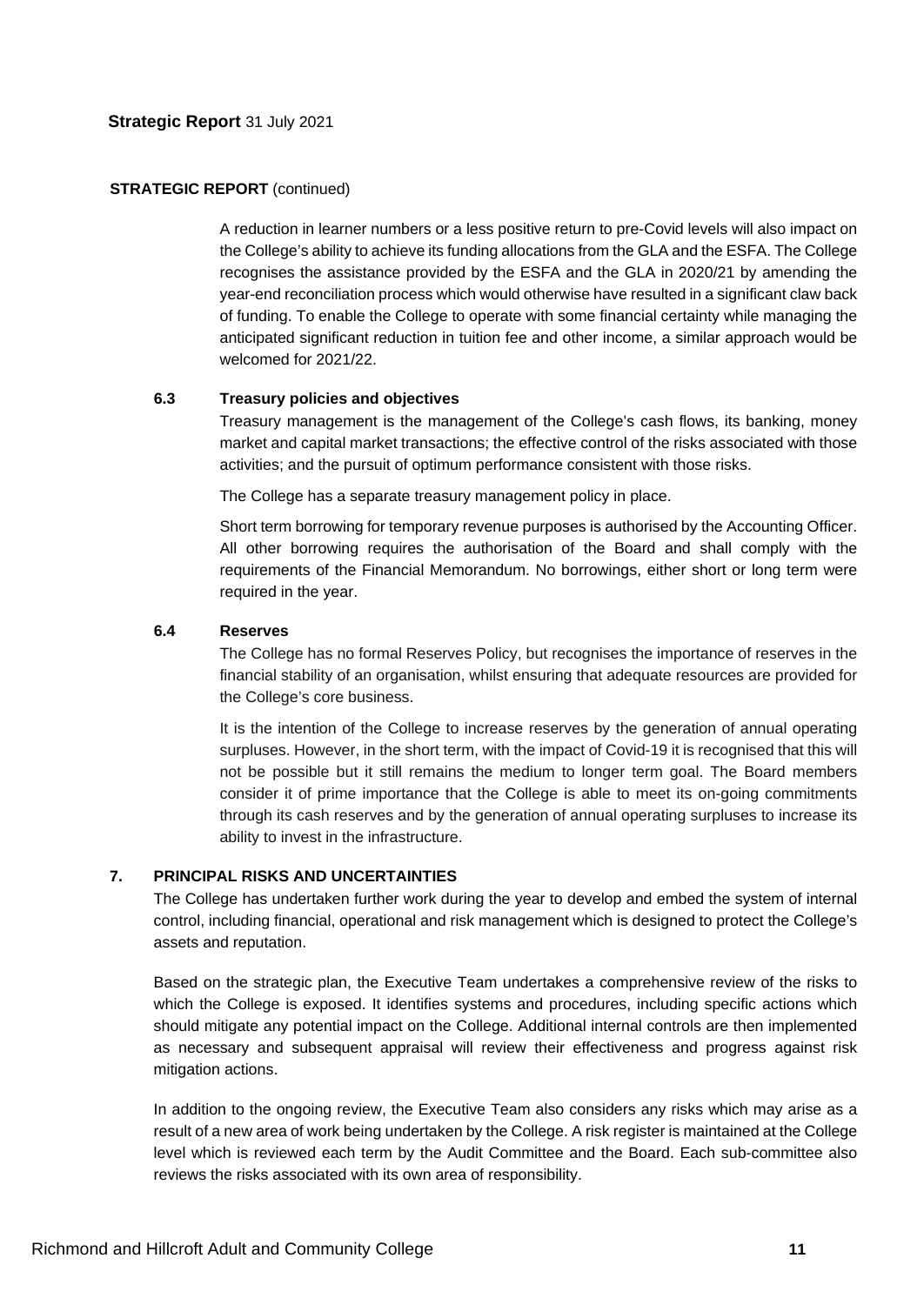### **STRATEGIC REPORT** (continued)

The risk register identifies the key risks, controls, the likelihood of those risks occurring, their potential impact on the College and the actions being taken to reduce and mitigate the risks. Risks are ranked using a consistent scoring system. This is supported by a risk management communication programme to raise awareness of risk throughout the College.

Outlined below is a description of the principal risk factors that may affect the College. Not all the factors are within the College's control. Other factors besides those listed below may also adversely affect the College.

### **7.1 Government funding**

The College has had considerable reliance on continued funding from the GLA and the ESFA. In 2020/21 the College received 66% (2019/20: 61%) of its funding from these two bodies. Following devolved funding, the GLA is now the College's largest single funder. There can be no assurance that government policy or practice will remain the same or that public funding will continue at the same levels or on the same terms.

The College is aware of the following issues which may impact on future funding:

- The potential impact of Covid-19 on enrolments for 2021/22 will provide a challenge for the College in achieving its funding allocation or being within the accepted 3% tolerance level. The potential for a further 'lockdown' during 2021/22 cannot be ignored and this would provide an added difficulty in achieving the funding allocation targets. Current indications are that there will be a return to the regular year-end reconciliation procedures for 2021/22 which could result in funding claw back if at least 97% of the funding allocations are not achieved.
- There remains uncertainty around the future economic outlook for the UK as a result of Covid 19 and Brexit. In turn this could impact on the future funding of adult education.
- Funding for adult education in London has been devolved to the GLA from 2020/21. The College will need to work with the GLA to ensure that the impact on funding is minimised.

This risk is mitigated in a number of ways:

- Responding to the challenges imposed by the Covid-19 pandemic by implementing alternative forms of delivery where possible i.e. on-line and blended learning.
- Implementing a thorough risk assessment process to make sure that the College's sites are as Covid-19 secure as possible, giving learners confidence that they are returning to a safe physical learning environment.
- By ensuring the College is rigorous in delivering high quality education and training.
- Funding is derived through a number of direct and indirect contractual arrangements.
- Considerable focus and investment are placed on maintaining and managing key relationships with the various funding bodies.
- Ensuring the College is focused on those priority sectors which will continue to benefit from public funding.
- Developing the range of quality level 3 programmes.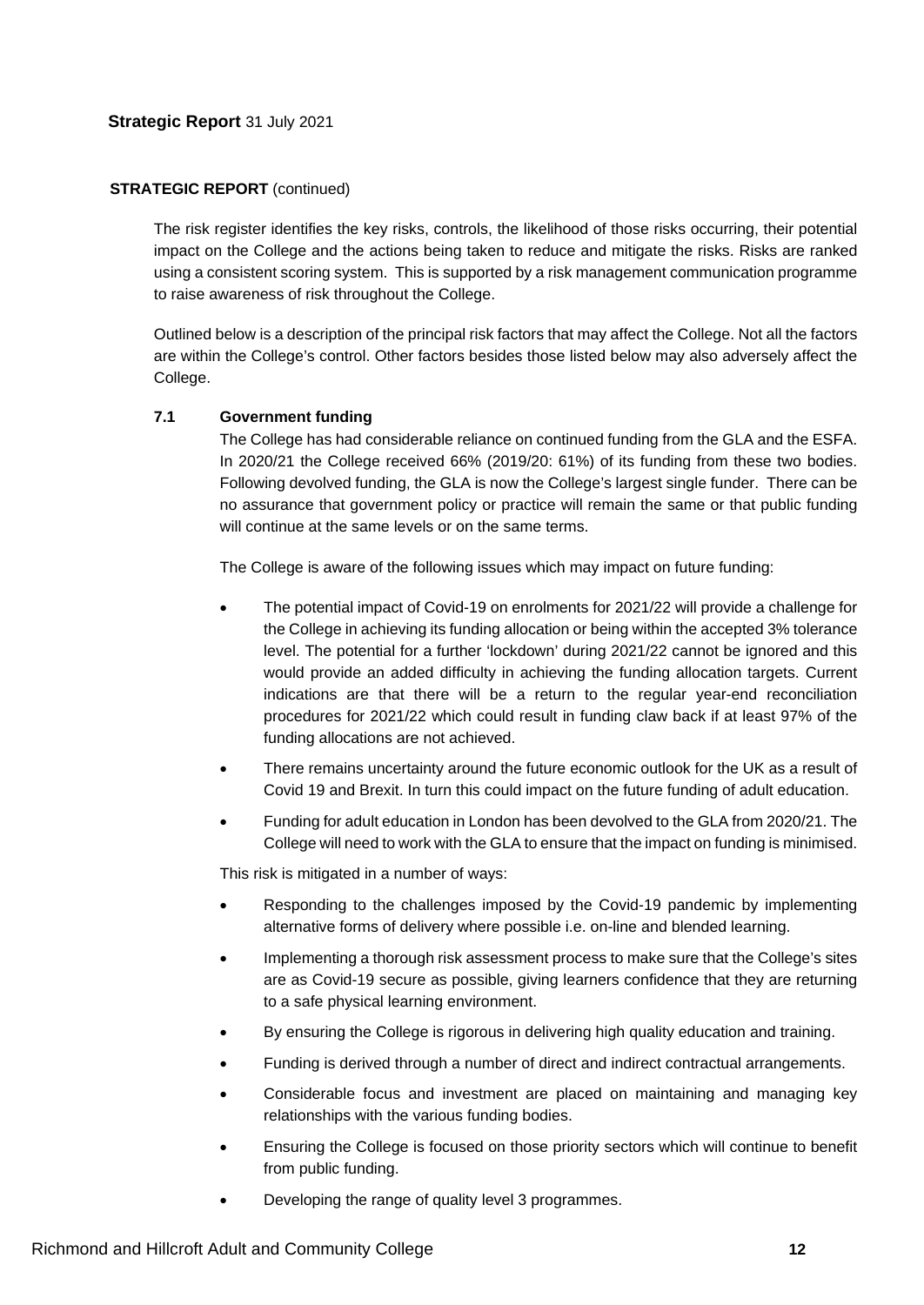# **STRATEGIC REPORT** (continued)

• Further developing links and relationships with the local authority and community.

# **7.2 Income diversification**

The College has been relatively successful in generating income from a number of non funding body sources. This has involved improving the utilisation of both sites by making them available for lettings and other income generating activities. The risk for the College is that the budget targets are not met. In 2020/21 this income stream was particularly affected due to Covid-19 lock down when facilities were unavailable for hire. It is likely that there will also be a reduction in income from this source in 2021/22 as the pandemic continues to have an impact on activity

This risk is mitigated in a number of ways:

- By ensuring the College can demonstrate to potential users that it is a Covid-19 secure environment and that risk assessments are kept fully up to date. Ensuring that the facilities available for income generating activities are of a standard expected by paying customers.
- Close management of expenditure in relation to all income generating activities to ensure that they are self-financing.
- Appropriate and relevant marketing of facilities.

# **7.3 Learner engagement**

The College has developed a curriculum strategy to ensure that the course offer continues to meet both learner and community needs and enables learners from all backgrounds to progress towards their individual goals. However, the College is now faced with an additional challenge of engaging with, and attracting, learners during a pandemic. Learners may be reluctant to physically attend College, class sizes might have to be reduced in some areas and some learners may not have the necessary IT capability and/or facilities to engage in on-line learning.

The risk of not achieving this objective will be mitigated in a number of ways:

- By providing support to learners who are having difficulty accessing on-line learning due to lack of IT equipment through the loan of laptops.
- By providing a Covid-19 secure environment for those unable to access provision online.
- By providing timely IT support to learners having difficulty using on-line platforms.
- By on-going review of the marketing strategy of the College and how we recruit our learners.
- By embedding an on-going communications programme for staff, learner voice and other stakeholders.
- By continuously improving learner achievement rates and teaching quality.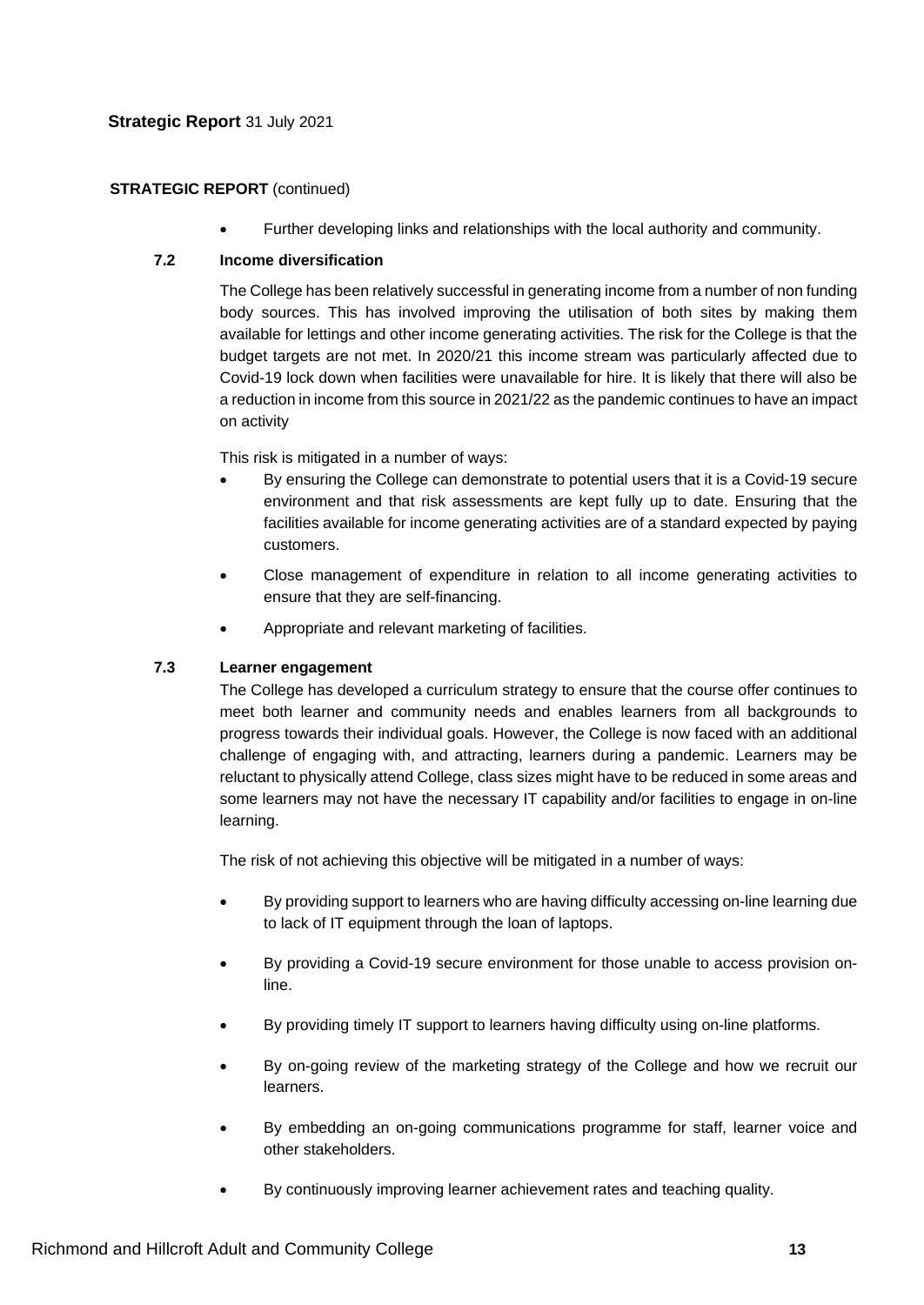# **STRATEGIC REPORT (continued)**

• By engaging with learners, employers and stakeholders to facilitate learner progression and course development.

# **7.4 Long term financial sustainability**

Achieving and maintaining at least 'Good' financial health and long term financial sustainability is a priority for the College. The College was unable to achieve this goal in 2020/21 due to the impact of Covid-19. The College continues to have a strong balance sheet with good cash reserves and no external borrowings. However, it is recognised that 2021/22 will also be a difficult year that will require careful monitoring of the financial impact of Covid-19.

This risk of not achieving financial sustainability is mitigated in a number of ways:

- A realistic financial plan has been developed to deliver short to medium term financial sustainability.
- Planned deficit as a result of the impact of Covid-19 is manageable within the College's cash reserves.
- Efficiencies in staffing will be achieved to generate staff cost savings.
- New sources of income generation are being explored, including grants from the GLA to assist the College in developing further community learning provision in partnership with the London Borough of Richmond upon Thames.

# **7.5 Covid-19**

As highlighted above, Covid-19 is having a significant impact on all aspects of the College's operation and financial position. It is likely that this impact will continue into 2021/22. There is a risk that a further lockdown could involve the College having to reduce face to face provision or that learners will be reluctant to return to site. Even if on-site provision can continue, the College is aware of the need to provide a Covid-19 secure environment and to adhere to government guidelines.

The College is seeking to mitigate the risks in a number of ways, including:

- Ensuring there is oversight of the Colleges Covid-19 response actions by a governance group.
- Implementing a comprehensive risk assessment process.
- Regular communication with staff and learners on the precautions implemented by the College and actions they should take if they show symptoms of Covid-19.
- Providing appropriate sanitisation facilities and other Covid-19 protection measures.
- Ensuring provision is planned with Covid-19 and social distancing in mind, including increased on-line and blended learning.
- Participation in local Covid-19 response groups facilitated by the local authority.
- Continuing to deliver provision wherever possible in order to be able to demonstrate to funding bodies that the College has attempted to continue operations and achieve its funding allocation.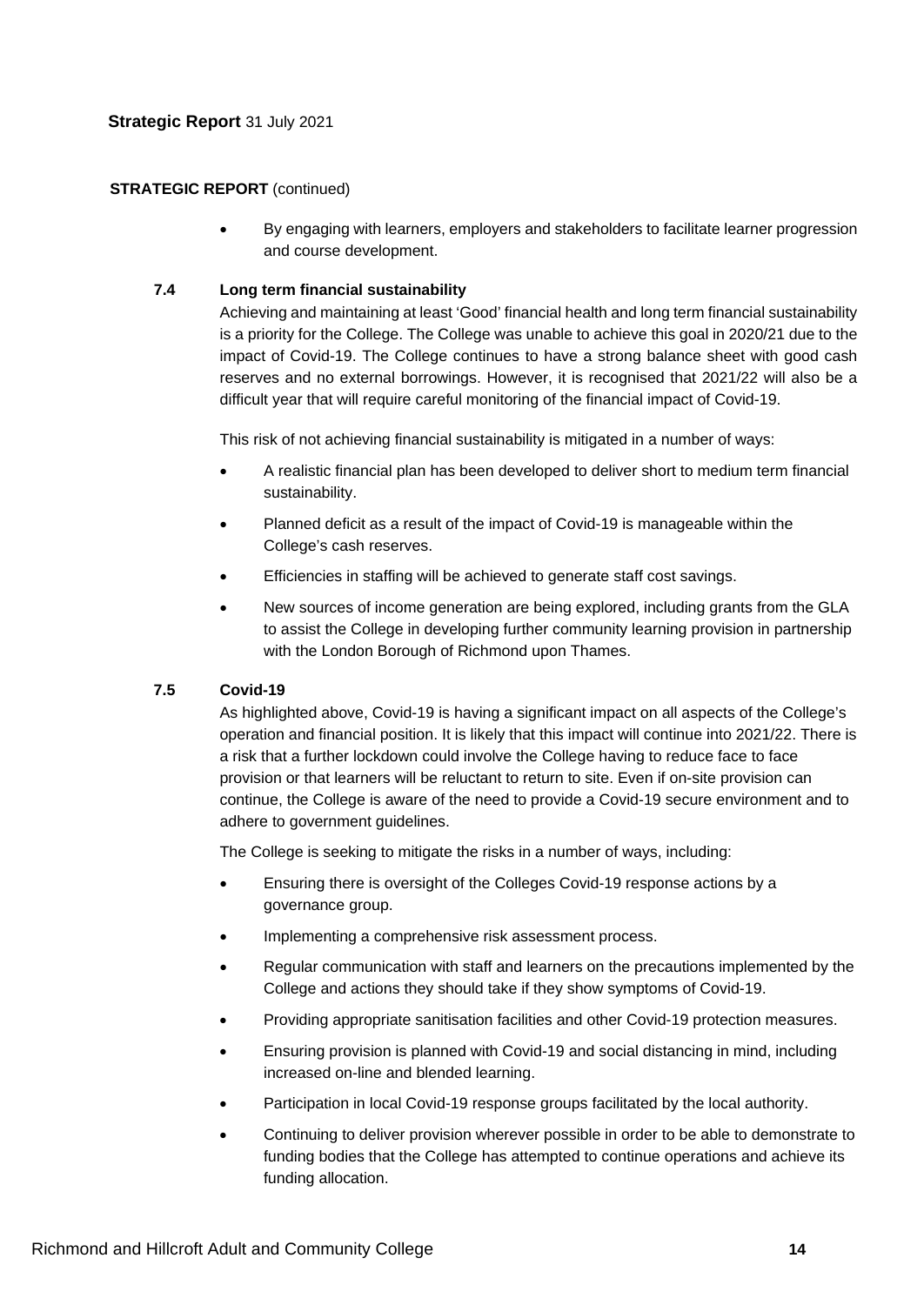# **STRATEGIC REPORT (continued)**

# **8. KEY PERFORMANCE INDICATORS**

The College is committed to observing the importance of sector measures and indicators. The College uses key performance indicators internally as well as external measures to assess its performance. These measures include learner retention, pass and achievement (success) rates, minimum standards, financial health, delivery against funding targets and Ofsted judgements.

At the most recent inspection by Ofsted in January 2020 the College was judged as good in all areas. This was the first inspection of the College following merger in October 2017.

The College is required to complete the annual Finance Record for the ESFA. The Finance Record produces a financial health grading. The grade for 2020/21 has been confirmed as 'Required Improvement' by the ESFA. The financial results for the year also indicate a financial health grade of 'Required Improvement'. It is anticipated that the College will return to 'Good' in 2021/22.

| Key Performance Indicator  | Measure/Target | Actual for 2020/21      |
|----------------------------|----------------|-------------------------|
| <b>Financial Health</b>    | Outstanding    | Requires<br>Improvement |
| Ofsted rating              | Outstanding    | Good                    |
| <b>Student Achievement</b> | 87.3%          | 88.7%                   |
| <b>Student Numbers</b>     | 7,200          | 5,826                   |
| EBITDA as % of Income      | $3.02\%$       | $-2.66%$                |

The Colleges key performance indicators are set out below.

Due to Covid-19, College success rates will not be formally published for 2020/21. Despite the challenging teaching and learning environment caused by lockdown RHACC learners have achieved well.

# **8.1 Payment performance**

The Late Payment of Commercial Debts (Interest) Act 1998, which came into force on 1 November 1998, requires colleges, in the absence of agreement to the contrary, to make payments to suppliers within 30 days of either the provision of goods or services or the date on which the invoice was received. The target set by the Treasury for payment to suppliers within 30 days is 95%. During the year to 31 July 2021, the College paid 92% per cent of its invoices within 30 days. The College incurred no interest charges in respect of late payment for this period.

# **9. EQUALITY AND DIVERSITY**

The College is committed to providing a positive and supportive learning and working environment for all students and staff, consistent with an ethos of respect and tolerance. The College aims to promote best practice in the advancement of equality and diversity and to fulfil its mission in such a way that promotes equality of opportunity, embraces diversity, eliminates unlawful discrimination and addresses disadvantage.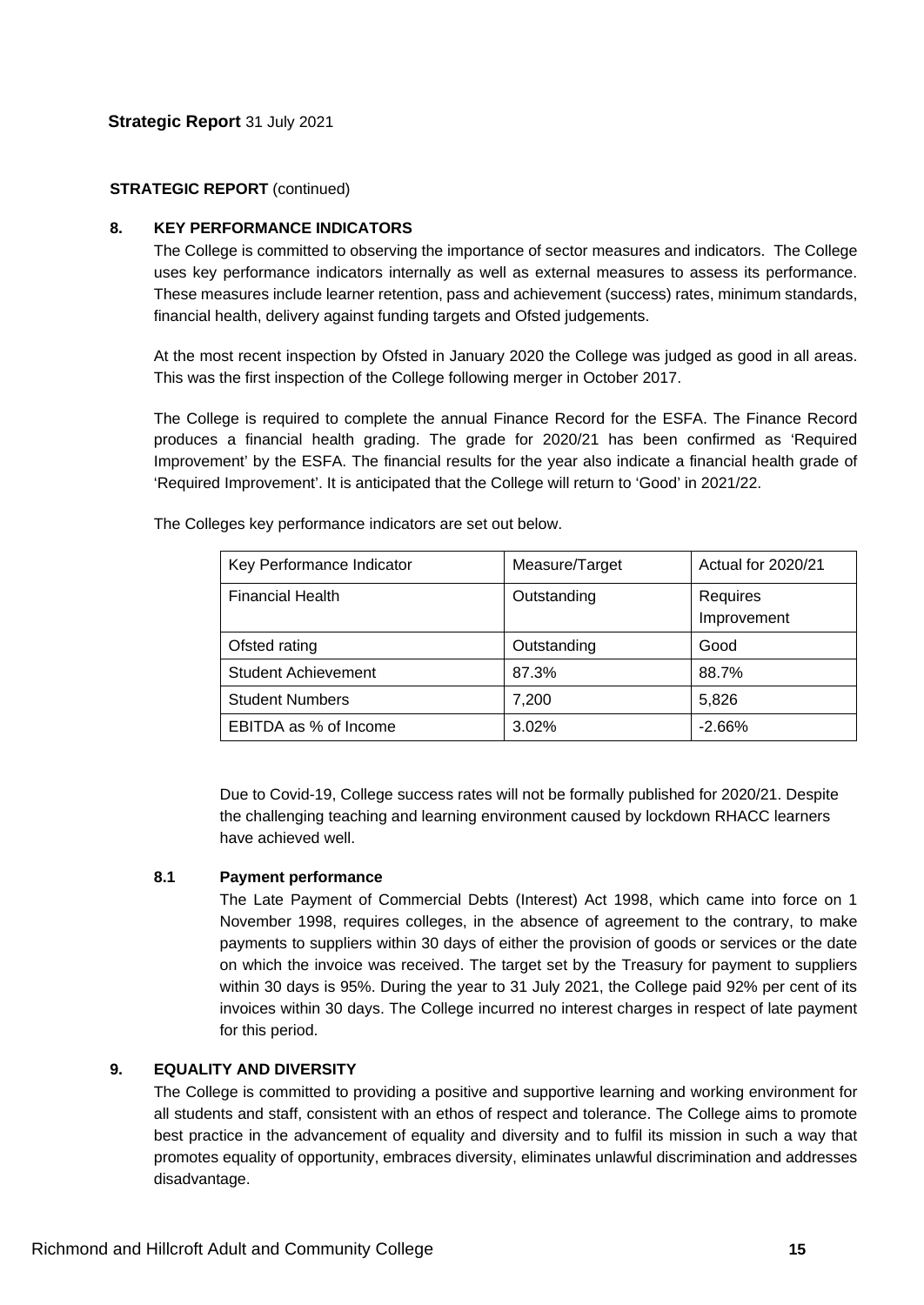### **STRATEGIC REPORT** (continued)

The College is committed to eliminating discrimination and advancing equality and diversity. The College seeks to ensure that students, staff, prospective students, visitors, governors, contractors and suppliers are treated with respect, dignity and equity regardless of their individual protected characteristics – age, disability, gender, gender reassignment, pregnancy or maternity, marriage or civil partnership status, race, religion or belief, or sexual orientation (as defined in the Equality Act 2010).

The College's Equality and Diversity policy is published on the College's web site and on the shared drive.

The College complies with its public duty under the Equality Act 2010 by having due regard when carrying out its functions. Specifically the College has:

- Considered access to the College's resources by giving assistance to applicants, staff and learners with learning disabilities or difficulties, making the appropriate reasonable adjustments where necessary.
- Maintained its disability symbol employer status year on year through demonstrating its commitment to the principles and objectives of the Disability Confident Employer standards.
- Implemented an updated Equality and Diversity training programme. Information and refresher training is carried out on an ongoing basis.
- Allocated specific resource to providing information, guidance and a range of support where necessary to learners with learning difficulties and/or disabilities. There are also a number of learning support assistants who provide a range of support for learning.
- Provided a continuing programme of staff development to ensure the provision of a high level of appropriate support for learners who have learning difficulties and/or disabilities.
- Provided a list of specialist equipment which the College makes available for learner use and a range of assistive technology is also available in the learning centres.
- Highlighted its commitment to Equality and Diversity through staff and learner polices and information such as the Equality and Diversity policy and action plan. Specific reference to our commitment is made explicit in the staff and learner handbooks.
- Offered specialist programmes in College prospectuses.
- All staff of the College and its partners are expected to demonstrate a positive attitude towards diversity.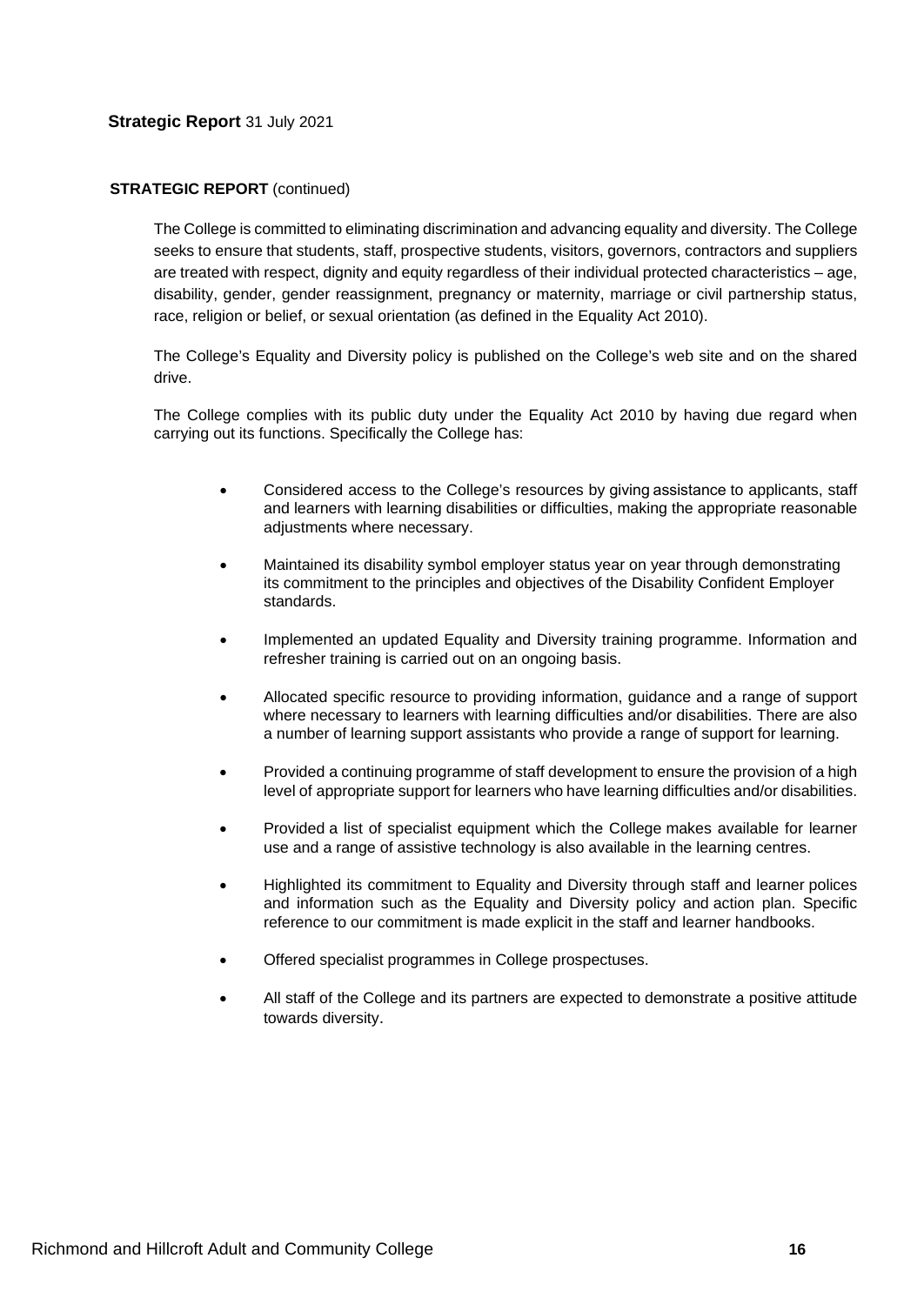# **STRATEGIC REPORT** (continued)

# **9.1 Disability statement**

The College is a 'Disability Confident' employer and has committed to the principles and objectives of the Positive about Disabled People standard. The College considers all employment applications from disabled persons, bearing in mind the aptitudes of the individuals concerned, and guarantees an interview to any disabled applicant who meets the minimum criteria for the post. Where an existing employee becomes disabled, every effort is made to ensure that employment with the College continues. The College's policy is to provide training, career development and opportunities for promotion which, as far as possible, provide identical opportunities to those of non-disabled employees.

The College seeks to achieve the objectives set down in the Equality Act 2010 and takes appropriate account of the Special Education Needs and Disability (SEND) Code of Practice 2014 (updated in 2015) for young people up to the age of 25 years in the following ways:

- Assessing the needs of individual students declaring a disability and providing tailored support for these students.
- Providing Additional Learning Support (ALS) for students particularly in relation to dyslexia, dyspraxia and dyscalculia.
- Developing links with specialist support agencies and organisations and signposting students to these where appropriate.
- Training staff in Mental Health First Aid and Awareness.

# **10. ENVIRONMENTAL SUSTAINABILITY**

The College acknowledges the importance of being responsible, sustainable and ethical in order to meet the needs of the present, and leave a better environment for future generations. The College recognises the need to reduce pollution and conserve energy, water and other natural resources and the urgent need to conserve the limited stock of fossil fuels.

It is therefore the intention of the College to minimise the usage, the disposal and consumption of resources commensurate with the need to provide the necessary utilities and well-being for all students, staff, visitors and other stakeholders and to ensure their health and safety.

Through this strategy Richmond and Hillcroft Adult and Community College aims to:

- Comply with all applicable legal requirements and other requirements to which the College subscribes;
- Put in place appropriate controls to prevent pollution;
- Reduce the College's carbon dioxide emissions through the delivery of a Carbon Management Plan;
- Encourage the adoption of sustainable travel practices by staff, students and visitors travelling to and from College;
- Reduce the environmental impact of the College through conservation of its material resources;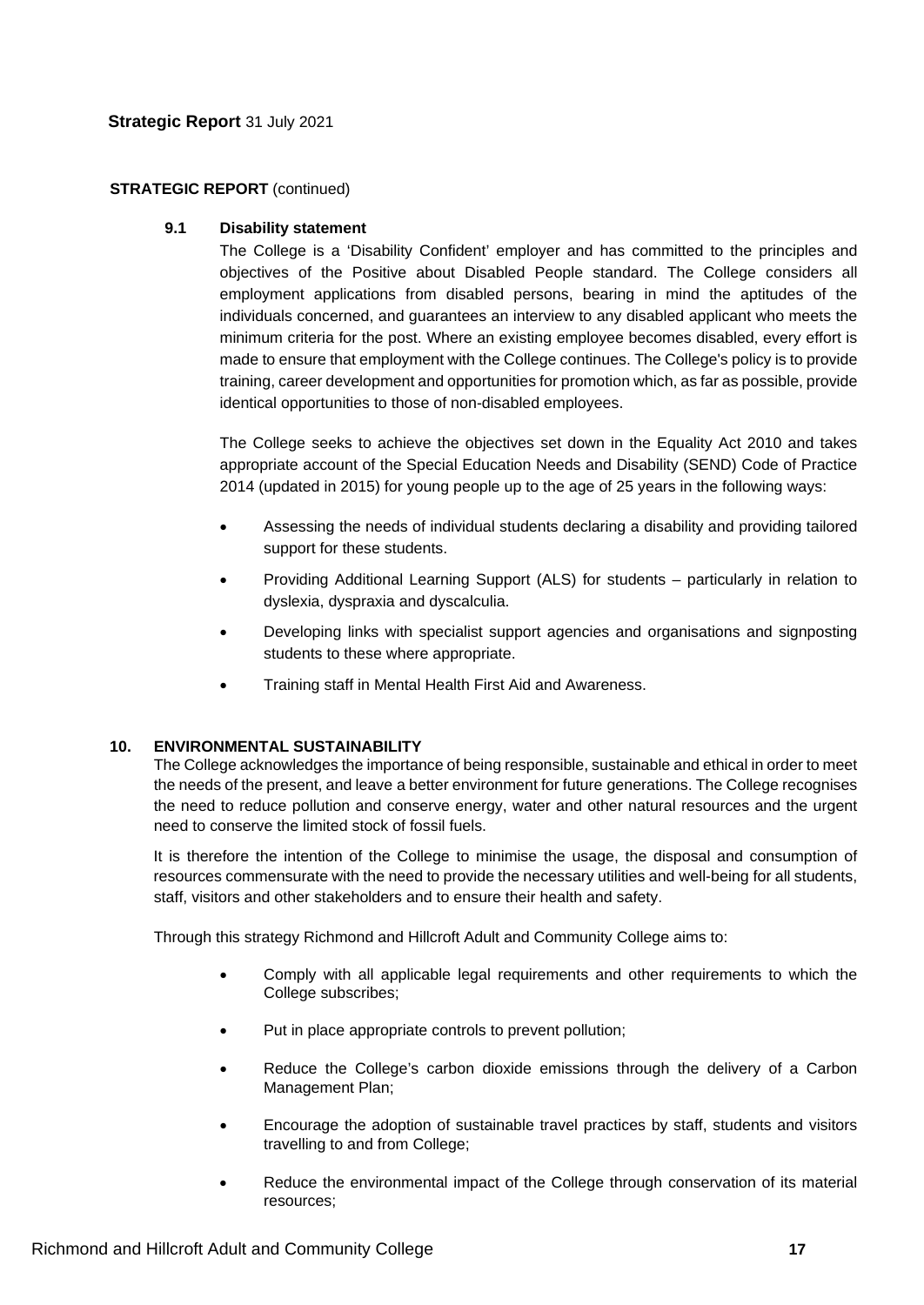### **STRATEGIC REPORT** (continued)

- Put in place measures to promote reduction, re-use and recycling of waste;
- Ensure new building developments take into account sustainable construction principles;
- Take positive action to promote biodiversity on any site that the College owns or manages;
- Engage with the wider community to promote environmental best practice and seek collaborative opportunities in order to facilitate developments in this area;
- Ensure that the Environmental Sustainability Policy is communicated to all students and individuals working for or on behalf of the College and to provide training and awareness for staff and students where appropriate;
- Consider sustainability in the procurement of goods and services.

# **11. TRADE UNION FACILITY TIME**

The Trade Union (Facility Time Publication Requirements) Regulations 2017 require the college to publish information on facility time arrangements for trade union officials at the college. However, the College has no recognition agreements in place with any union and therefore no disclosure is necessary.

# **12. GOING CONCERN**

The College has been affected by Covid-19 both operationally and financially in 2020/21. It is likely that this impact will continue into 2021/22. In order to maintain provision the College was able to further develop the on-line provision that was introduced during the first lockdown in 2019/20. However, a fall in income of £726,000 was reported for the year. The College anticipates that the impact from Covid will continue, albeit to a lesser extent, into 2021/22. Continued measures to make the College sites Covid-19 secure will enable the College to provide face to face delivery wherever possible. The College has been successful in its funding bids to the GLA for support in investing in equipment and adaptations to enable it to continue to operate safely on site and also deliver programmes remotely. The support awarded in 2020/21 amounts to £250,000.

The College has a strong balance sheet with net assets of £40,156,000 and net current assets of £1,165,000. The College's cash balance at 31 July 2021 was £4,124,000 which represented an in-year cash decrease of £257,000. The College's worse case cash forecast for December 2022 indicates a cash balance of £2,047,000, after repayment to the ESFA of funding made in 2017/18 to the College in error of £1,799,485.

In anticipation of another difficult year due to Covid-19 the Board recognised that the College would be facing a deficit position in 2021/22. The budget approved in July 2021 planned for a deficit of £564,000 with a surplus EBITDA of £240,000.

After making appropriate enquiries, the Board considers that the College has adequate resources to continue in operational existence for the foreseeable future. For this reason, it continues to adopt the going concern basis in preparing the financial statements.

# **13. EVENTS AFTER THE END OF THE REPORTING PERIOD**

There were no significant events that occurred after the reporting period.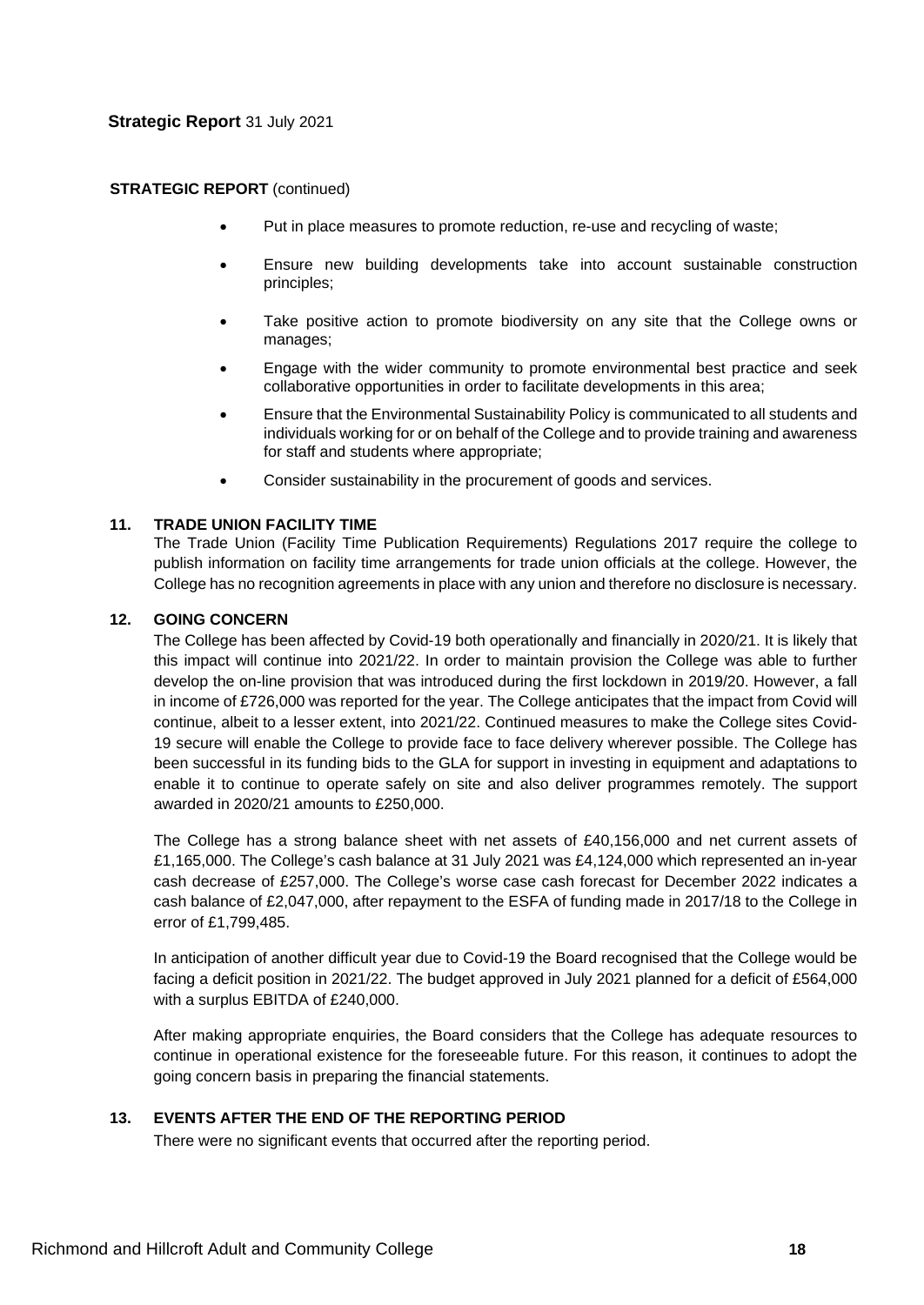### **STRATEGIC REPORT** (continued)

# **14. DISCLOSURE OF INFORMATION TO AUDITOR**

The members of the Board (who are also directors of the company for the purpose of company law) who held office at the date of approval of this report confirm that:

- ∗ so far as they are each aware, there is no relevant audit information of which the College's auditor is unaware; and
- ∗ each member has taken all the steps that he or she ought to have taken as a member in order to make himself or herself aware of any relevant audit information and to establish that the company's auditor is aware of that information.

This confirmation is given and should be interpreted in accordance with the provisions of s418 of the Companies Act 2006.

The report of the members of the Board, including the strategic report, has been approved by the members of the Board and signed on their behalf by:

Professor Andrew George **Chair** 

 $\mathcal{Z}$ 

Approved on: 9/12/2021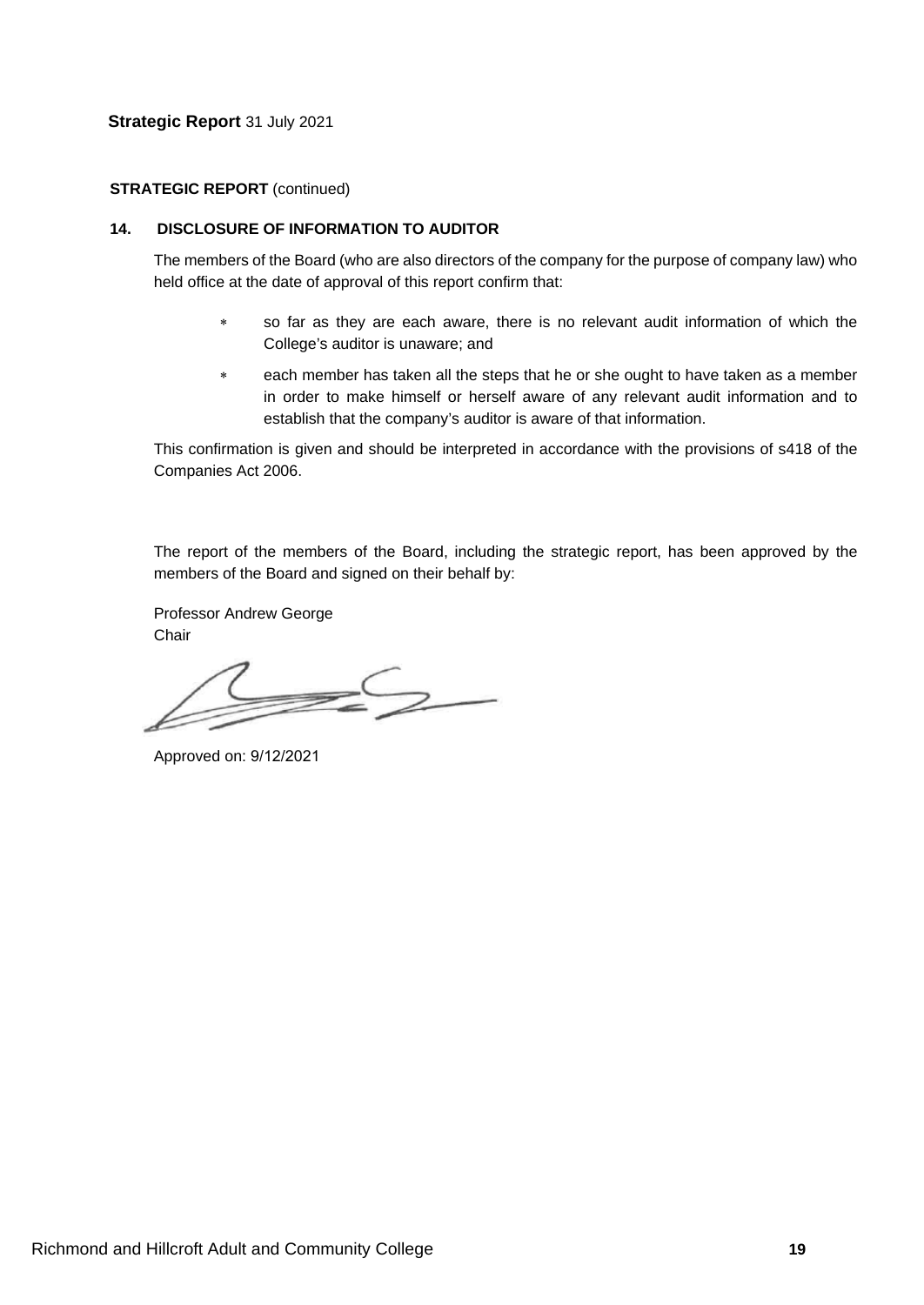### **STATEMENT OF CORPORATE GOVERNANCE AND INTERNAL CONTROL**

The following statement is provided to enable readers of the annual report and financial statements of the College to obtain a better understanding of its governance and legal structure. This statement covers the year from 1 August 2020 to 31 July 2021 and up to the date of approval of the annual report and financial statements.

The College endeavours to conduct its business:

- i) in accordance with the seven principles identified by the Committee on Standards in Public Life (selflessness, integrity, objectivity, accountability, openness, honesty and leadership); and
- ii) in full accordance with the guidance to colleges from the Association of Colleges in the Code of Good Governance for English Colleges ('the Code').

The College is committed to exhibiting best practice in all aspects of corporate governance and in particular the Board has adopted and complied with the Code. We have not adopted and therefore do not apply the UK Corporate Governance Code. However, we have reported on our Corporate Governance arrangements by drawing upon the best practice available, including those aspects of the UK Corporate Governance Code we consider to be relevant to the further education sector.

In the opinion of the members of the Board, the College complies with all the provisions of the Code, and it has complied throughout the year ended 31 July 2021. The Board recognises that, as a body entrusted with both public and private funds, it has a particular duty to observe the highest standards of corporate governance at all times.

The members of the Board, who are also trustees for the purposes of the Charities Act 2011, confirm that they have had due regard for the Charity Commission's guidance on public benefit and that the required statements appear elsewhere in these financial statements.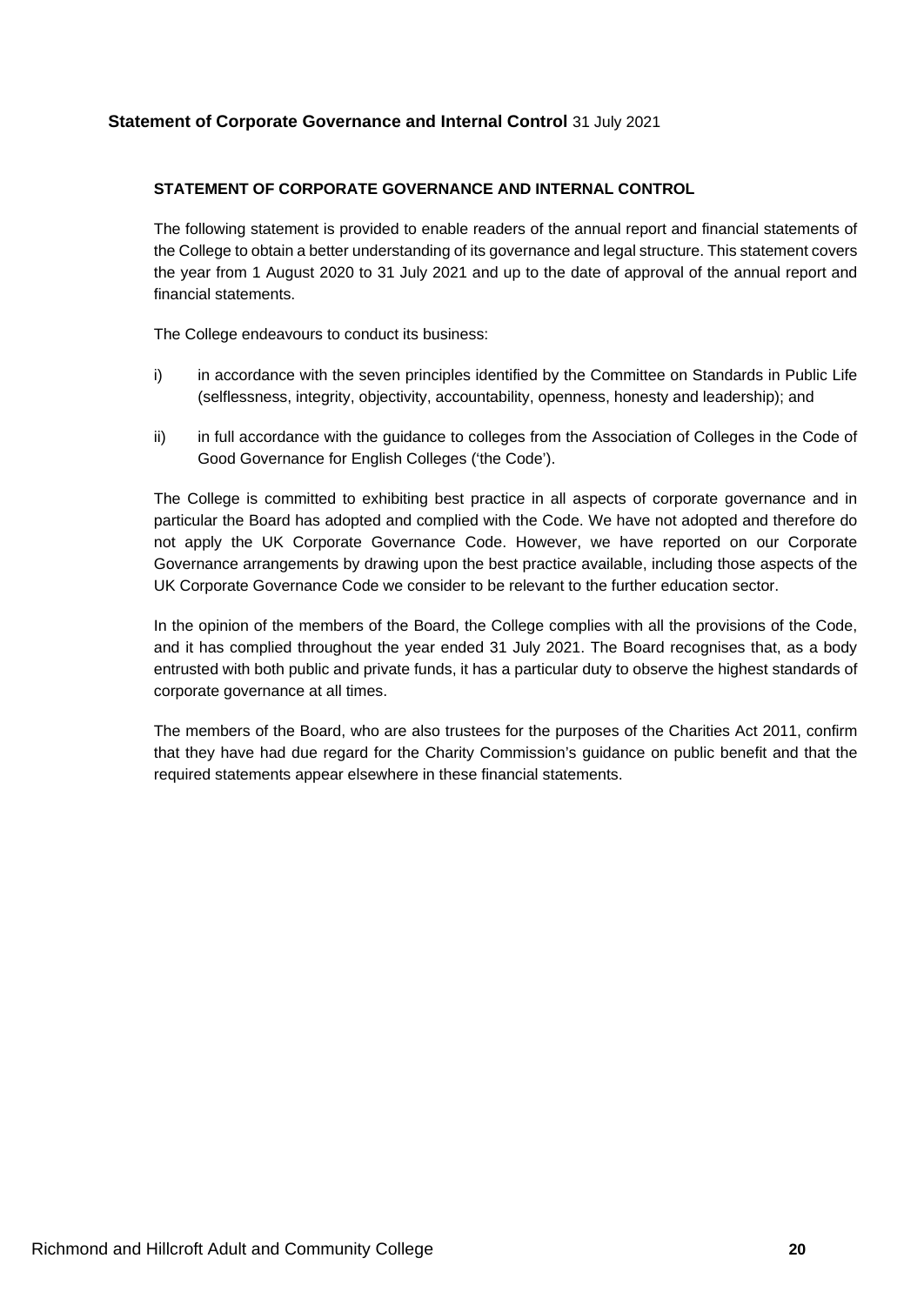# *Members of the Board*

The members of the Board who served during the year were as follows:

|                                                  | <b>Expiry of</b><br>term of<br>office | <b>Term of</b><br>office | Date of<br>resignation | <b>Status of</b><br>appointment                   | <b>Working Groups/</b><br><b>Committees served</b><br>(2020/21)                                                                                                                               | <b>Attendance</b><br>record for<br>period<br>concerned |
|--------------------------------------------------|---------------------------------------|--------------------------|------------------------|---------------------------------------------------|-----------------------------------------------------------------------------------------------------------------------------------------------------------------------------------------------|--------------------------------------------------------|
| Mr Mark<br>Albrow                                | 31 10 2021                            | 4 years                  | 31 10 2021             | Independent                                       | <b>Quality &amp; Standards</b><br>Committee                                                                                                                                                   | 9 of a possible 9                                      |
| Mr Richard<br><b>Brewster</b>                    | 01 10 2021                            | 4 years                  | n/a                    | Independent                                       | Audit Committee, Search &<br>Governance Committee,<br><b>Remuneration Committee</b>                                                                                                           | 13 of a possible<br>14<br>3 of 3 Audit<br>Committee    |
| Ms Kate<br>Clarke                                | 01 04 2024                            | 4 years                  | n/a                    | Independent                                       | <b>Quality &amp; Standards</b><br>Committee, Women's<br><b>Education Steering Group</b>                                                                                                       | 11 of a possible<br>12                                 |
| Ms Helen<br>Darracott                            | 01 10 2021                            | 4 years                  | 1 10 2021              | Independent                                       | <b>Audit Committee</b>                                                                                                                                                                        | 8 of a possible 9<br>3 of 3 Audit<br>Committee         |
| Ms Nasrin<br>Farahini                            | 01 04 2024                            | 4 years                  | 8 09 2021              | <b>Student</b>                                    | Quality & Standards<br>Committee                                                                                                                                                              | 5 of a possible 9                                      |
| Ms Gabrielle<br>Flint                            | n/a                                   | n/a                      | n/a                    | Principal &<br>Chief<br>Executive (ex<br>officio) | Search & Governance<br>Committee, Quality &<br>Standards Committee as<br>member. Women's<br><b>Education Steering Group.</b><br>All other Committees (not<br>Audit) as ex-officio             | 15 of a possible<br>15                                 |
| Prof Andrew<br>George<br>(Chair of the<br>Board) | 01 10 2021                            | 4 years                  | n/a                    | Independent                                       | Search & Governance<br>Committee (Chair),<br>Remuneration Committee,<br><b>Capital Project Working</b><br>Group                                                                               | 16 of a possible<br>17                                 |
| Mr David<br>Izett                                | 01 04 2024                            | 4 years                  | n/a                    | Independent                                       | Finance & Resources<br>Committee, Capital Project<br><b>Working Group</b>                                                                                                                     | 16 of a possible<br>16                                 |
| Ms Jane<br>O'Shea                                | 01 10 2021                            | 4 years                  | n/a                    | Independent                                       | Audit Committee, Capital<br>Project Working Group,<br>Women's Education<br><b>Steering Group</b>                                                                                              | 17 of a possible<br>17<br>3 of 3 Audit<br>Committee    |
| Ms Farah<br>Rachlin                              | 01 10 2021                            | 4 years                  | n/a                    | Independent                                       | Search & Governance<br>Committee, Quality &<br><b>Standards Committee</b><br>(Chair), Remuneration<br>Committee, Capital Project<br>Working Group, Women's<br><b>Education Steering Group</b> | 22 of a possible<br>22                                 |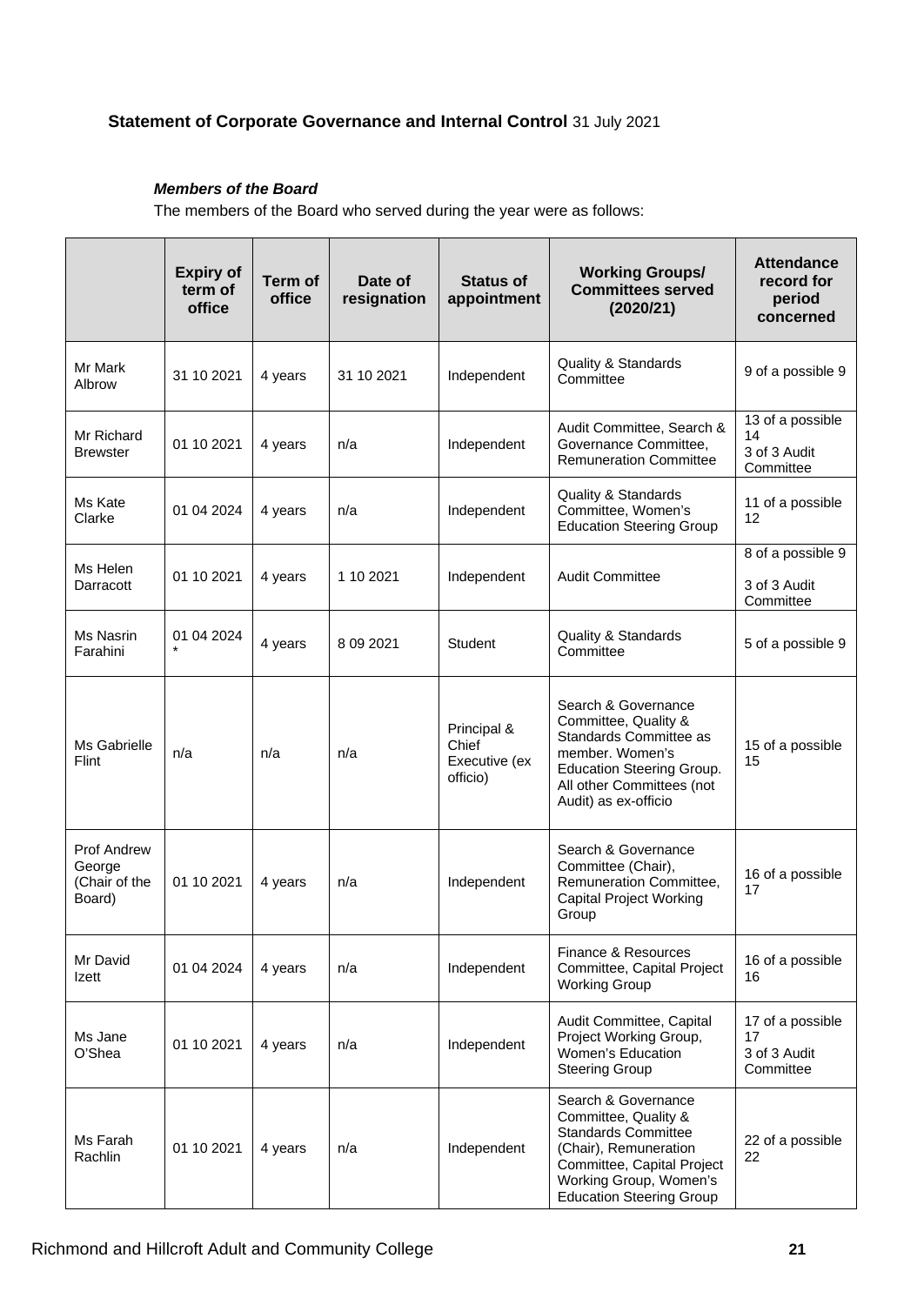|                           | <b>Expiry of</b><br>term of<br>office | Term of<br>office | Date of<br>resignation | <b>Status of</b><br>appointment | <b>Working Groups/</b><br><b>Committees served</b><br>(2020/21)                                                                                          | <b>Attendance</b><br>record for<br>period<br>concerned |
|---------------------------|---------------------------------------|-------------------|------------------------|---------------------------------|----------------------------------------------------------------------------------------------------------------------------------------------------------|--------------------------------------------------------|
| Ms Sharon<br>Raj          | 20 05 20 24                           | 4 years           | n/a                    | Independent                     | Finance & Resources<br>Committee, Women's<br><b>Education Steering Group</b>                                                                             | 12 of a possible<br>14                                 |
| Mr Graham<br>Tharp        | 01 10<br>2025**                       | 4 years           | n/a                    | <b>Staff</b>                    | Finance & Resources<br>Committee                                                                                                                         | 11 of a possible<br>11                                 |
| Mr Nigel<br>Ware          | 31 07 2023                            | 2 years           | n/a                    | Independent                     | Search & Governance<br>committee, Remuneration<br>Committee, Finance &<br><b>Resources Committee</b><br>(Chair), Capital Project<br><b>Working Group</b> | 21 of a possible<br>21                                 |
| Mr Nick<br>Jones          | 13 03 2025                            | 4 years           | n/a                    | Independent                     | <b>Audit Committee</b>                                                                                                                                   | 4 of a possible 4<br>1 of 1 Audit<br>Committee         |
| Mr Dave<br>Munby          | 13 03 2025                            | 4 years           | n/a                    | Independent                     | Audit Committee                                                                                                                                          | 4 of a possible 4<br>1 of 1 Audit<br>Committee         |
| Mr Paul<br><b>Simmons</b> | 13 03 2025                            | 4 years           | n/a                    | <b>Student</b>                  | Finance & Resources<br>Committee                                                                                                                         | 4 of a possible 5                                      |

∗ Unless enrolment as a College student ceases before that date

\*\* Unless employment with the College ceases before that date.

Neil Wallbank acted as Clerk to the Board during the period 1 August 2020 – 31 July 2021.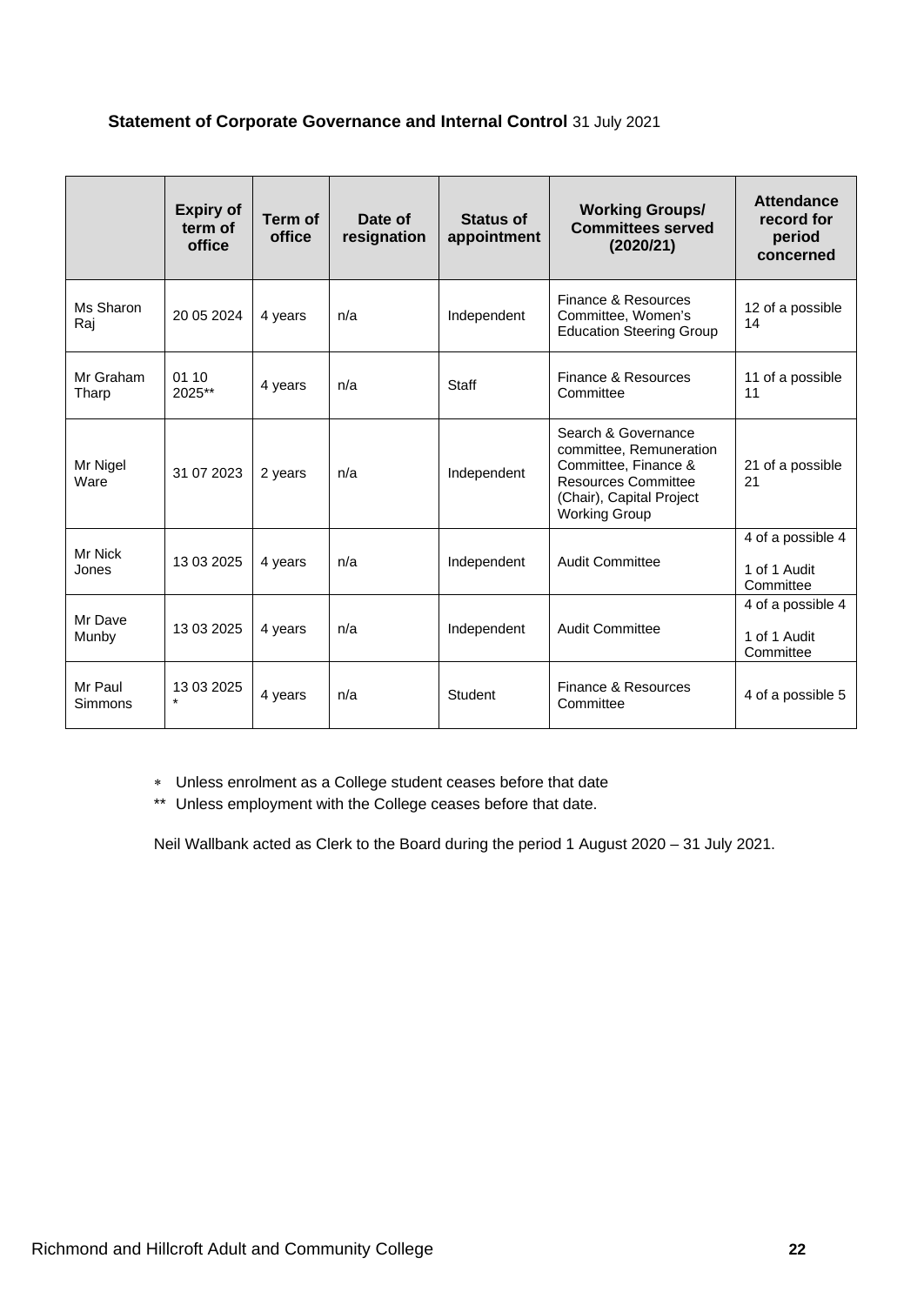It is the Board's responsibility to bring independent judgement to bear on issues of strategy, performance, resources and standards of conduct.

The Board is provided with regular and timely information on the overall financial performance of the College together with other information such as performance against funding targets, proposed capital expenditure, quality matters and personnel related matters such as health and safety and environmental issues.

### **The Board**

The Board conducted its business through a number of committees during the year ended 31 July 2021. Each committee has terms of reference, which have been approved by the Board. These committees are Quality and Standards, Audit, Finance and Resources, Search and Governance.

Full minutes of all meetings (except those deemed to be confidential by the Board) are available from the Clerk to the Board at the registered address. The Clerk to the Board maintains a register of financial and personal interests of the members. The register is available for inspection at the registered address and also on the College website.

All members are able to take independent professional advice in furtherance of their duties at the College's expense and have access to the Clerk to the Board, who is responsible to the Board for ensuring that all applicable procedures and regulations are complied with. The appointment, evaluation and removal of the Clerk are matters for the Board as a whole.

Formal agendas, papers and reports are supplied to members in a timely manner, prior to Board meetings. Briefings are also provided on an ad-hoc basis.

The Board has a strong and independent non-executive element and no individual or group dominates its decision-making process. The Board considers that each of its non-executive members is independent of management and free from any business or other relationship which could materially interfere with the exercise of their independent judgement.

There is a clear division of responsibility in that the roles of the Chair and Accounting Officer are separate.

#### **Appointments to the Board**

Any new appointments to the Board are a matter for the consideration of the Board as a whole.

Members of the Board are appointed for a term of office not exceeding four years.

# **Board performance**

During the course of the year Board members have considered the performance of the Board as a whole and this has been reported to a Board meeting. Governance is assessed in addition as part of the overall College Self-Assessment Report which is completed annually.

#### **Search and Governance Committee**

The Board has a Search and Governance Committee, consisting of five members of the Board in 2020/21 to includes the Chairs of each sub-committee, the Chair of the Board and the Principal, which reviews governance matters and is responsible for the selection and nomination of any new member for the Board's consideration. The Remuneration Committee is a sub-committee of the Search and Governance Committee and comprises all members of Search and Governance aside from the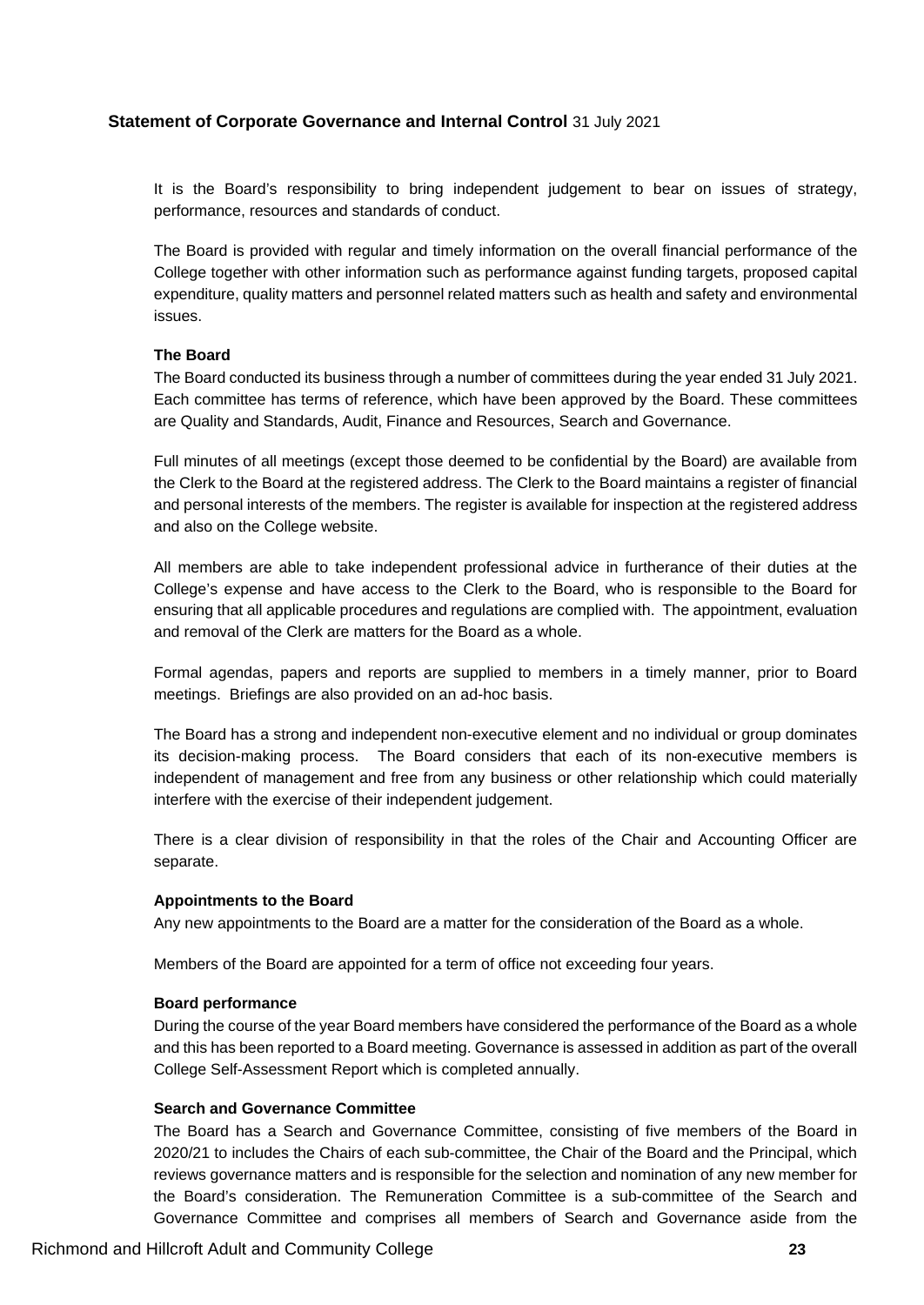Principal. Its responsibilities include making recommendations to the Board on the remuneration and benefits of the Principal and other senior post-holders.

Details of remuneration for the year ended 31 July 2021 are set out in note 6 to the financial statements.

### **Finance and Resources Committee**

This Committee comprises four members of the Board and has terms of reference approved by the Board. The Committee meets at least five times a year and reviews financial performance and items of expenditure requiring committee approval. The Committee also has responsibility for HR, IT, Estates and Health and Safety matters.

#### **Audit Committee**

The Audit Committee comprises four members of the Board. The Committee operates in accordance with written terms of reference approved by the Board.

The Audit Committee meets at least three times a year and provides a forum for reporting by the College's internal and financial statements auditors, who have access to the Committee for independent discussion, without the presence of College management. The Committee also receives and considers reports from the main FE funding bodies as they affect the College's business.

The College's internal auditors or other assurance providers review the systems of internal control, risk management controls and governance processes in accordance with an agreed plan of input and report their findings to management and the Audit Committee.

Management is responsible for the implementation of agreed recommendations and internal audit undertake periodic follow-up reviews to ensure such recommendations have been implemented.

The Audit Committee also advises the Board on the appointment of internal, regularity and financial statements auditors and their remuneration for both audit and non-audit work as well as reporting annually to the Board.

The Audit Committee met on three occasions during the year

#### **Quality and Standards Committee**

The Quality and Standards Committee comprises four members of the Board. The Committee operates in accordance with written terms of reference approved by the Board. The Committee meets at least three times a year and provides a forum for reporting on teaching and learning matters including quality improvement, learner outcomes and self-assessment.

#### **Internal control**

### *Scope of responsibility*

The Board is ultimately responsible for the College's system of internal control and for reviewing its effectiveness. However, such a system is designed to manage rather than eliminate the risk of failure to achieve business objectives, and can provide only reasonable and not absolute assurance against material misstatement or loss.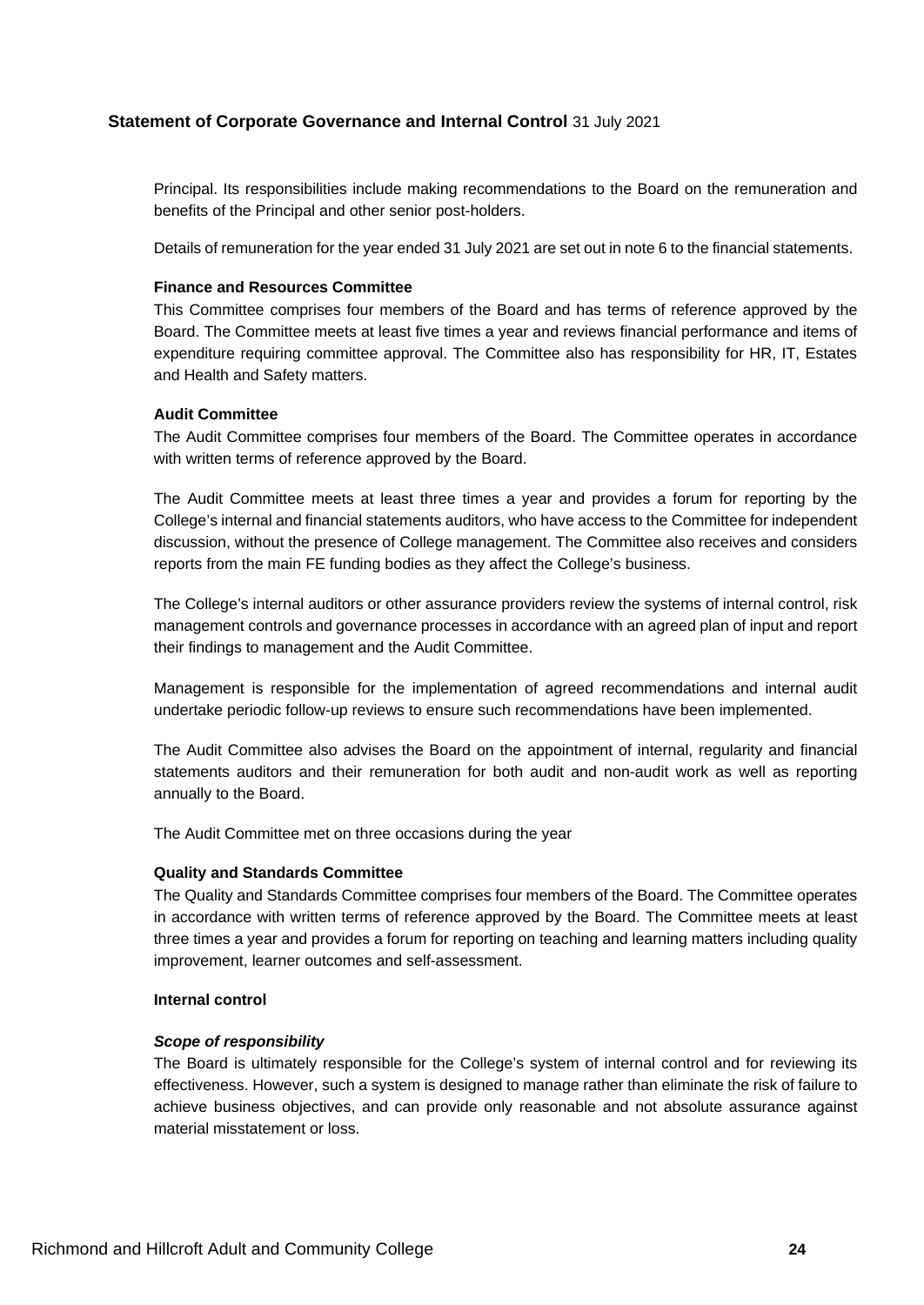The Board has delegated the day-to-day responsibility to the Principal as Accounting Officer, for maintaining a sound system of internal control that supports the achievement of the College's policies, aims and objectives, whilst safeguarding the public funds and assets for which she is personally responsible, in accordance with the responsibilities assigned to her in the Financial Memorandum between the College and the funding bodies. She is also responsible for reporting to the Board any material weaknesses or break-downs in internal control.

# *The purpose of the system of internal control*

The system of internal control is designed to manage risk to a reasonable level rather than to eliminate all risk of failure to achieve policies, aims and objectives; it can therefore only provide reasonable and not absolute assurance of effectiveness. The system of internal control is based on an ongoing process designed to identify and prioritise the risks to the achievement of College policies, aims and objectives, to evaluate the likelihood of those risks being realised and the impact should they be realised, and to manage them efficiently, effectively and economically. The system of internal control has been in place in the College for the year ended 31 July 2021 and up to the date of approval of the annual report and financial statements.

# *Capacity to handle risk*

The Board has reviewed the key risks to which the College is exposed, together with the operating, financial and compliance controls that have been implemented to mitigate those risks. The Board is of the view that there is a formal ongoing process for identifying, evaluating and managing the College's significant risks that has been in place for the year ended 31 July 2021 and up to the date of approval of the annual report and financial statements. This process is regularly reviewed by the Board at least once every term.

# *The risk and control framework*

The system of internal control is based on a framework of regular management information, administrative procedures including the segregation of duties, and a system of delegation and accountability. In particular, it includes:

- Comprehensive budgeting systems with an annual budget, which is reviewed and agreed by the Board;
- Regular reviews by the Board of periodic and annual financial reports which indicate financial performance against forecasts;
- Setting targets to measure financial and other performance;
- Clearly defined capital investment control guidelines; and
- The adoption of formal project management disciplines, where appropriate.

The College has an internal audit service, which operates in accordance with the requirements of the ESFA's Post 16 Audit Code of Practice. The work of the internal audit service is informed by an analysis of the risks to which the College is exposed, and annual internal audit plans are based on this analysis. The analysis of risks and the internal audit plans are endorsed by the Board on the recommendation of the Audit Committee.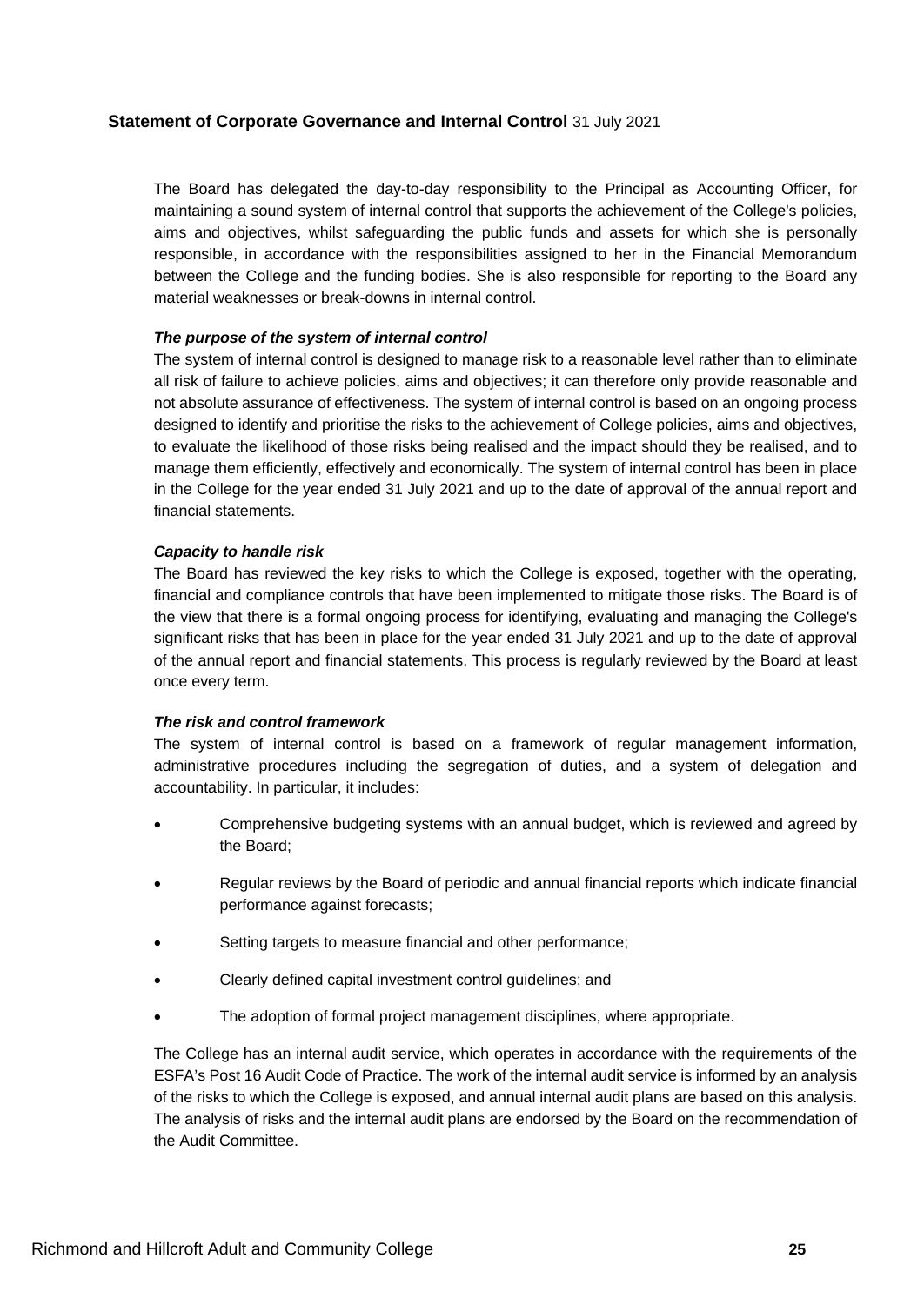### *Risks faced by the Board*

The College analysed the risks to which it was exposed and a programme of assurance was agreed with the Audit Committee. The Committee was provided with reports on this assurance activity in the College.

The College has a risk register that is reviewed by the Audit Committee, sections relevant to each sub committee are also subject to scrutiny by those committees. The risk register is a regular item on the Board agenda. The register identifies the key risks faced by the College together with an impact and likelihood rating for each risk.

### *Control weaknesses identified*

The reviews did not identify any significant internal control weaknesses or failures.

#### *Responsibilities under funding agreements*

The College maintains learner records in support of funding claims to the ESFA and the GLA. Claims are made in accordance with the funding regulations in place at the time and are submitted in accordance with the timescale set out by the two funding bodies.

### *Statement from the Audit Committee*

The Audit Committee has advised the Board that the College has an effective framework of governance and risk management in place. The Audit Committee believes that the Board has effective internal controls in place.

### *Review of effectiveness*

As Accounting Officer, the Principal has responsibility for reviewing the effectiveness of the system of internal control. The Principal's review of the effectiveness of the system of internal control is informed by:

- The work of the internal auditors;
- The work of the executive managers within the College who have responsibility for the development and maintenance of the internal control framework; and
- Comments made by the College's financial statements and reporting accountants for regularity assurance in their management letters and other reports.

The Accounting Officer has been advised on the implications of the results of her review of the effectiveness of the system of internal control by the Audit Committee which oversees the work of the internal auditor, and other sources of assurance and a plan to address weaknesses and ensure continuous improvement of the system is in place.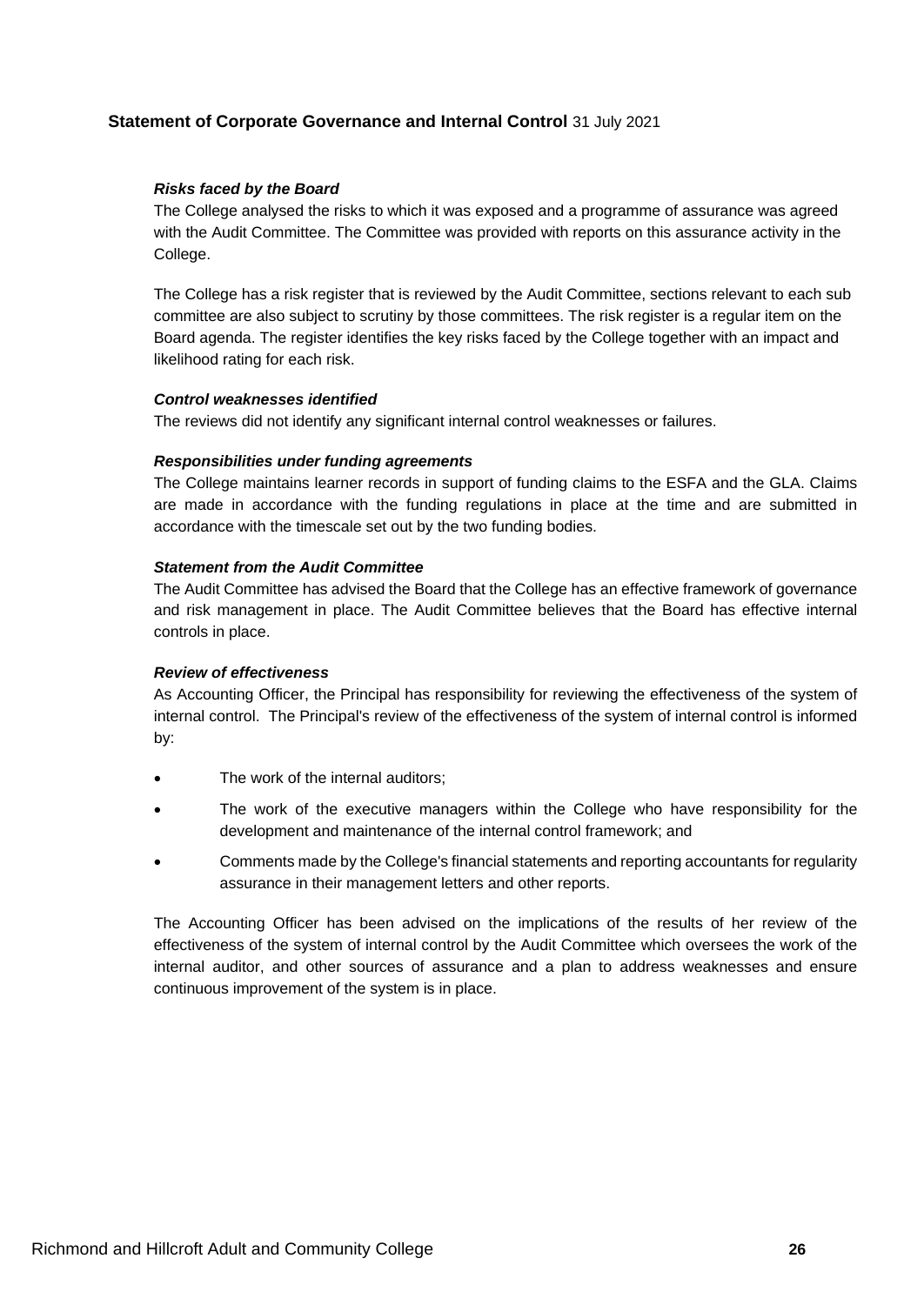The Executive Team receives reports setting out key performance and risk indicators and considers possible control issues brought to their attention by early warning mechanisms, which are embedded within the departments and reinforced by risk awareness training. The Executive Team and the Audit Committee also receive regular reports from internal audit, and other sources of assurance which include recommendations for improvement. The Audit Committee's role in this area is confined to a high-level review of the arrangements for internal control. The Board's agenda includes a regular item for consideration of risk and control and it receives reports thereon from the Executive Team and the Audit Committee. The emphasis is on obtaining the relevant degree of assurance and not merely reporting by exception. At its December 2021 meeting, the Board carried out the annual assessment for the year ended 31 July 2021 by considering documentation from the Executive Team and internal audit, and taking account of events since 31 July 2021.

Based on the advice of the Audit Committee and the Accounting Officer, the Board is of the opinion that the College has an adequate and effective framework for governance, risk management and control, and has fulfilled its statutory responsibility for "the effective and efficient use of resources, the solvency of the institution and the body and the safeguarding of their assets".

Approved by order of the members of the Board and signed on its behalf by:

Professor Andrew George Chair Date: 9/12/2021

Signed: Signed:

Gabrielle Flint Principal and Accounting Officer Date: 9/12/2021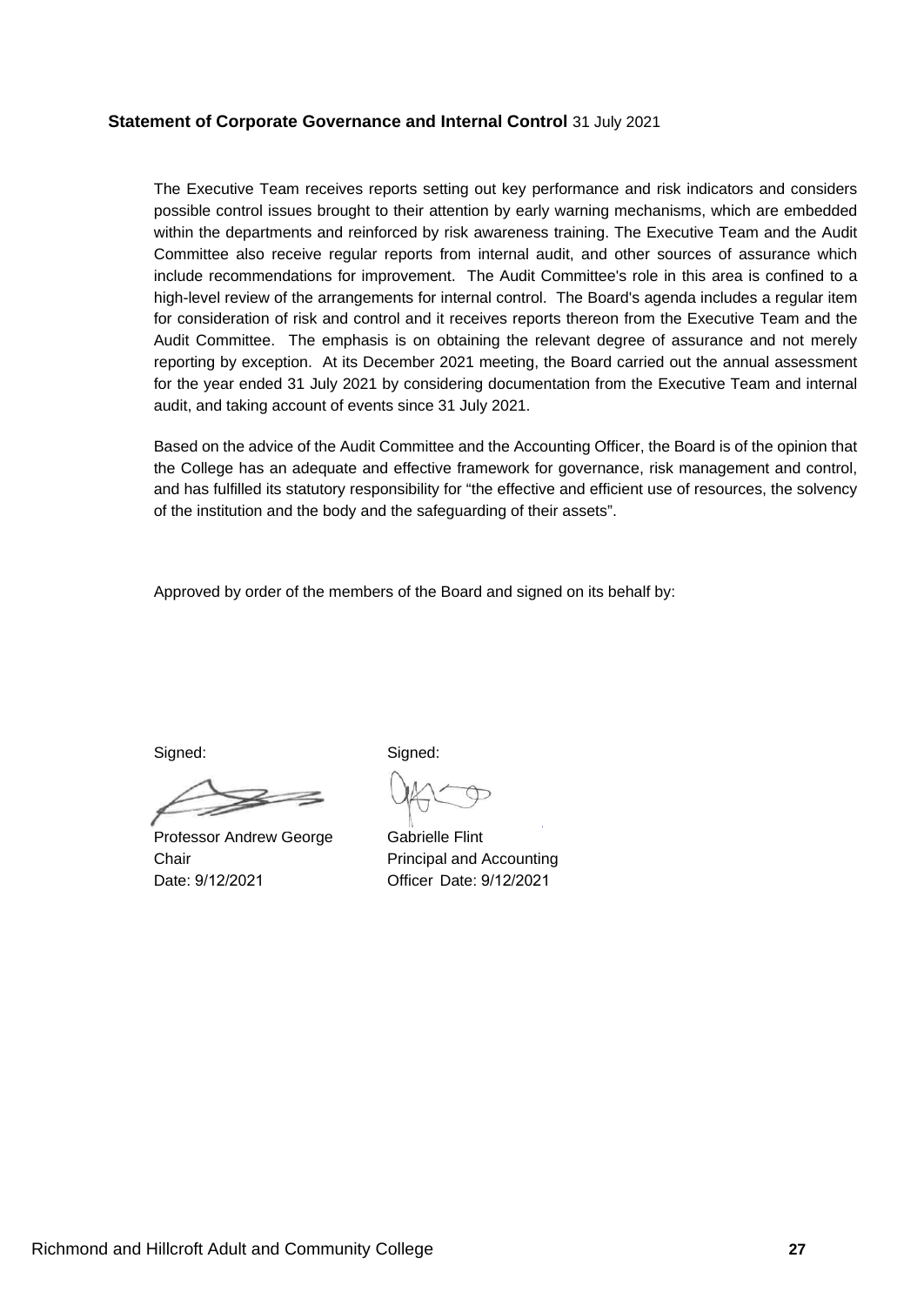# **Members of the Board's statement of regularity, propriety and compliance** 31 July 2019

The Board has considered its responsibility to notify the Education and Skills Funding Agency of material irregularity, impropriety and non-compliance with ESFA terms and conditions of funding, under the Boards grant funding agreements and contracts with the ESFA. As part of our consideration we have had due regard to the requirements of grant funding agreements and contracts with the ESFA.

We confirm, on behalf of the Board, that after due enquiry and to the best of our knowledge, we are able to identify any material irregular or improper use of funds by the College, or material noncompliance with the terms and conditions of funding under the Board's grant funding agreements and contracts with the ESFA, or any other public funder.

We confirm that no instances of material irregularity, impropriety or funding non-compliance have been discovered to date. If any instances are identified after the date of this statement, these will be notified to the ESFA.

Signed: Signed:

Professor Andrew George Gabrielle Flint

Chair **Principal and Accounting Officer** 

Date: 9/12/2021 Date: 9/12/2021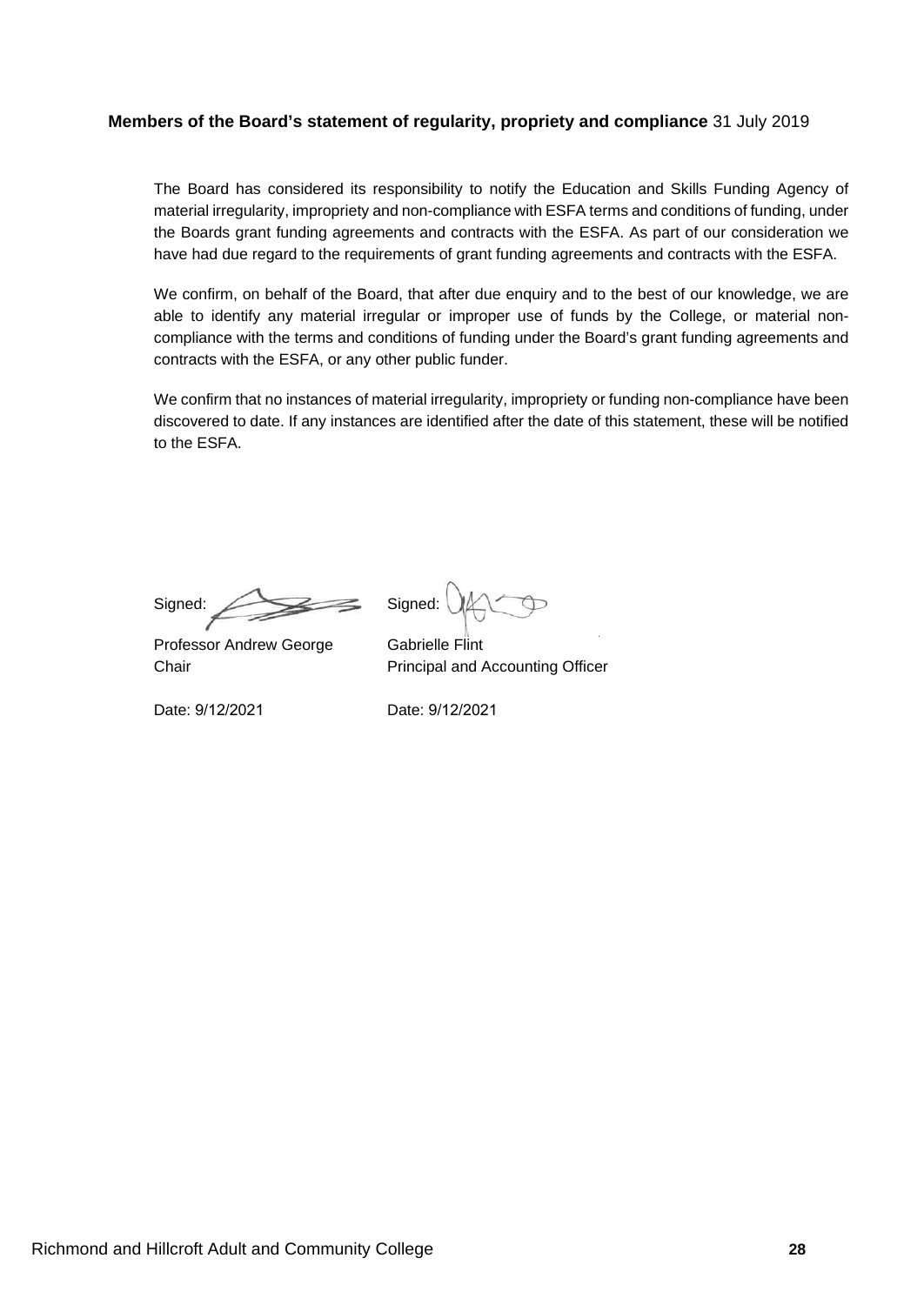# **Statement of the responsibilities of the members of the Board** 31 July 2021

The members of the Board, as charity trustees, are required to present audited financial statements for each financial year.

Within the terms and conditions of the College's grant funding agreements and contracts with the ESFA and any other relevant funding bodies, the Board, through its Accounting Officer is required to prepare financial statements and, within the Strategic Report, an operating and financial review for each financial year in accordance with the Statement of Recommended Practice – Accounting for Further and Higher Education and with the College Accounts Direction and the UK's Generally Accepted Accounting Practice and which give a true and fair view of the state of affairs of the College and the surplus/deficit of income over expenditure for that period.

In preparing the financial statements, the Board is required to:

- select suitable accounting policies and apply them consistently;
- make judgements and estimates that are reasonable and prudent;
- state whether applicable UK Accounting Standards have been followed, subject to any material departures disclosed and explained in the financial statements;
- assess whether the College is a going concern, noting the key supporting assumptions, qualifications or mitigating actions as appropriate; and
- prepare the financial statements on the going concern basis unless it is inappropriate to assume that the College will continue in operation.

The Board is also required to prepare a Report of the Members of the Board which describes what it is trying to do and how it is going about it, including the legal and administrative status of the College.

The Board is responsible for keeping adequate accounting records which disclose with reasonable accuracy at any time the financial position of the College and to enable it to ensure that the financial statements are prepared in accordance with the Companies Act 2006, the relevant legislation of incorporation, including the Further and Higher Education Act 1992, the Charities Act 2011 and other relevant accounting standards. It is responsible for taking steps that are reasonably open to it to safeguard assets of the College and to prevent and detect fraud and other irregularities.

The Board is responsible for the maintenance and integrity of the College website; the work carried out by the auditor does not involve consideration of these matters and, accordingly, the auditor accepts no responsibility for any changes that may have occurred to the financial statements since they were initially presented on the website. Legislation in the United Kingdom governing the preparation and dissemination of financial statements may differ from legislation in other jurisdictions.

Members of the Board are responsible for ensuring that expenditure and income are applied for the purposes intended by Parliament and that the financial transactions conform to the authorities that govern them. In addition, they are responsible for ensuring that funds from the ESFA, and any other public funds, are used only in accordance with the ESFA'S grant funding agreements and contracts and any other conditions that may be prescribed from time to time by the ESFA, or any other public funder. Members of the Board must ensure that there are appropriate financial and management controls in place to safeguard public and other funds and ensure they are used properly.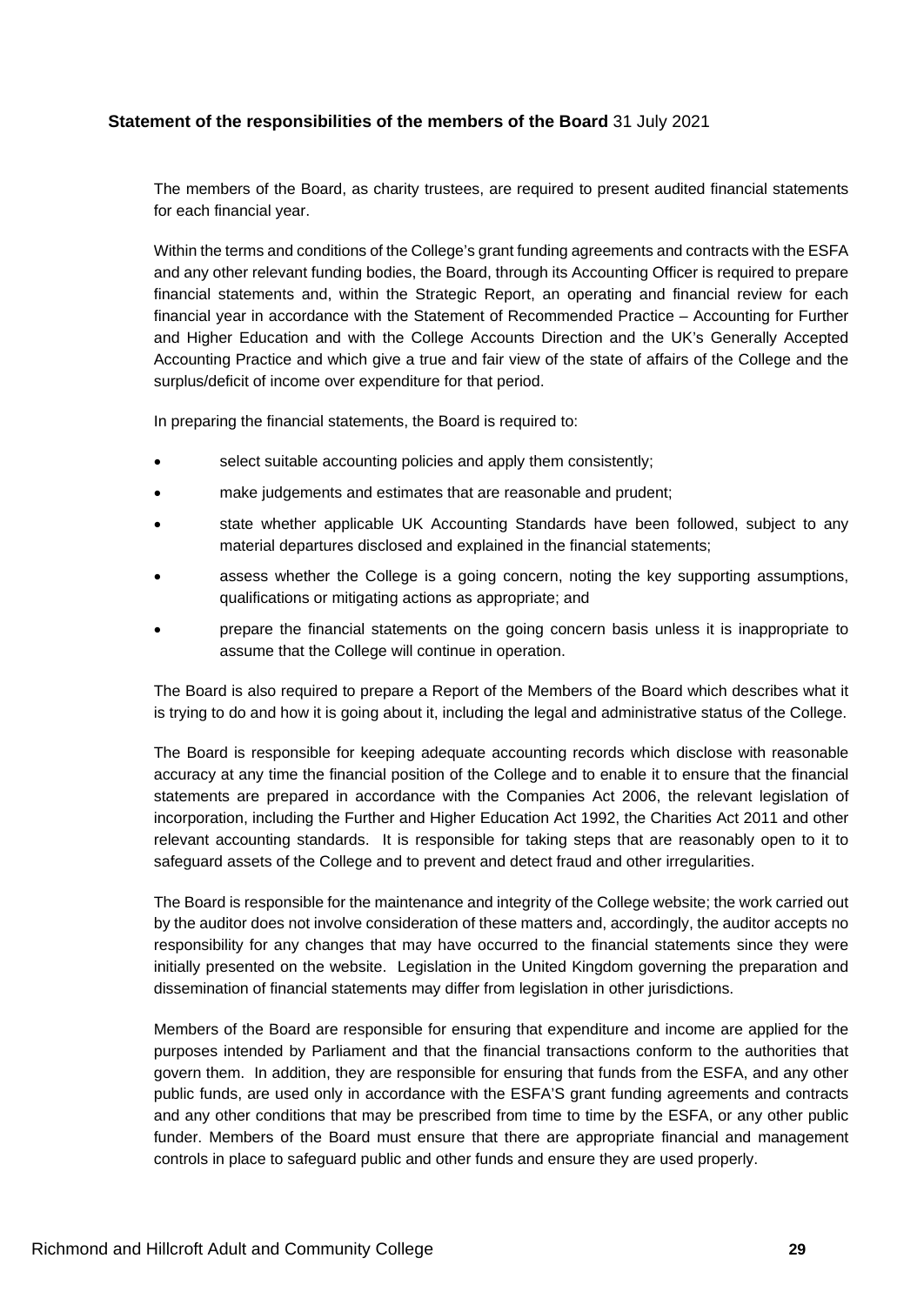# **Statement of the responsibilities of the members of the Board** 31 July 2021

In addition, members of the Board are responsible for securing economical, efficient and effective management of the College's resources and expenditure, so that the benefits that should be derived from the application of public funds by the ESFA and other public bodies are not put at risk.

Approved by order of the members of the Board on 9 December 2021 and signed on its behalf by:

Professor Andrew George **Chair** Date: 9/12/2021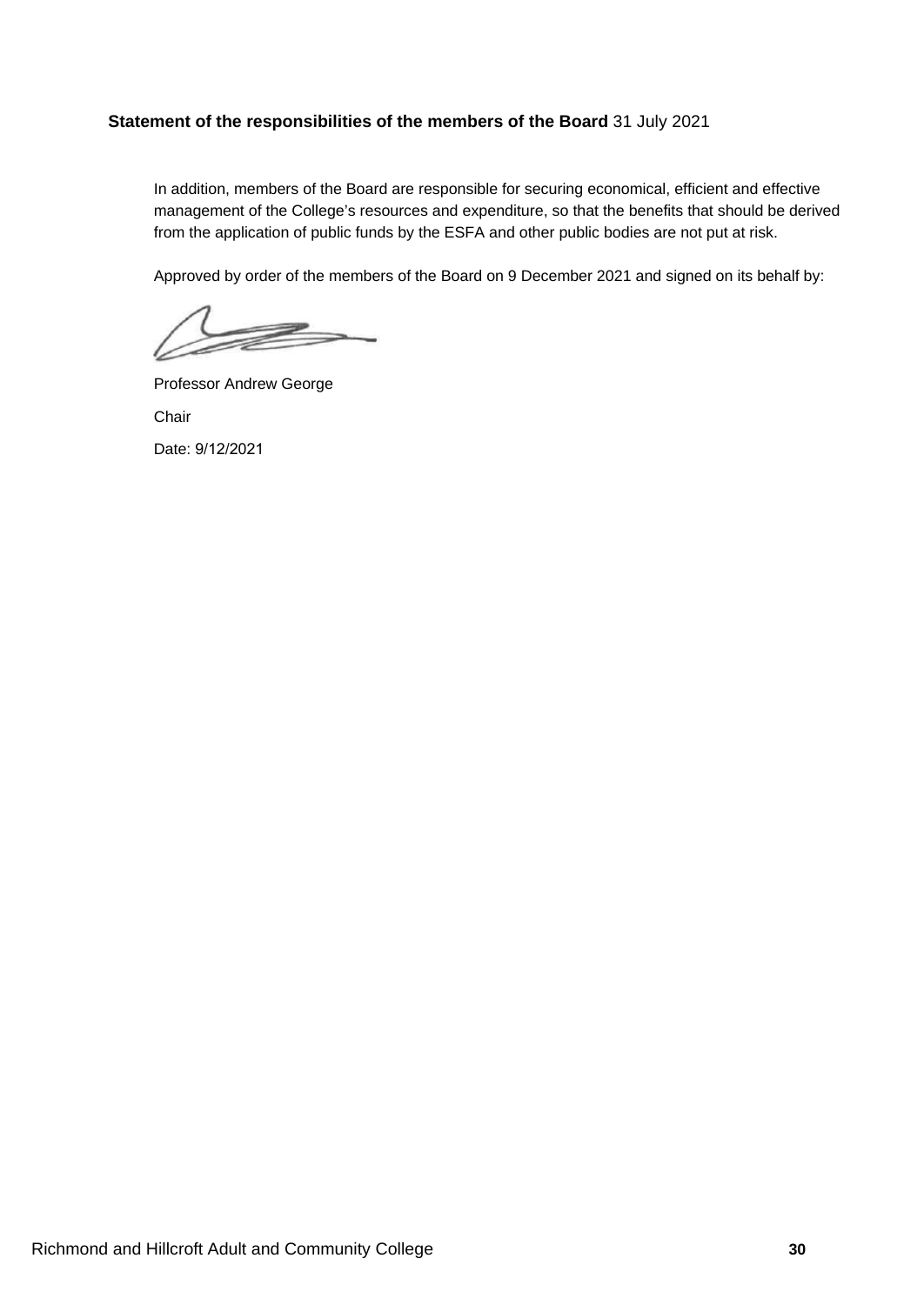# **Independent auditor's report to the members of the Board of Richmond and Hillcroft Adult and Community College**

#### **Opinion**

We have audited the financial statements of Richmond and Hillcroft Adult and Community College (the 'College') for the year ended 31 July 2021 which comprise the statement of comprehensive income and expenditure, the statement of changes in reserves, the balance sheet, the statement of cash flows, the principal accounting policies, and the notes to the financial statements. The financial reporting framework that has been applied in their preparation is applicable law and United Kingdom Accounting Standards, including Financial Reporting Standard 102 'The Financial Reporting Standard applicable in the UK and Republic of Ireland' (United Kingdom Generally Accepted Accounting Practice).

#### **In our opinion, the financial statements:**

- give a true and fair view of the state of the College's affairs as at 31 July 2021 and of its surplus of income over expenditure for the year then ended;
- have been properly prepared in accordance with United Kingdom Generally Accepted Accounting Practice; and
- have been prepared in accordance with the requirements of the Companies Act 2006.

#### **Basis for opinion**

We conducted our audit in accordance with International Standards on Auditing (UK) (ISAs (UK)) and applicable law. Our responsibilities under those standards are further described in the auditor's responsibilities for the audit of the financial statements section of our report. We are independent of the College in accordance with the ethical requirements that are relevant to our audit of the financial statements in the UK, including the FRC's Ethical Standard, and we have fulfilled our other ethical responsibilities in accordance with these requirements. We believe that the audit evidence we have obtained is sufficient and appropriate to provide a basis for our opinion.

#### **Conclusions relating to going concern**

In auditing the financial statements, we have concluded that the members of the Board's use of the going concern basis of accounting in the preparation of the financial statements is appropriate.

Based on the work we have performed, we have not identified any material uncertainties relating to events or conditions that, individually or collectively, may cast significant doubt on the College's ability to continue as a going concern for a period of at least twelve months from when the financial statements are authorised for issue.

Our responsibilities and the responsibilities of the members of the Board with respect to going concern are described in the relevant sections of this report.

#### **Other information**

The other information comprises the information included in the annual report and financial statements other than the financial statements and our auditor's report thereon. The members of the Board are responsible for the other information contained within the annual report. Our opinion on the financial statements does not cover the other information and, except to the extent otherwise explicitly stated in our report, we do not express any form of assurance conclusion thereon.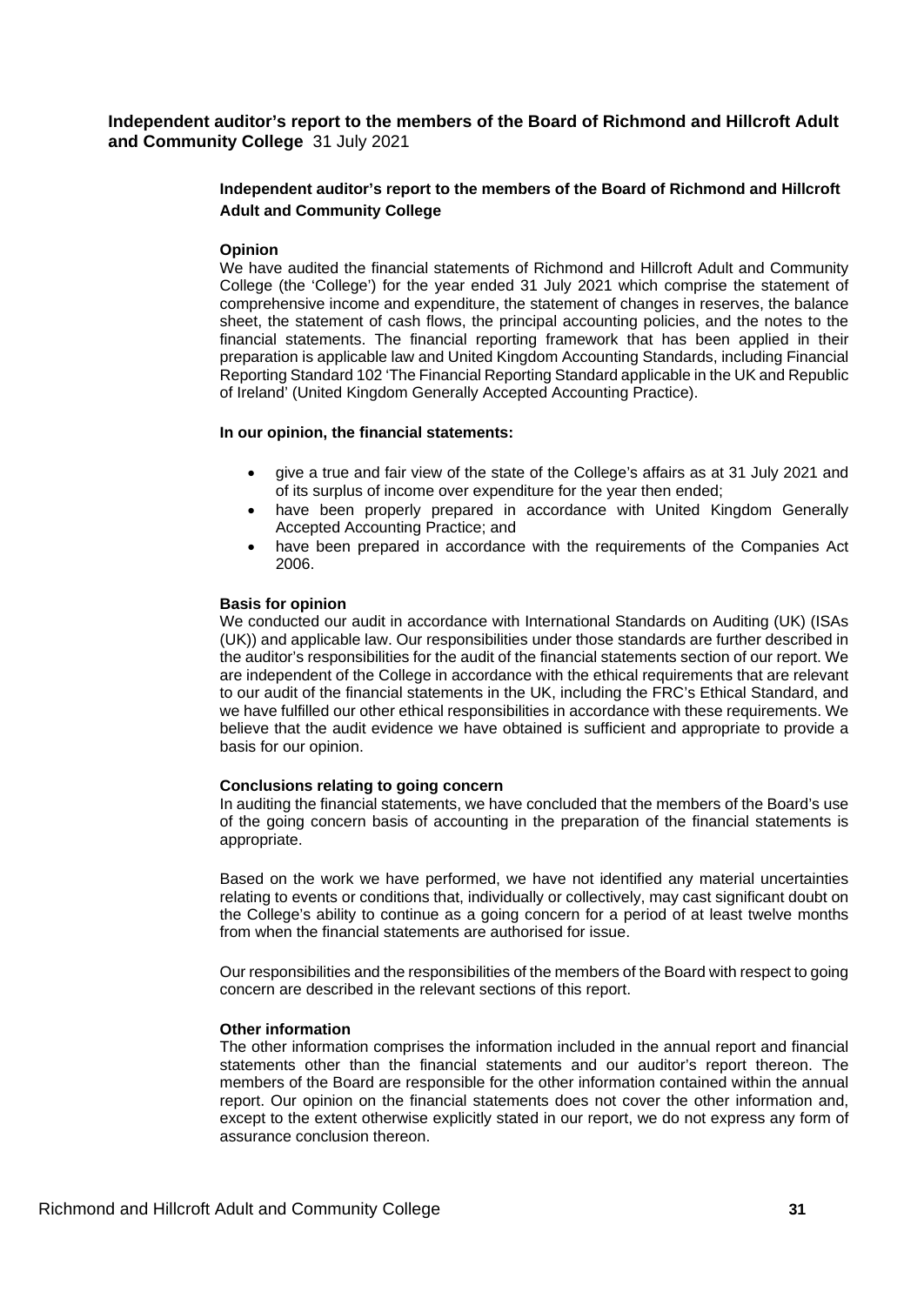Our responsibility is to read the other information and, in doing so, consider whether the other information is materially inconsistent with the financial statements or our knowledge obtained in the course of the audit or otherwise appears to be materially misstated. If we identify such material inconsistencies or apparent material misstatements, we are required to determine whether this gives rise to a material misstatement in the financial statements themselves. If, based on the work we have performed, we conclude that there is a material misstatement of this other information, we are required to report that fact.

We have nothing to report in this regard.

### **Opinions on other matters prescribed by the Companies Act 2006**

In our opinion, based on the work undertaken in the course of the audit:

- the information given in the report of the members of the Board, which is also the directors' report for the purposes of company law and includes the strategic report, for the financial year for which the financial statements are prepared is consistent with the financial statements; and
- the report of the members of the Board, which is also the directors' report for the purposes of company law and includes the strategic report, has been prepared in accordance with applicable legal requirements.

#### **Matters on which we are required to report by exception**

In the light of the knowledge and understanding of the College and its environment obtained in the course of the audit, we have not identified material misstatements in the report of the members of the Board including the strategic report. We have nothing to report in respect of the following matters in relation to which the Companies Act 2006 requires us to report to you if, in our opinion:

- adequate accounting records have not been kept, or returns adequate for our audit have not been received from branches not visited by us; or
- the financial statements are not in agreement with the accounting records and returns; or
- certain disclosures of the members of the Board's remuneration specified by law are not made; or
- we have not received all the information and explanations we require for our audit.

#### **Responsibilities of the members of the Board**

As explained more fully in the statement of responsibilities of members of the Board, the members of the Board are responsible for the preparation of the financial statements and for being satisfied that they give a true and fair view, and for such internal control as the members of the Board determine is necessary to enable the preparation of financial statements that are free from material misstatement, whether due to fraud or error.

In preparing the financial statements, the members of the Board are responsible for assessing the College's ability to continue as a going concern, disclosing, as applicable, matters related to going concern and using the going concern basis of accounting unless the members of the Board either intend to liquidate the College or to cease operations, or have no realistic alternative but to do so.

#### **Auditor's responsibilities for the audit of the financial statements**

Our objectives are to obtain reasonable assurance about whether the financial statements as a whole are free from material misstatement, whether due to fraud or error, and to issue an auditor's report that includes our opinion. Reasonable assurance is a high level of assurance, but is not a guarantee that an audit conducted in accordance with ISAs (UK) will always detect a material misstatement when it exists. Misstatements can arise from fraud or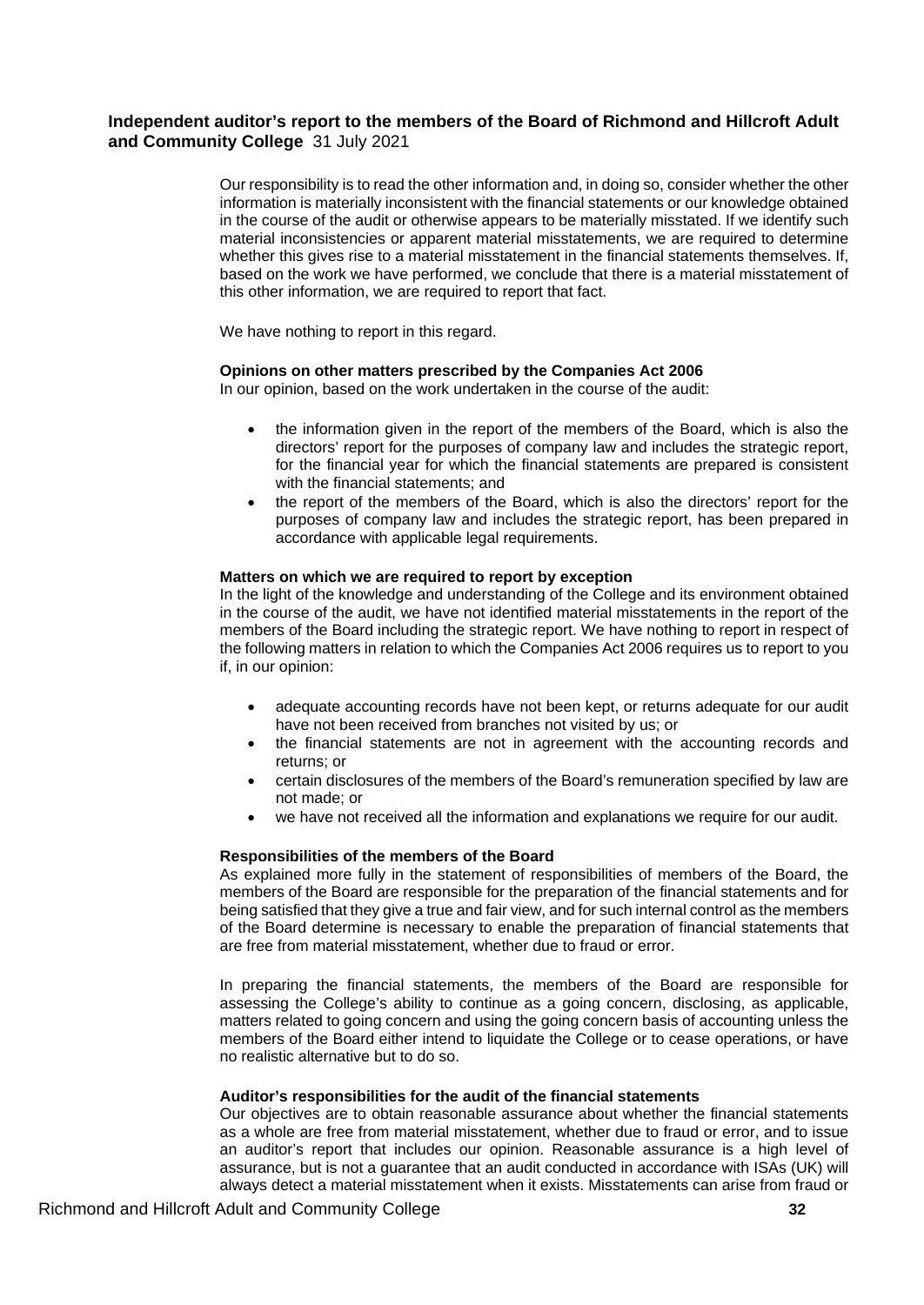error and are considered material if, individually or in the aggregate, they could reasonably be expected to influence the economic decisions of users taken on the basis of these financial statements.

Irregularities, including fraud, are instances of non-compliance with laws and regulations. We design procedures in line with our responsibilities, outlined above, to detect material misstatements in respect of irregularities, including fraud. The extent to which our procedures are capable of detecting irregularities, including fraud is detailed below:

Our approach to identifying and assessing the risks of material misstatement in respect of irregularities, including fraud and non-compliance with laws and regulations, was as follows:

- the Senior Statutory Auditor ensured that the engagement team collectively had the appropriate competence, capabilities and skills to identify or recognise non-compliance with applicable laws and regulations;
- we identified the laws and regulations applicable to the College through discussions with management, and from our knowledge and experience of the sector;
- we focused on specific laws and regulations which we considered may have a direct material effect on the financial statements or the operations of the College, including the Further and Higher Education Act 1992, Companies Act 2006, funding agreements with the ESFA and associated funding rules, ESFA regulations, data protection legislation, anti-bribery, safeguarding, employment, health and safety legislation;
- we assessed the extent of compliance with the laws and regulations identified above through making enquiries of management and inspecting legal correspondence; and
- identified laws and regulations were communicated within the audit team regularly and the team remained alert to instances of non-compliance throughout the audit.

We assessed the susceptibility of the College's financial statements to material misstatement, including obtaining an understanding of how fraud might occur, by:

- making enquiries of management as to where they considered there was susceptibility to fraud, their knowledge of actual, suspected and alleged fraud; and
- considering the internal controls in place to mitigate risks of fraud and non-compliance with laws and regulations.

To address the risk of fraud through management bias and override of controls, we:

- performed analytical procedures to identify any unusual or unexpected relationships;
- tested journal entries to identify unusual transactions; and
- assessed whether judgements and assumptions made in determining the accounting estimates set out in the accounting policies were indicative of potential bias;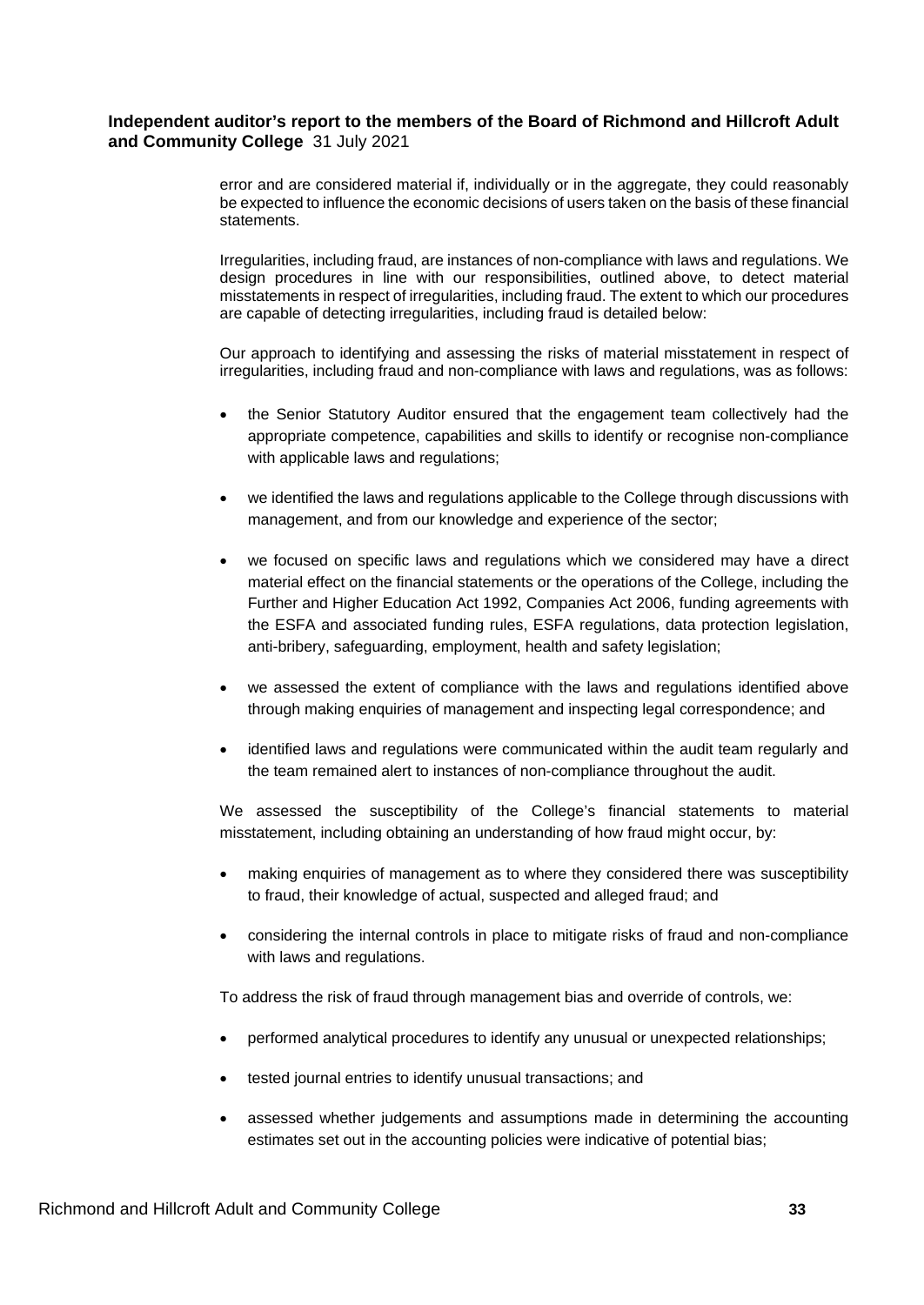In response to the risk of irregularities and non-compliance with laws and regulations, we designed procedures which included, but were not limited to:

- agreeing financial statement disclosures to underlying supporting documentation;
- reading the minutes of Board meetings; and
- enquiring of management as to actual and potential litigation and claims.

There are inherent limitations in our audit procedures described above. The more removed that laws and regulations are from financial transactions, the less likely it is that we would become aware of non-compliance. Auditing standards also limit the audit procedures required to identify non-compliance with laws and regulations to enquiry of the members of the Board and other management and the inspection of regulatory and legal correspondence, if any.

Material misstatements that arise due to fraud can be harder to detect than those that arise from error as they may involve deliberate concealment or collusion.

A further description of our responsibilities is available on the Financial Reporting Council's website at www.frc.org.uk/auditorsresponsibilities. This description forms part of our auditor's report.

#### **Use of our report**

This report is made solely to the members of the Board, as a body, in accordance Chapter 3 of Part 16 of the Companies Act 2006. Our audit work has been undertaken so that we might state to the College's members those matters we are required to state to them in an auditor's report and for no other purpose. To the fullest extent permitted by law, we do not accept or assume responsibility to anyone other than the College and the College's members as a body, for our audit work, for this report, or for the opinions we have formed.

Burracett LCP

21 December 2021

Catherine Biscoe (Senior Statutory Auditor) For and on behalf of Buzzacott LLP Statutory Auditor 130 Wood Street London EC2V 6DL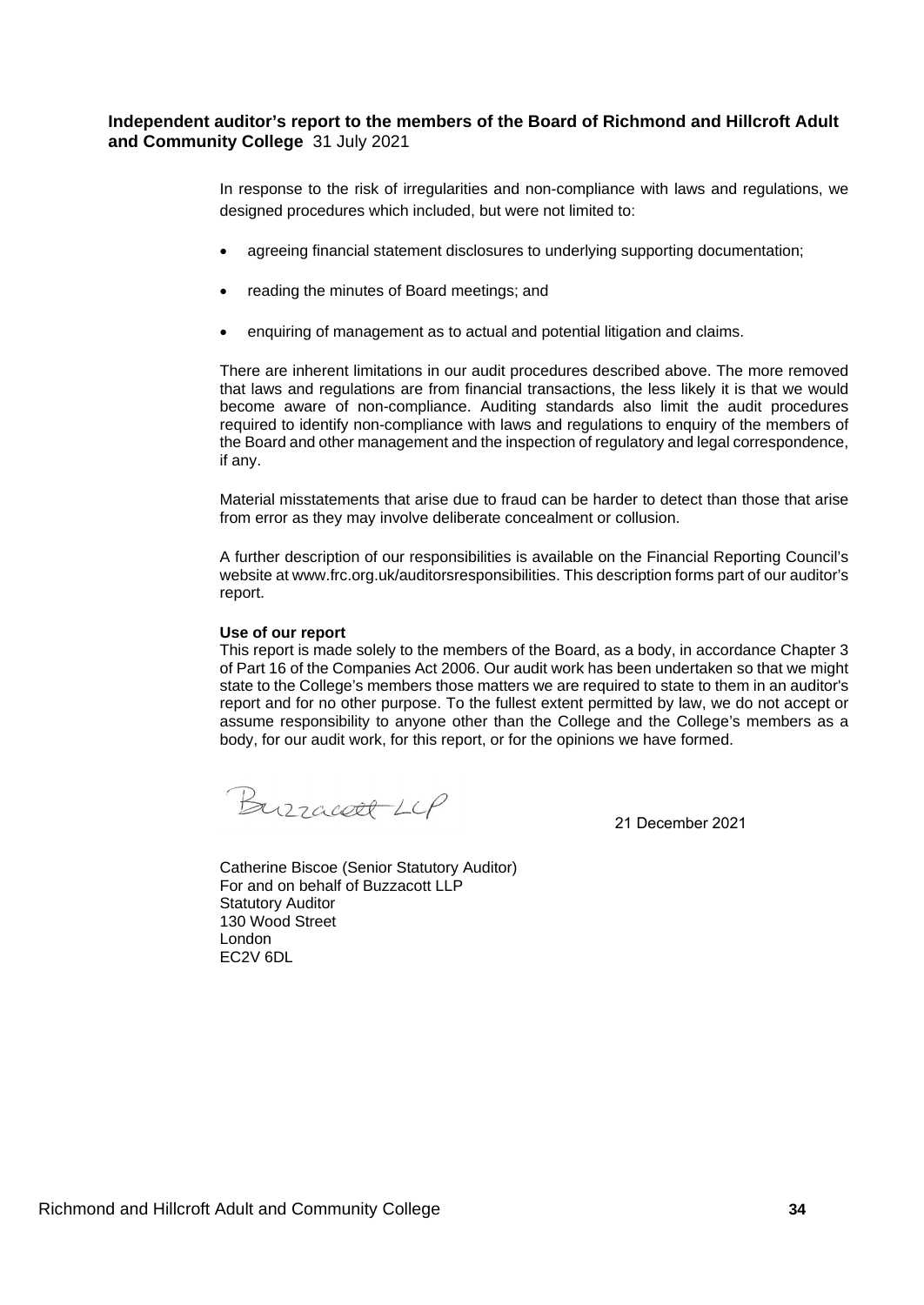# **Reporting accountant's assurance report on regularity** 31 July 2021

# **Reporting accountant's assurance report on regularity to the Members of the Board of Richmond and Hillcroft Adult and Community College ("the Board") and the Secretary of State for Education, acting through the Education and Skills Funding Agency ("the ESFA")**

In accordance with the terms of our engagement letter dated 21 June 2021 and further to the requirements and conditions of funding in the ESFA's grant funding agreements and contracts, or those of any other public funder, we have carried out an engagement to obtain limited assurance about whether anything has come to our attention that would suggest, in all material respects, the expenditure disbursed and income received by Richmond and Hillcroft Adult and Community College during the period 1 August 2020 to 31 July 2021 have not been applied to the purposes identified by Parliament and the financial transactions do not conform to the authorities which govern them.

The framework that has been applied is set out in the Post-16 Audit Code of Practice (the Code) issued by the ESFA and in any relevant conditions of funding concerning adult education notified by a relevant funder. In line with this framework, our work has specifically not considered income received from the main funding grants generated through the Individualised Learner Record data returns, for which the ESFA has other assurance arrangements in place.

This report is made solely to the Board of Richmond and Hillcroft Adult and Community College and the ESFA in accordance with the terms of our engagement letter. Our work has been undertaken so that we might state to the Board of Richmond and Hillcroft Adult and Community College and the ESFA those matters we are required to state in a report and for no other purpose. To the fullest extent permitted by law, we do not accept, or assume, responsibility to anyone other than the Board of Richmond and Hillcroft Adult and Community College and the ESFA for our work, for this report, or for the conclusion we have formed.

# **Respective responsibilities of the Board of Richmond and Hillcroft Adult and Community College and the reporting accountant**

The Board of Richmond and Hillcroft Adult and Community College is responsible, under the requirements of the Further & Higher Education Act 1992, subsequent legislation and related regulations and guidance, for ensuring that expenditure disbursed, and income received, are applied for the purposes intended by Parliament, and the financial transactions conform to the authorities that govern them. Our responsibilities for this engagement are established in the United Kingdom by our profession's ethical guidance and are to obtain limited assurance and report in accordance with our engagement letter and the requirements of the Code. We report to you whether anything has come to our attention in carrying out our work which suggests that in all material respects, expenditure disbursed and income received, during the period 1 August 2020 to 31 July 2021 have not been applied to purposes intended by Parliament or that the financial transactions do not conform to the authorities which govern them.

# **Approach**

We conducted our engagement in accordance with the Code issued by the ESFA. We performed a limited assurance engagement as defined in that framework. The objective of a limited assurance engagement is to perform such procedures as to obtain information and explanations in order to provide us with sufficient appropriate evidence to express a negative conclusion on regularity. A limited assurance engagement is more limited in scope than a reasonable assurance engagement and

Richmond and Hillcroft Adult and Community College **35**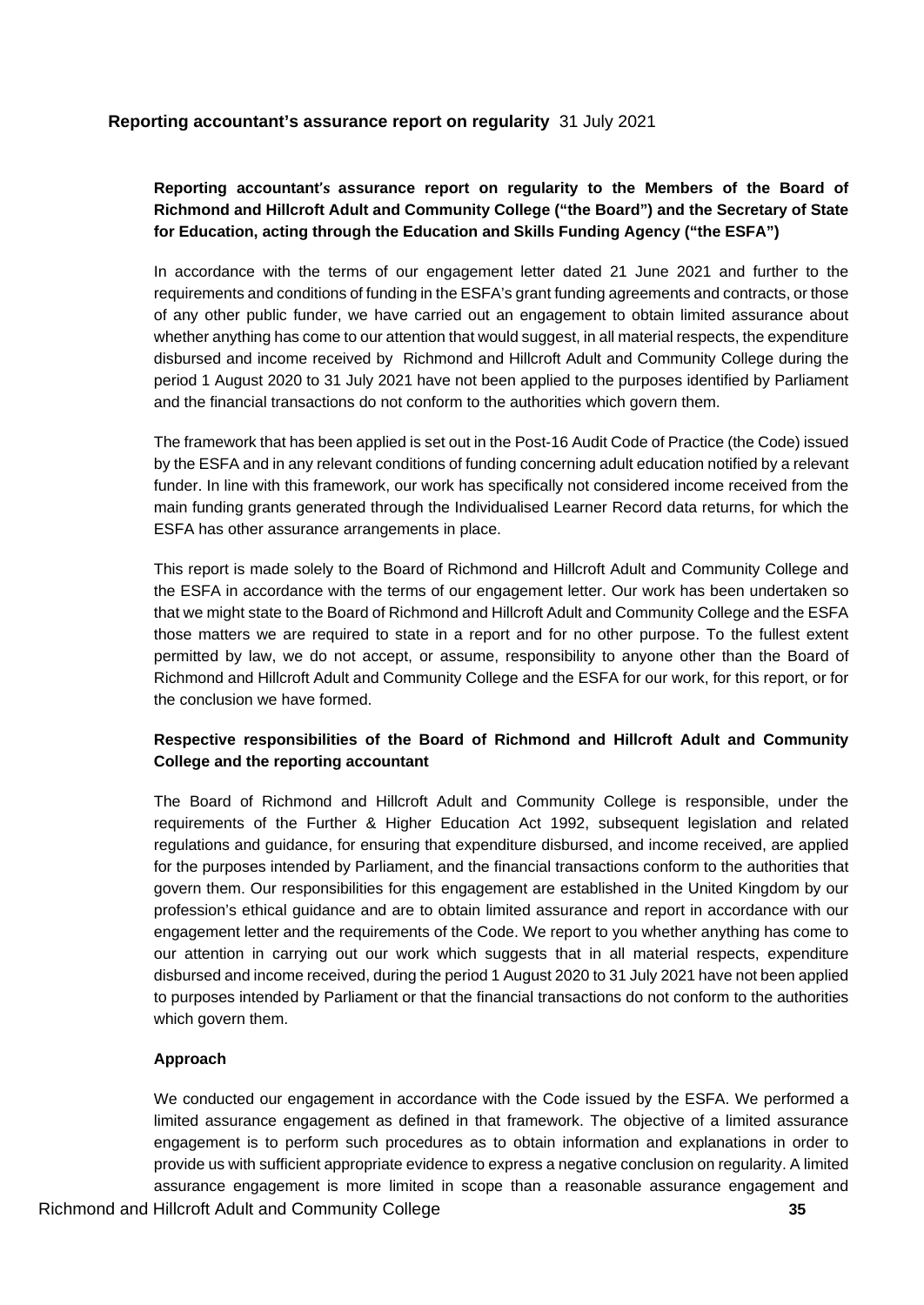# **Reporting accountant's assurance report on regularity** 31 July 2021

consequently does not enable us to obtain assurance that we would become aware of all significant matters that might be identified in a reasonable assurance engagement. Accordingly, we do not express a positive opinion. Our engagement includes examination, on a test basis, of evidence relevant to the regularity of the corporation's income and expenditure.

### **The work undertaken to draw to our conclusion includes:**

- An assessment of the risk of material irregularity and impropriety across all of the College's activities;
- Further testing and review of the areas identified through the risk assessment including enquiry, identification of control processes and examination of supporting evidence across all areas identified as well as additional verification work where considered necessary; and
- Consideration of evidence obtained through the work detailed above and the work completed as part of our financial statements audit in order to support the regularity conclusion.

# **Conclusion**

In the course of our work, nothing has come to our attention which suggests that in all material respects, the expenditure disbursed and income received during the period 1 August 2020 to 31 July 2021 has not been applied to purposes intended by Parliament, and the financial transactions do not conform to the authorities that govern them.

Burracell LCP

Buzzacott LLP Chartered Accountants 130 Wood Street London EC2V 6DL

21 December 2021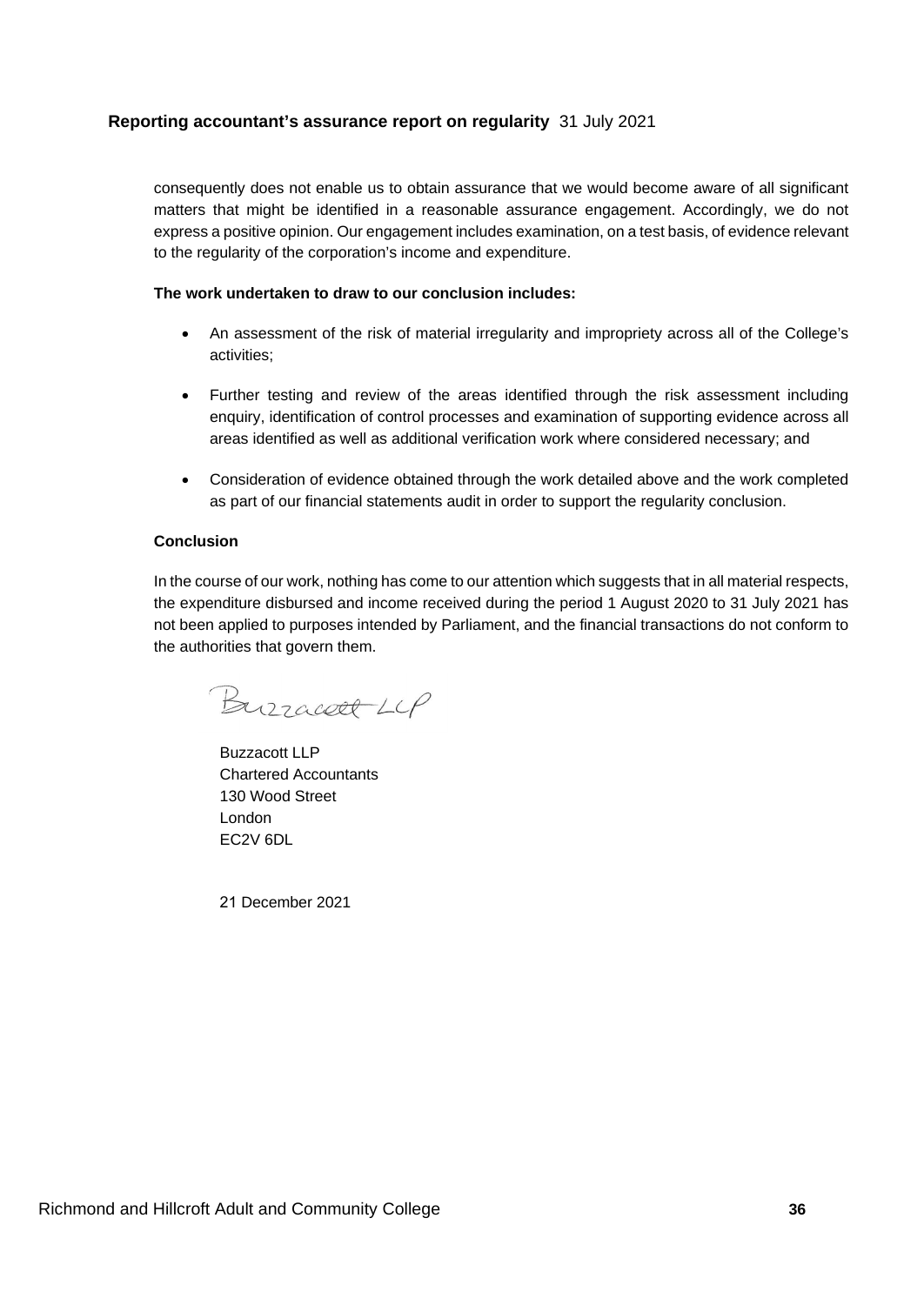|                                      | Notes          | 2021<br>£'000 | 2020<br>£'000 |
|--------------------------------------|----------------|---------------|---------------|
|                                      |                |               |               |
| <b>Income</b>                        |                |               |               |
| Funding body grants                  | 1              | 5,410         | 5,417         |
| Tuition fees and education           |                |               |               |
| contracts                            | $\overline{c}$ | 1,789         | 2,169         |
| Other grants and contracts           | 3              | 139           | 293           |
| Other income                         | $\overline{4}$ | 601           | 653           |
| Investment income                    | 5              | 202           | 335           |
| <b>Total income</b>                  |                | 8,141         | 8,867         |
| <b>Expenditure</b>                   |                |               |               |
| Staff costs                          | 6              | 6,242         | 5,708         |
| Other operating expenses             | $\overline{7}$ | 2,217         | 2,590         |
| Depreciation                         | 9              | 830           | 843           |
| Interest payable                     | 16             | 336           | 432           |
| <b>Total expenditure</b>             |                | 9,625         | 9,573         |
| Deficit before other gains and       |                |               |               |
| <b>losses</b>                        |                | (1, 484)      | (706)         |
| Deficit before tax                   |                | (1, 484)      | (706)         |
| Taxation                             | 8              |               |               |
| Deficit for the year                 |                | (1, 484)      | (706)         |
| Actuarial gain/ (loss) in respect of |                |               |               |
| pension schemes                      | 16             | 2,259         | (3,940)       |
| <b>Total Comprehensive</b>           |                |               |               |
| income/(expenditure) for the year    |                | 775           | (4,646)       |
| <b>Represented by:</b>               |                |               |               |
| Unrestricted comprehensive           |                |               |               |
| income /(expenditure)                |                | 775           | (4,646)       |
|                                      |                | 775           | (4,646)       |

The Statement of Comprehensive Income and Expenditure items are in respect of continuing activities.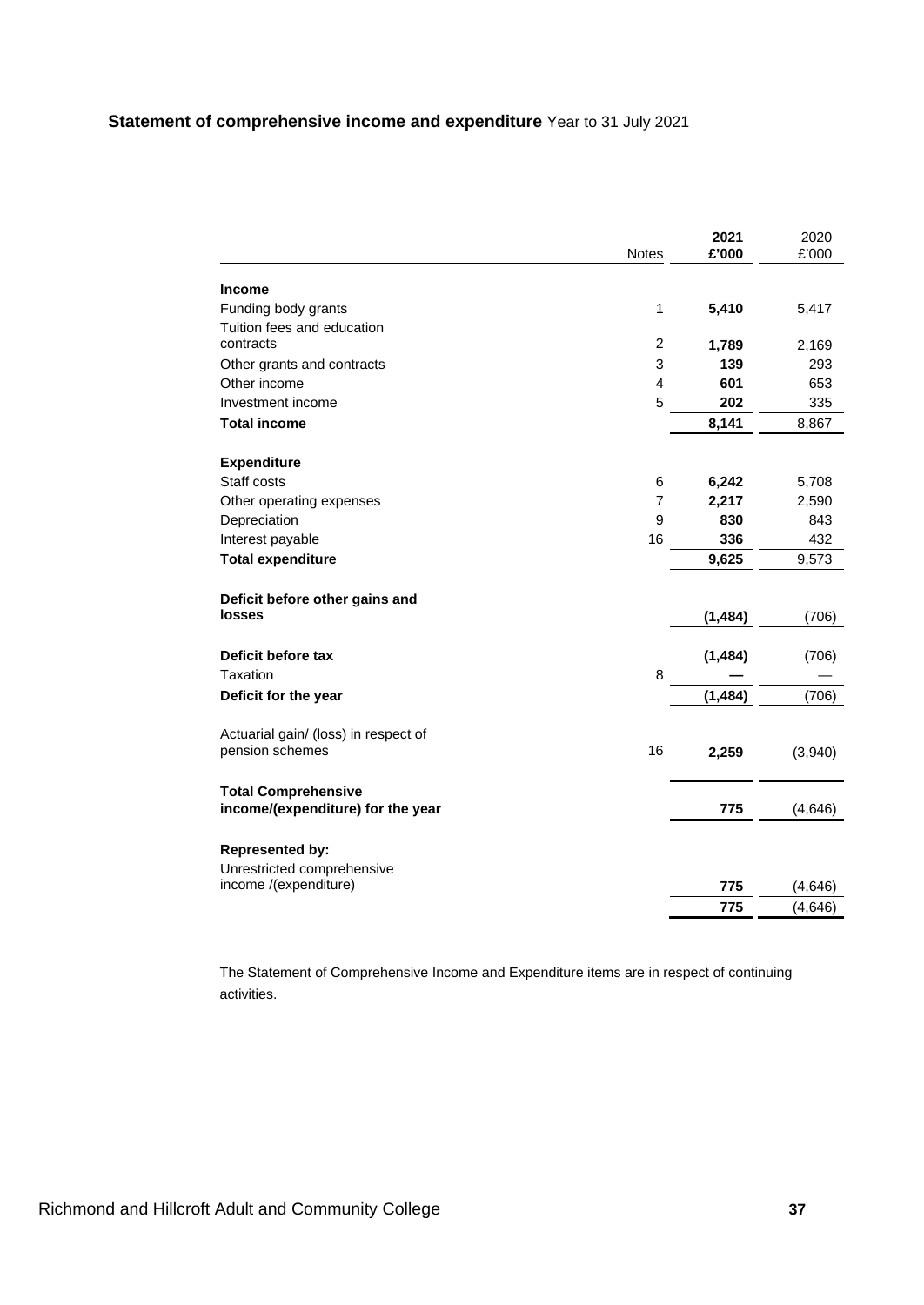|                                                                                 | Income<br>and<br>expend<br>-iture<br>account<br>£'000 | Revalua<br>-tion<br>reserve<br>£'000 | Restricted<br>Benefac<br>-tion<br>fund<br>£'000 | Restricted<br>other<br>funds<br>£'000 | Restricted<br>Endow-<br>ment<br>fund<br>£'000 | Total<br>£'000 |
|---------------------------------------------------------------------------------|-------------------------------------------------------|--------------------------------------|-------------------------------------------------|---------------------------------------|-----------------------------------------------|----------------|
| <b>Balance at 1 August 2019</b>                                                 | 37,767                                                | 5,172                                | 17                                              | 1,068                                 | 3                                             | 44,027         |
| Deficit from the income and<br>expenditure account                              | (706)                                                 |                                      |                                                 |                                       |                                               | (706)          |
| Other comprehensive income -<br>Actuarial loss in respect of<br>pension schemes | (3,940)                                               |                                      |                                                 |                                       |                                               | (3,940)        |
| Transfers between revaluation and<br>income and expenditure reserves            | 89                                                    | (89)                                 |                                                 |                                       |                                               |                |
| <b>Total comprehensive</b><br>expenditure for the year                          | (4, 557)                                              | (89)                                 |                                                 |                                       |                                               | (4,646)        |
| Balance at 31 July 2020                                                         | 33,210                                                | 5,083                                | 17                                              | 1,068                                 | 3                                             | 39,381         |
| Deficit from the income and<br>expenditure account                              | (1, 484)                                              |                                      |                                                 |                                       |                                               | (1, 484)       |
| Other comprehensive income -<br>Actuarial gain in respect of<br>pension schemes | 2,259                                                 |                                      |                                                 |                                       |                                               | 2,259          |
| Transfers between revaluation and<br>income and expenditure reserves            | 89                                                    | (89)                                 |                                                 |                                       |                                               |                |
| Total comprehensive income for<br>the year                                      | 864                                                   | (89)                                 |                                                 |                                       |                                               | 775            |
| Balance at 31 July 2021                                                         | 34,074                                                | 4,994                                | 17                                              | 1,068                                 | 3                                             | 40,156         |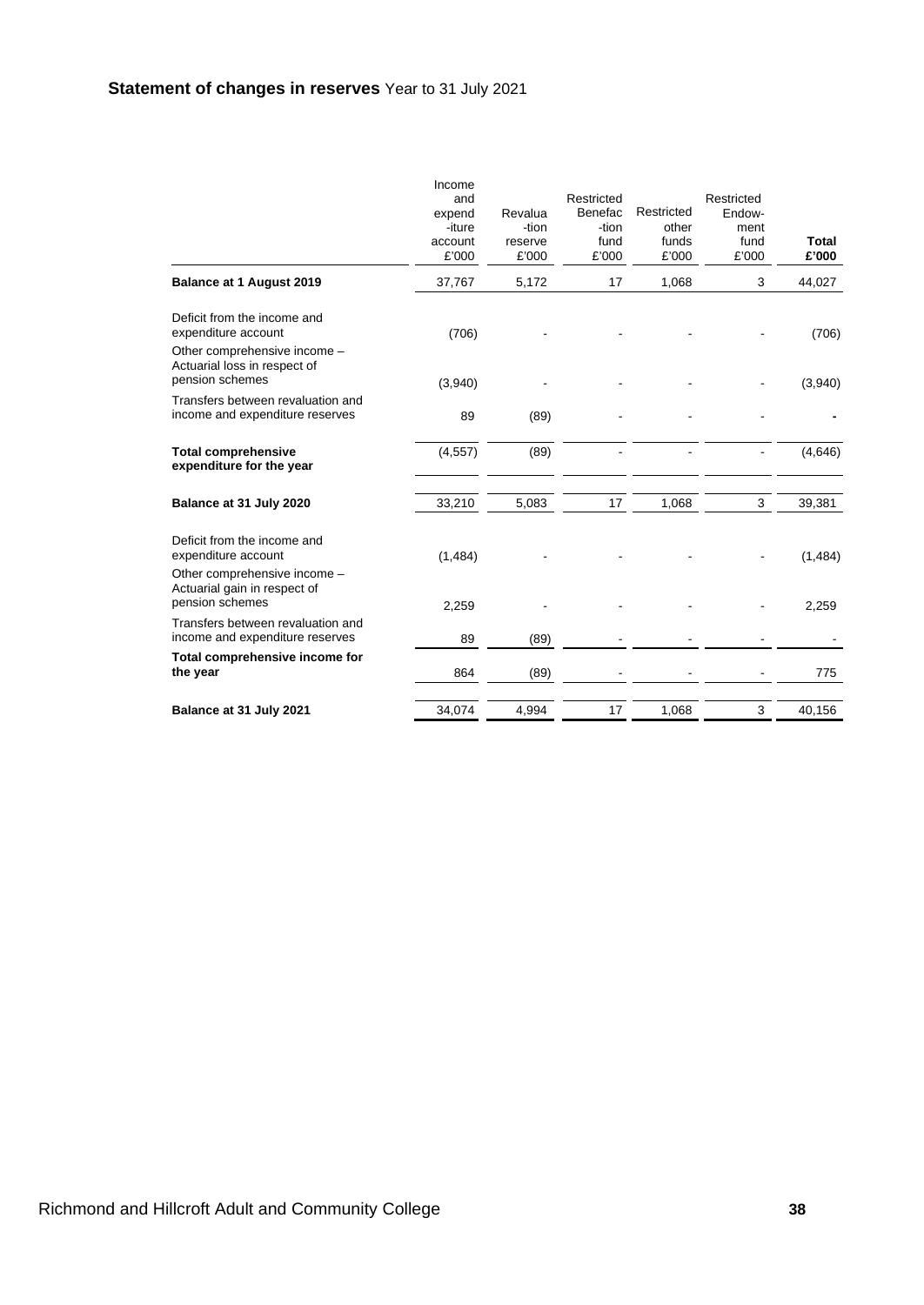# **Balance sheet** 31 July 2021

|                                                                    | Notes | 2021<br>£'000 | 2021<br>£'000 | 2020<br>£'000 | 2020<br>£'000 |
|--------------------------------------------------------------------|-------|---------------|---------------|---------------|---------------|
| <b>Non-current assets</b>                                          |       |               |               |               |               |
| Tangible fixed assets                                              | 9     |               | 52,790        |               | 53,040        |
| <b>Current assets</b>                                              |       |               |               |               |               |
| Trade and other receivables                                        | 10    | 742           |               | 529           |               |
| Cash and cash equivalents                                          | 15    | 4,124         |               | 4,381         |               |
|                                                                    |       | 4,866         |               | 4,910         |               |
| <b>Creditors - amounts falling due</b>                             |       |               |               |               |               |
| within one year                                                    | 11    | (3,701)       |               | (3, 478)      |               |
| Net current assets                                                 |       |               | 1,165         |               | 1,432         |
| <b>Total assets less current</b><br><b>liabilities</b>             |       |               | 53,955        |               | 54,472        |
| <b>Creditors - amounts falling due</b><br>after more than one year | 12    |               | (5, 733)      |               | (5, 374)      |
| <b>Provisions</b>                                                  |       |               |               |               |               |
| Net pension liability                                              | 16    |               | (8,066)       |               | (9,716)       |
| <b>Total net assets</b>                                            |       |               | 40,156        |               | 39,382        |
| <b>Restricted reserves</b>                                         |       |               |               |               |               |
| <b>Benefaction fund</b>                                            |       |               | 17            |               | 17            |
| Endowment fund                                                     |       |               | 3             |               | 3             |
| Other restricted funds                                             |       |               | 1,068         |               | 1,068         |
|                                                                    |       |               | 1,088         |               | 1,088         |
| <b>Unrestricted reserves</b>                                       |       |               |               |               |               |
| Income and expenditure reserve                                     |       |               | 34,074        |               | 33,210        |
| Revaluation reserve                                                |       |               | 4,994         |               | 5,084         |
| <b>TOTAL RESERVES</b>                                              |       |               | 40,156        |               | 39,382        |

The financial statements on pages 37 to 60 were approved by the Directors and signed on their behalf by:

Signed: Signed: Signed:

Andrew George Gabrielle Flint

Date: 9/12/2021 Date: 9/12/2021

Chair **Principal & Accounting Officer** 

Company Limited by Guarantee Registration Number: 0201528 (England and Wales)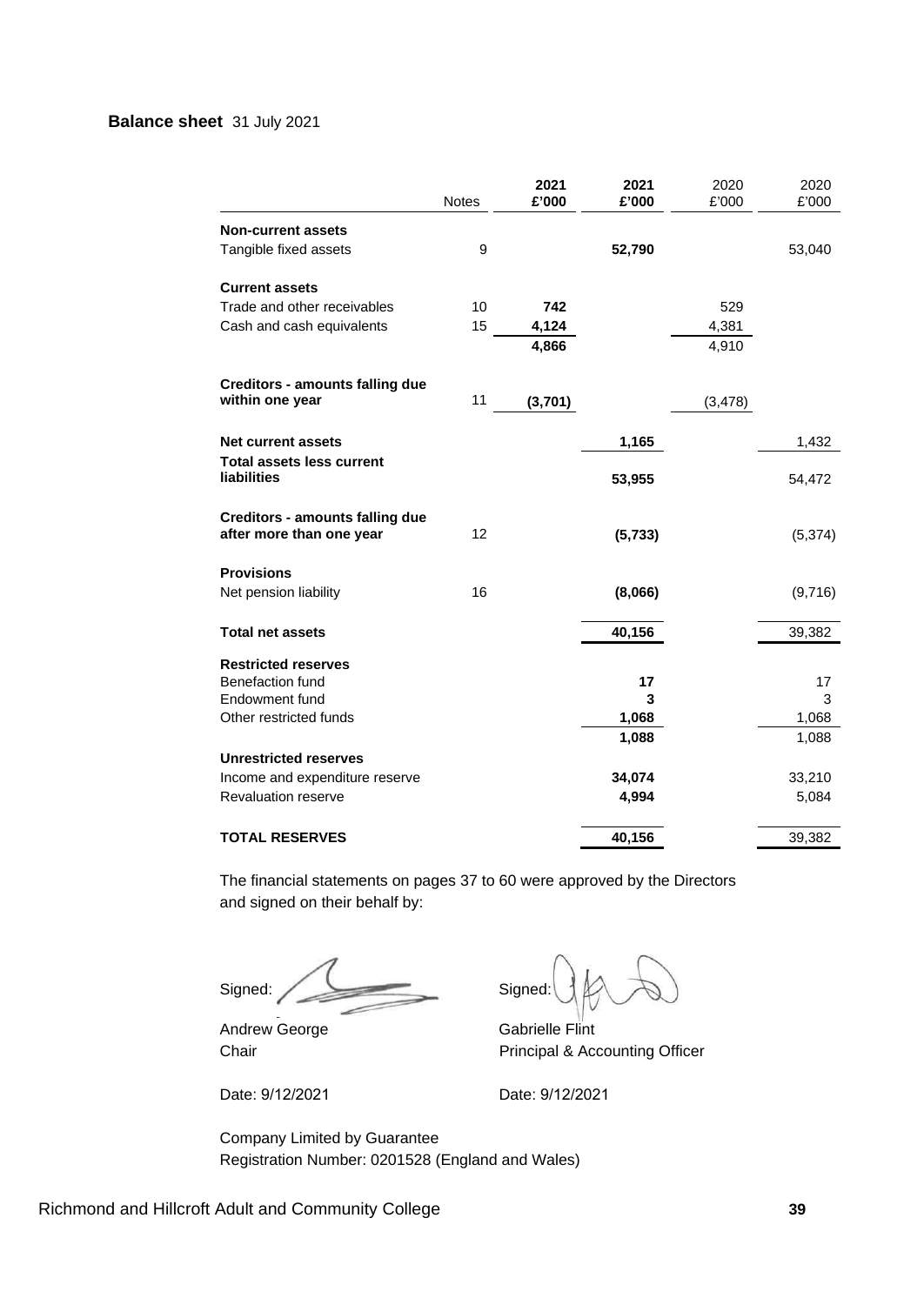# **Statement of cash flows** 31 July 2021

|                                                                               | <b>Notes</b> | 2021<br>£'000 | 2020<br>£'000 |
|-------------------------------------------------------------------------------|--------------|---------------|---------------|
| Cash flow from operating activities                                           |              |               |               |
| Deficit for the year                                                          |              | (1, 484)      | (706)         |
| Adjustment for non-cash items                                                 |              |               |               |
| Depreciation                                                                  |              | 830           | 843           |
| (Increase) / decrease in trade and other receivables                          |              | (213)         | 298           |
| Increase / (decrease) in creditors due within one year                        |              | 222           | (348)         |
| Increase / (decrease) in creditors due after one year                         |              | 359           | (172)         |
| Pensions costs less contributions payable                                     |              | 609           | 371           |
| Adjustment for investing or financing activities                              |              |               |               |
| Investment income                                                             |              |               | (19)          |
| Net cash flow from operating activities                                       |              | 323           | 267           |
| Cash flows from investing activities<br>Investment income (excluding pension) |              |               | 19            |
| Payments made to acquire fixed assets                                         |              | (580)         | (257)         |
|                                                                               |              | (580)         | (238)         |
| (Decrease) / increase in cash and cash equivalents in<br>the year             |              | (257)         | 29            |
|                                                                               |              |               |               |
|                                                                               |              | 2021<br>£'000 | 2020<br>£'000 |
| Cash and cash equivalents at 1 August 2020                                    | 15           | 4,381         | 4,352         |
| Cash and cash equivalents at 31 July 2021                                     | 15           | 4,124         | 4,381         |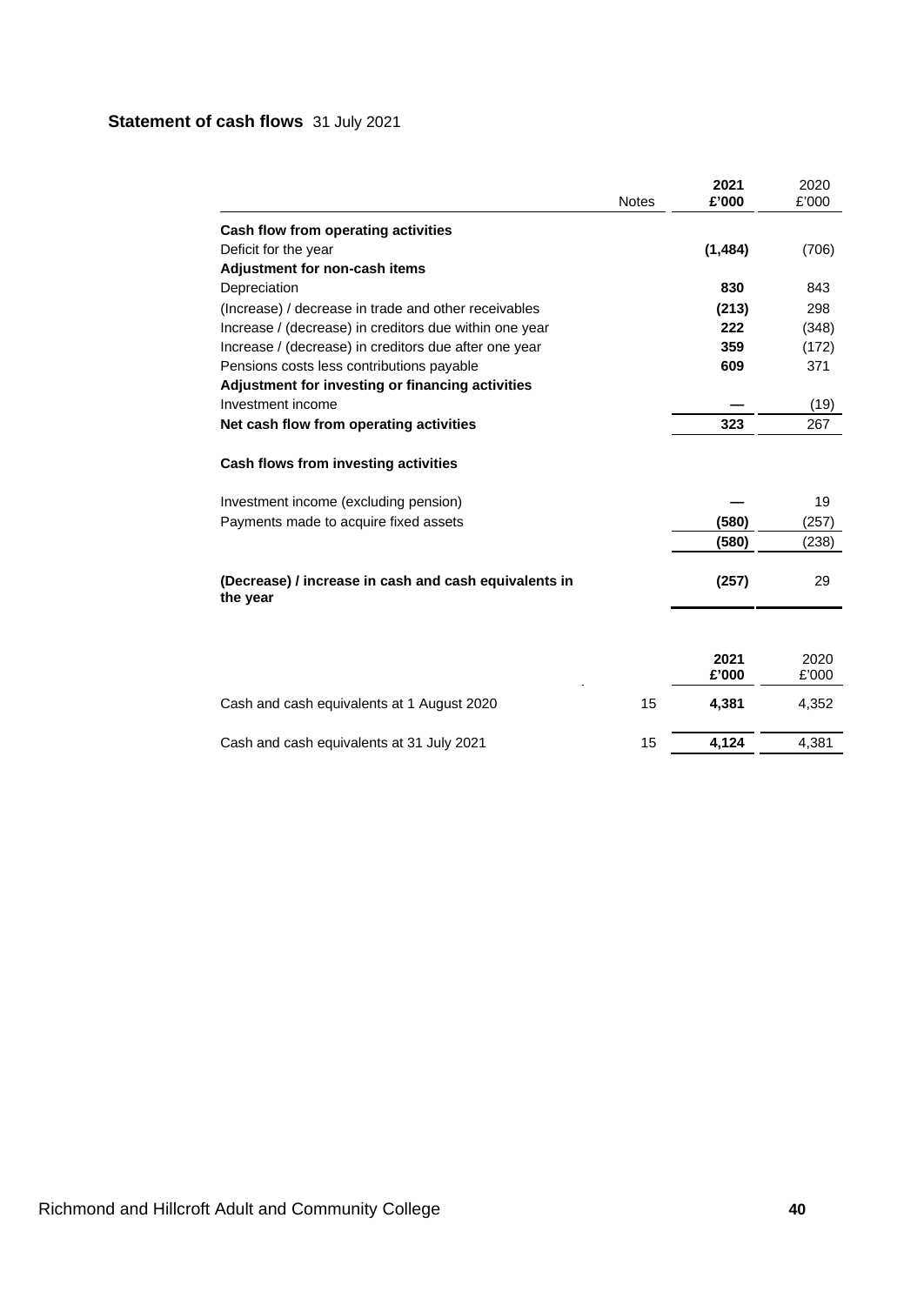# **Statement of accounting policies and estimation techniques**

The following accounting policies have been applied consistently in dealing with items which are considered material in relation to the financial statements.

### **Basis of preparation**

These financial statements have been prepared in accordance with the Statement of Recommended Practice: Accounting for Further and Higher Education 2019 (the 2019 FE HE SORP), the College Accounts Direction for 2020 to 2021 and in accordance with Financial Reporting Standard 102 – "The Financial Reporting Standard applicable in the United Kingdom and Republic of Ireland" (FRS 102). The College is a public benefit entity and has therefore applied the higher relevant public benefit requirements of FRS 102.

The preparation of financial statements in compliance with FRS 102 requires the use of certain critical accounting estimates. It also requires management to exercise judgement in applying the College's accounting policies.

### **Basis of accounting**

The financial statements are prepared in accordance with the historical cost convention as modified by the use of previous valuations as deemed cost at transition for certain non-current assets.

Business combinations are accounted for by applying the acquisition method of accounting and the assets and liabilities acquired are adjusted to fair values, using external professional advisers where appropriate.

# **Going concern**

The College has again been affected by Covid-19 both operationally and financially in 2020/21. It is likely that this impact will continue into 2021/22. In order to maintain provision the College was able to react to the pandemic and lockdown and deliver a large number of courses on-line. However, a fall in income, excluding pension scheme related income, of £616,000 was reported for the year. The College anticipates a return to face to face delivery where possible in 2021/22 although the benefits realised for learners from on-line provision will be embraced and continue where appropriate to do so. Systems have continued to further manage the impact of Covid-19 with continued measures to make the College sites Covid-19 secure, this will enable the College to provide face to face delivery wherever possible.

The College has a strong balance sheet with net assets of £40,156,000 and net current assets of £1,165,000. The College's cash balance at 31 July 2021 was £4,124,000 which represented a decrease in cash for the year of £257,000. The College's worst case cash forecast for December 2022 indicates a cash balance of £2,047,000.

In anticipation of another difficult year due to Covid-19 the Board recognised that the College would be facing a deficit position in 2021/22. The budget approved in July 2021 planned for a deficit of £564,000 with a surplus EBITDA of £240,000.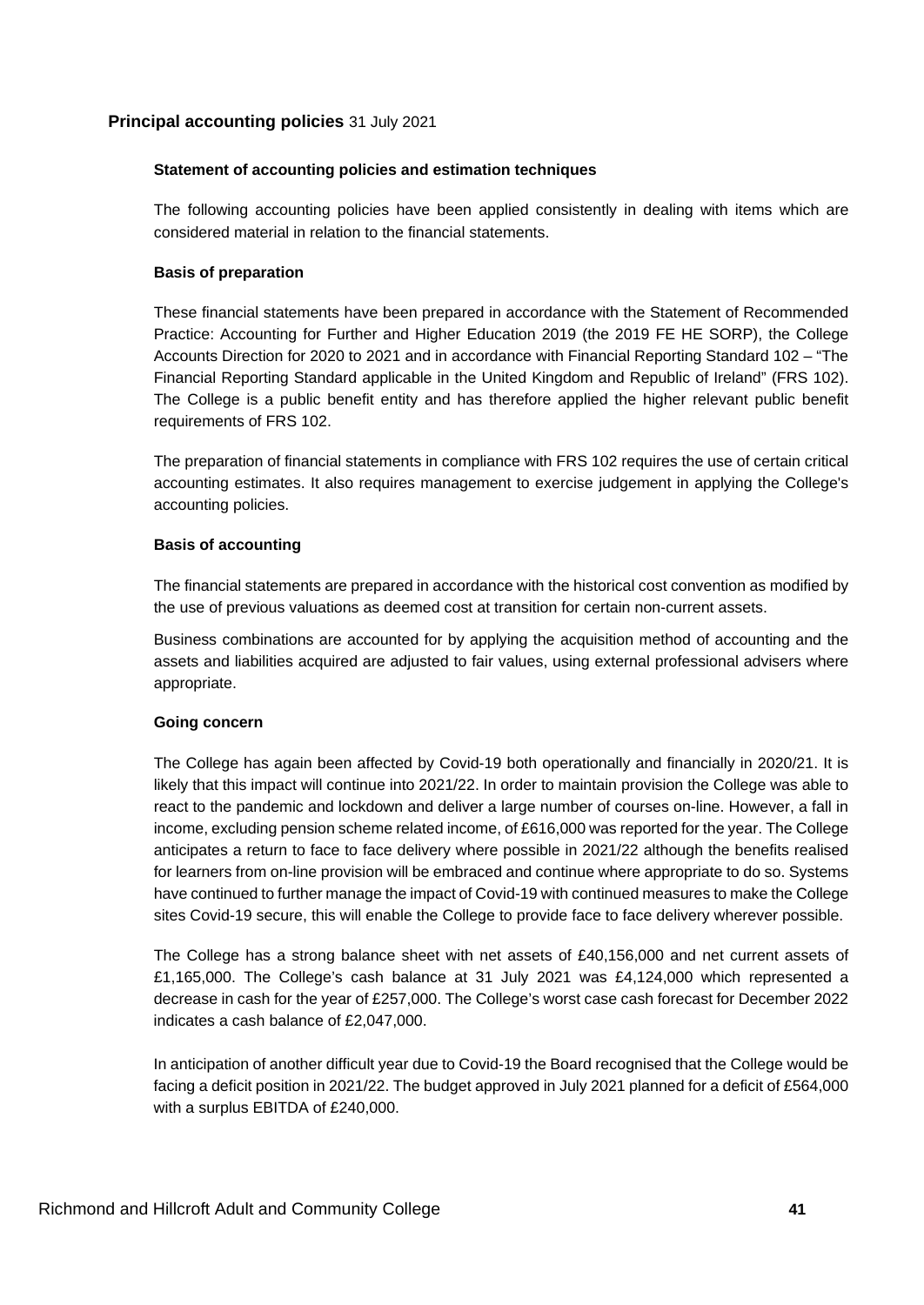After making appropriate enquiries, the Board considers that the College has adequate resources to continue in operational existence for the foreseeable future. For this reason, it continues to adopt the going concern basis in preparing the financial statements.

# **Recognition of income**

Funding body recurrent grants are recognised in line with best estimates for the period of what is receivable and depends on the particular income stream involved. Any under or over achievement for the adult learner responsive funding element is adjusted for and reflected in the level of recurrent grant recognised in the income and expenditure account. The final grant income is normally determined with the conclusion of the year end reconciliation process with the funding body at the end of October following the year end. Adult Skills grant income is recognised based on a year end reconciliation of income claimed and actual delivery. 16-18 learner-responsive funding is not normally subject to a reconciliation and is therefore not subject to contract adjustments.

Government capital grants are capitalised, held as deferred income and recognised in income over the expected useful life of the asset, under the accrual method as permitted by FRS 102.

Income from tuition fees is recognised in the period for which it is received and includes all fees payable by students or their sponsors, for example the National Health Service.

Income from grants, contracts and other services rendered is included to the extent the conditions of the funding have been met or the extent of the completion of the contract or service concerned.

All income from short-term deposits is credited to the income and expenditure account in the period in which it is earned. Income from restricted purpose endowment funds not expended in accordance with the restrictions of the endowment in the period is transferred from the income and expenditure account to accumulated income within endowment funds.

# **Accounting for post-employment benefits**

Retirement benefits to employees of the College are provided by the Teachers' Pension Scheme (TPS) and the Local Government Pension Scheme (LGPS). These are defined benefit schemes, which are externally funded and contracted out of the State Second Pension.

The TPS is an unfunded scheme. Contributions to the TPS are calculated so as to spread the cost of pensions over employees' working lives with the College in such a way that the pension cost is a substantially level percentage of current and future pensionable payroll. The contributions are determined by qualified actuaries on the basis of quinquennial valuations using a prospective benefit method. As stated in Note 16, the TPS is a multi-employer scheme and the College is unable to identify its share of the underlying assets and liabilities of the scheme on a consistent and reasonable basis. The TPS is therefore treated as a defined contribution scheme and the contributions recognised as they are paid each year.

The LGPS is a funded scheme. The assets of the LGPS are measured using closing fair values. LGPS liabilities are measured using the projected unit credit method and discounted at the current rate of return on a high quality corporate bond of equivalent term and currency to the liabilities. The actuarial valuations are obtained at least triennially and are updated at each balance sheet date. The amounts charged to operating surplus are the current service costs and the costs of scheme introductions,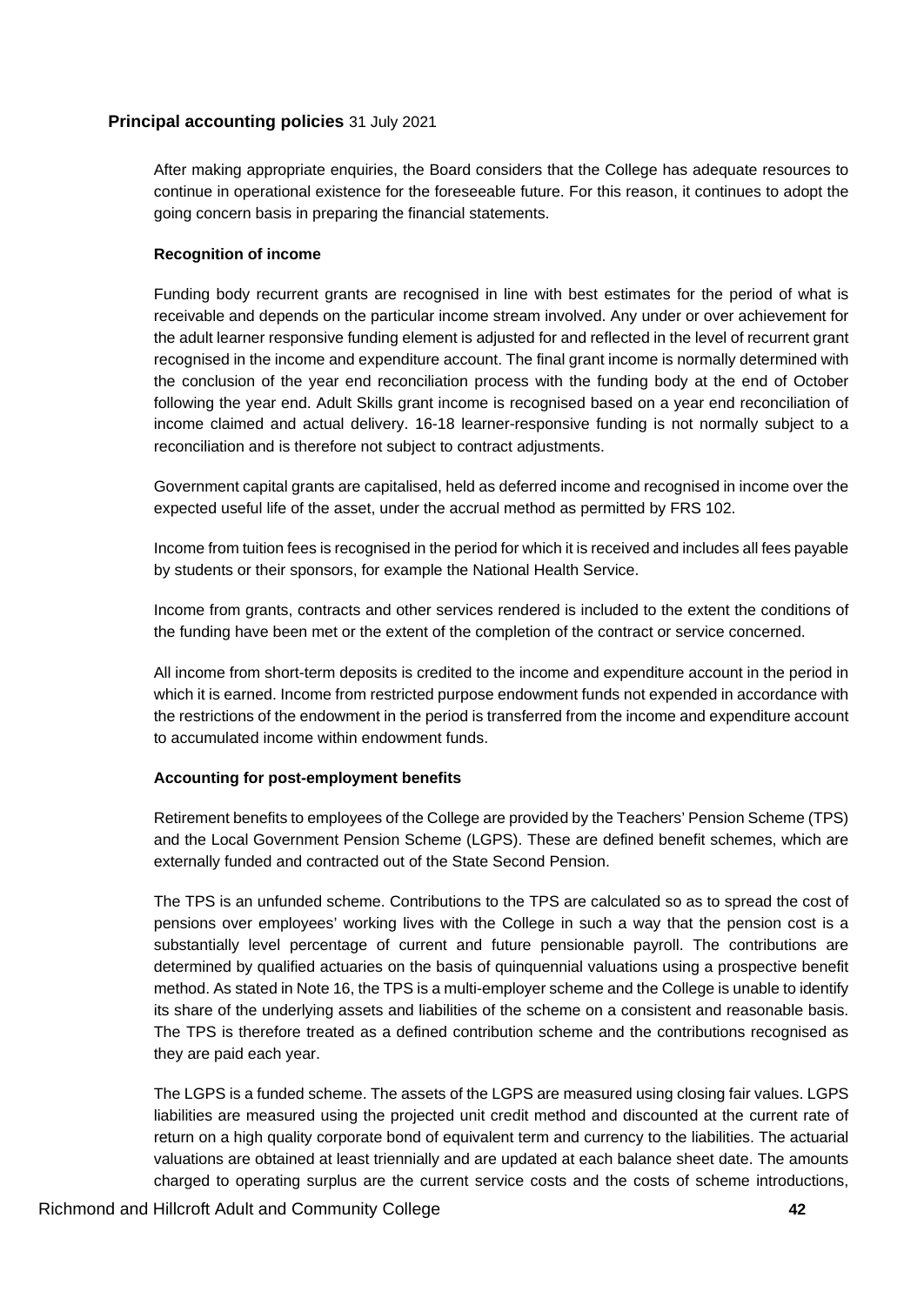benefit changes, settlements and curtailments. They are included as part of staff costs as incurred. Net interest on the net defined benefit liability/asset is also recognised in the Statement of Comprehensive Income and comprises the interest cost on the defined benefit obligation and interest income on the scheme assets, calculated by multiplying the fair value of the scheme assets at the beginning of the period by the rate used to discount the benefit obligations. The difference between the interest income on the scheme assets and the actual return on the scheme assets is recognised in interest and other finance costs.

Actuarial gains and losses are recognised immediately in the Statement of comprehensive income.

# **Short term employment benefits**

Short term employment benefits such as salaries and compensated absences (holiday pay) are recognised as an expense in the year in which the employees render service to the College. Any unused benefits are accrued and measured as the additional amount the College expects to pay as a result of the unused entitlement.

### **Non-current Assets - Tangible fixed assets**

Tangible fixed assets are stated at cost less accumulated depreciation. Certain items of fixed assets that had been revalued to fair value on or prior to the date of transition to the FE HE SORP, are measured on the basis of deemed cost, being the revalued amount at the date of that revaluation.

### **Land and buildings**

Freehold buildings are depreciated over their expected useful economic life to the College of between 20 and 50 years. The College has a policy of depreciating major adaptations to buildings over the period of their useful economic life of between 20 and 50 years.

Where land and buildings are acquired with the aid of specific grants, they are capitalised and depreciated as above. The related grants are credited to a deferred income account within creditors, and are released to the income and expenditure account over the expected useful economic life of the related asset on a systematic basis consistent with the depreciation policy. The deferred income is allocated between creditors due within one year and those due after more than one year.

Finance costs, which are directly attributable to the construction of land and buildings, are not capitalised as part of the cost of those assets.

A review for impairment of a fixed asset is carried out if events or changes in circumstances indicate that the carrying amount of any fixed asset may not be recoverable.

On adoption of FRS 102, the College followed the transitional provision to retain the book value of land and buildings, which were revalued in 1996, but not to adopt a policy of revaluations of these properties in the future.

Land and buildings acquired through merger but dealt with using acquisition accounting, are revalued to fair value, based on independent professional advice.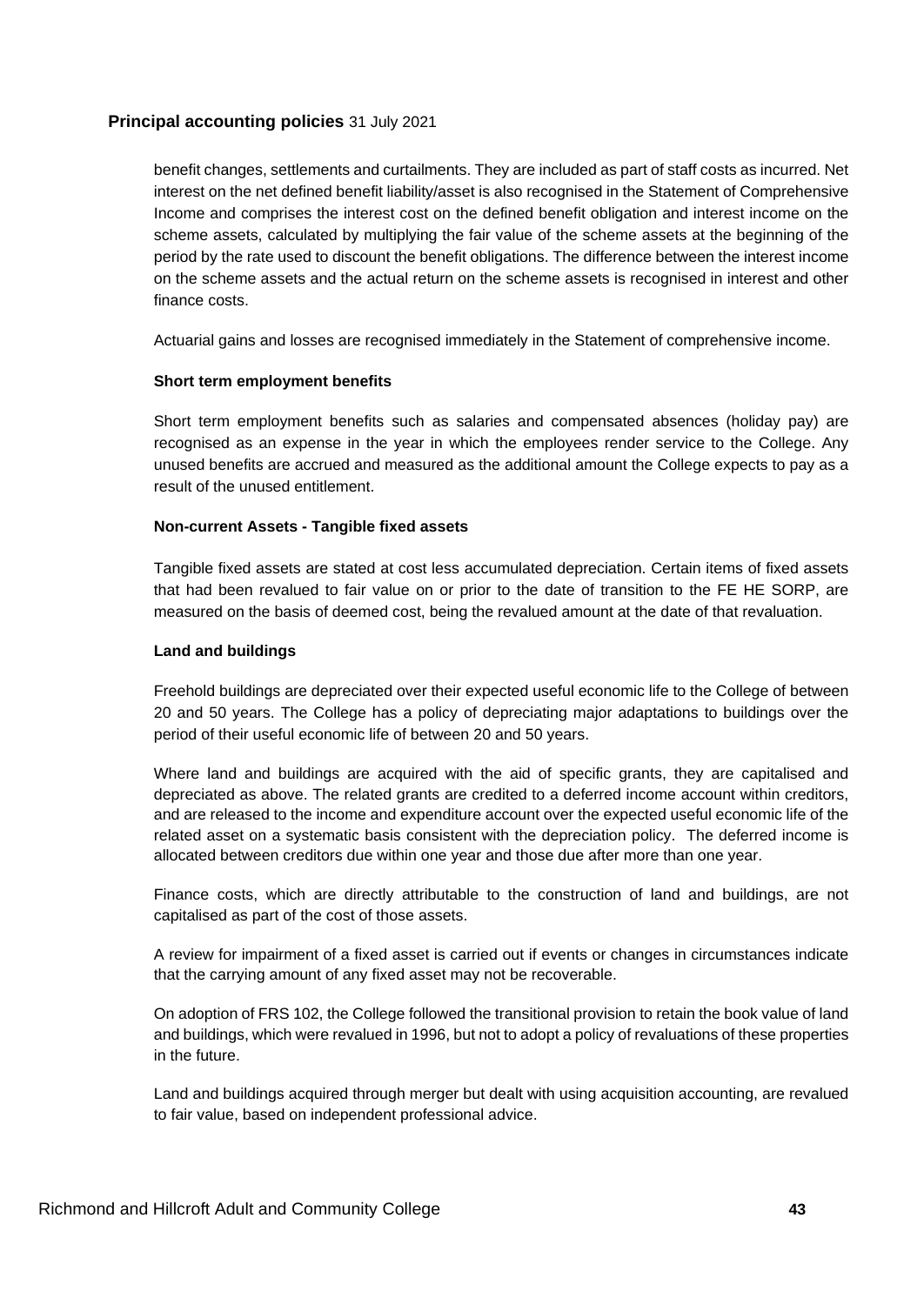Assets under construction are accounted for at cost, based on direct costs in relation to planning permission and other professional fees, incurred to 31 July. They are not depreciated until they are brought into use.

# **Subsequent expenditure on existing fixed assets**

Where significant expenditure is incurred on tangible fixed assets it is charged to the income and expenditure account in the period it is incurred, unless it meets one of the following criteria, in which case it is capitalised and depreciated on the relevant basis:

- Market value of the fixed asset has subsequently improved
- Asset capacity increases
- Substantial improvement in the quality of output or reduction in operating costs
- Significant extension of the asset's life beyond that conferred by repairs and maintenance

# **Equipment**

Equipment costing less than £1,000 per individual item is recognised as expenditure in the period of acquisition. All other equipment is capitalised at cost.

Capitalised equipment is depreciated on a straight-line basis over its remaining useful economic life as follows:

- computer equipment 3 years
- furniture, fixtures and fittings 10 years

Where equipment is acquired with the aid of specific grants, it is capitalised and depreciated in accordance with the above policy, with the related grant being credited to a deferred capital grant account and released to the income and expenditure account over the expected useful economic life of the related equipment.

# **Leased assets**

Costs in respect of operating leases are charged on a straight-line basis over the lease term to the Statement of Comprehensive Income

Leasing agreements which transfer to the College substantially all the benefits and risks of ownership of an asset are treated as if the asset had been purchased outright and are capitalised at their fair value at the inception of the lease and depreciated over the shorter of the lease term or the useful economic lives of equivalently owned assets. The capital element outstanding is shown as obligations under finance leases.

The finance charges are allocated over the period of the lease in proportion to the capital element outstanding. Where finance lease payments are funded in full from funding council capital equipment grants, the associated assets are designated as grant-funded assets.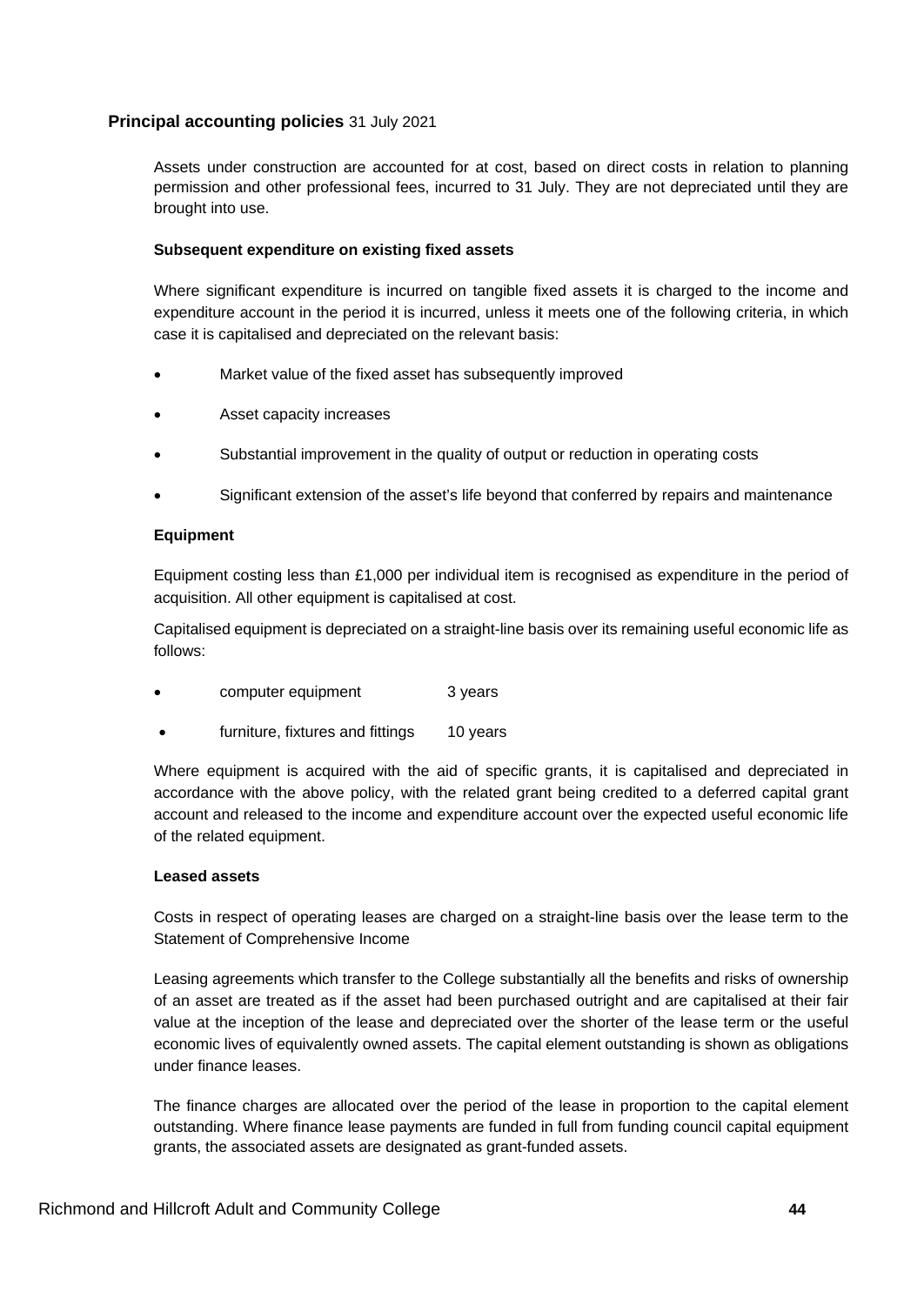# **Borrowing costs**

Borrowing costs are recognised as expenditure in the period in which they are incurred.

# **Cash and cash equivalents**

Cash includes cash in hand, deposits repayable on demand and overdrafts. Deposits are repayable on demand if they are in practice available within 24 hours without penalty.

Cash equivalents are short term, highly liquid investments that are readily convertible to known amounts of cash with insignificant risk of change in value. An investment qualifies as a cash equivalent when it has maturity of 3 months or less from the date of acquisition.

# **Taxation**

The College is considered to pass the tests set out in Paragraph 1 Schedule 6 Finance Act 2010 and therefore it meets the definition of a charitable company for UK corporation tax purposes. Accordingly, the College is potentially exempt from taxation in respect of income or capital gains received within categories covered by sections 478-488 of the Corporation Tax Act 2010 or Section 256 of the Taxation of Chargeable Gains Act 1992, to the extent that such income or gains are applied exclusively to charitable purposes.

The College receives no exemption in respect of Value Added Tax.

# **Provisions and contingent liabilities**

Provisions are recognised when

- the College has a present legal or constructive obligation as a result of a past event
- it is probable that a transfer of economic benefit will be required to settle the obligation, and
- a reliable estimate can be made of the amount of the obligation.

Where the effect of the time value of money is material, the amount expected to be required to settle the obligation is recognised at present value using a pre-tax discount rate. The unwinding of the discount is recognised as a finance cost in the statement of comprehensive income in the period it arises A contingent liability arises from a past event that gives the College a possible obligation whose existence will only be confirmed by the occurrence or otherwise of uncertain future events not wholly within the control of the College. Contingent liabilities also arise in circumstances where a provision would otherwise be made but either it is not probable that an outflow of resources will be required or the amount of the obligation cannot be measured reliably.

Contingent liabilities are not recognised in the balance sheet but are disclosed in the notes to the financial statements.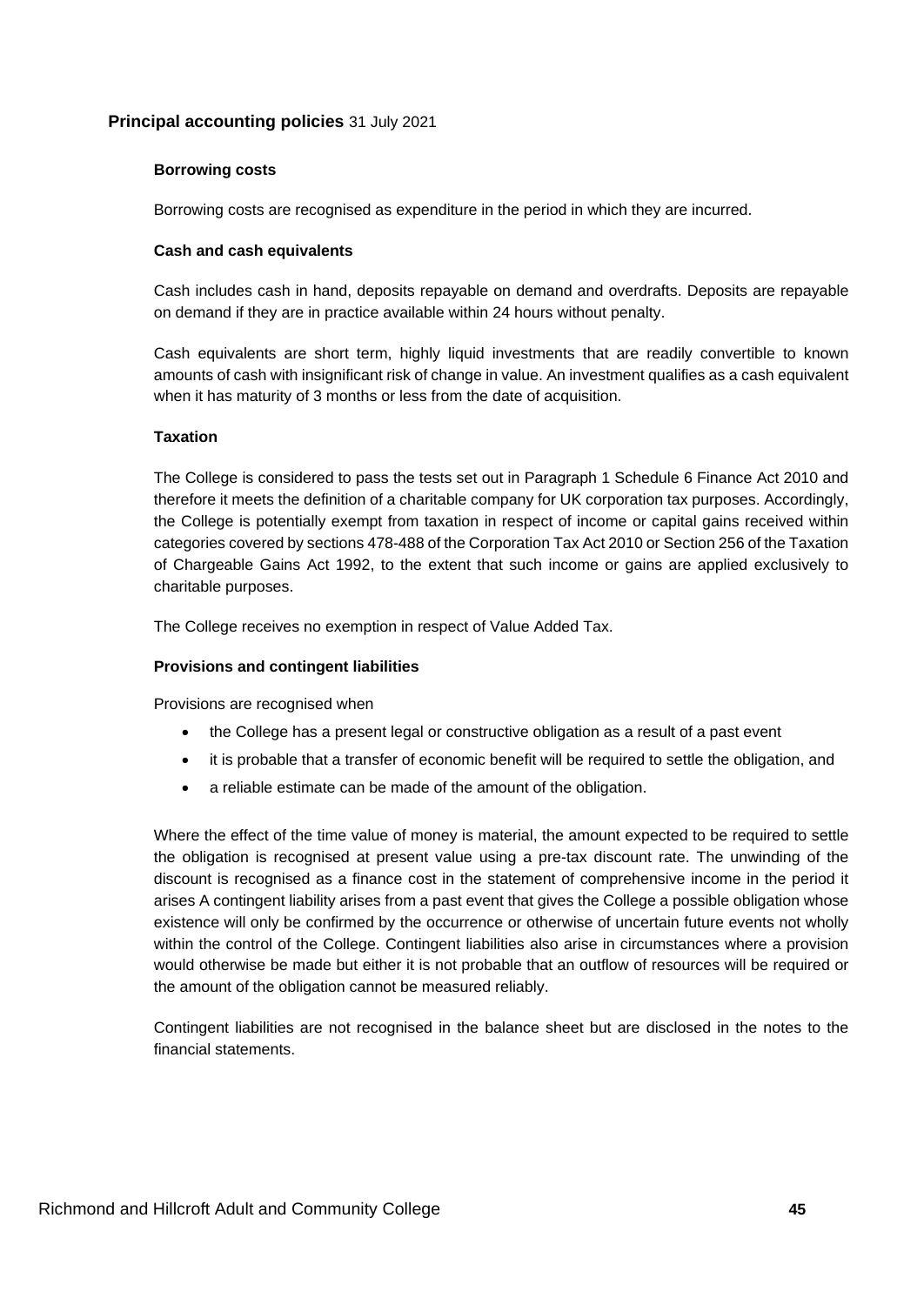# **Agency arrangements**

The College acts as an agent in the collection and payment of the Advanced Learner Loans Bursary. Related payments received from the funding bodies and subsequent disbursements to students are excluded from the Income and Expenditure account and are shown separately in Note 18 except for: the 5 per cent of the grant received which is available to the College to cover administration costs relating to the grant; the income for Childcare support provided by the College's Crèche; and unspent funds not reclaimed by the ESFA.

# *Judgements in applying accounting policies*

In preparing these financial statements, management have made the following judgements:

- Determined whether leases entered into by the College either as a lessor or a lessee are operating or finance leases. These decisions depend on an assessment of whether the risks and rewards of ownership have been transferred from the lessor to the lessee on a lease by lease basis.
- Determined whether there are indicators of impairment of the College's tangible assets. Factors taken into consideration in reaching such a decision include the economic viability and expected future financial performance of the asset and where it is a component of a larger cash-generating unit, the viability and expected future performance of that unit.

# *Other key sources of estimation uncertainty*

• Tangible fixed assets

Tangible fixed assets are depreciated over their useful lives taking into account residual values, where appropriate. The actual lives of the assets and residual values are assessed annually and may vary depending on a number of factors. In re-assessing asset lives, factors such as technological innovation and maintenance programmes are taken into account. Residual value assessments consider issues such as future market conditions, the remaining life of the asset and projected disposal values.

• Local Government Pension Scheme

The present value of the Local Government Pension Scheme defined benefit liability depends on a number of factors that are determined on an actuarial basis using a variety of assumptions. The assumptions used in determining the net cost (income) for pensions include the discount rate. Any changes in these assumptions, which are disclosed in note 16, will impact the carrying amount of the pension liability. Furthermore, a roll forward approach which projects results from the latest full actuarial valuation performed at 31 March 2019 has been used by the actuary in valuing the pensions liability at 31 July 2021. Any differences between the figures derived from the roll forward approach and a full actuarial valuation would impact on the carrying amount of the pension liability.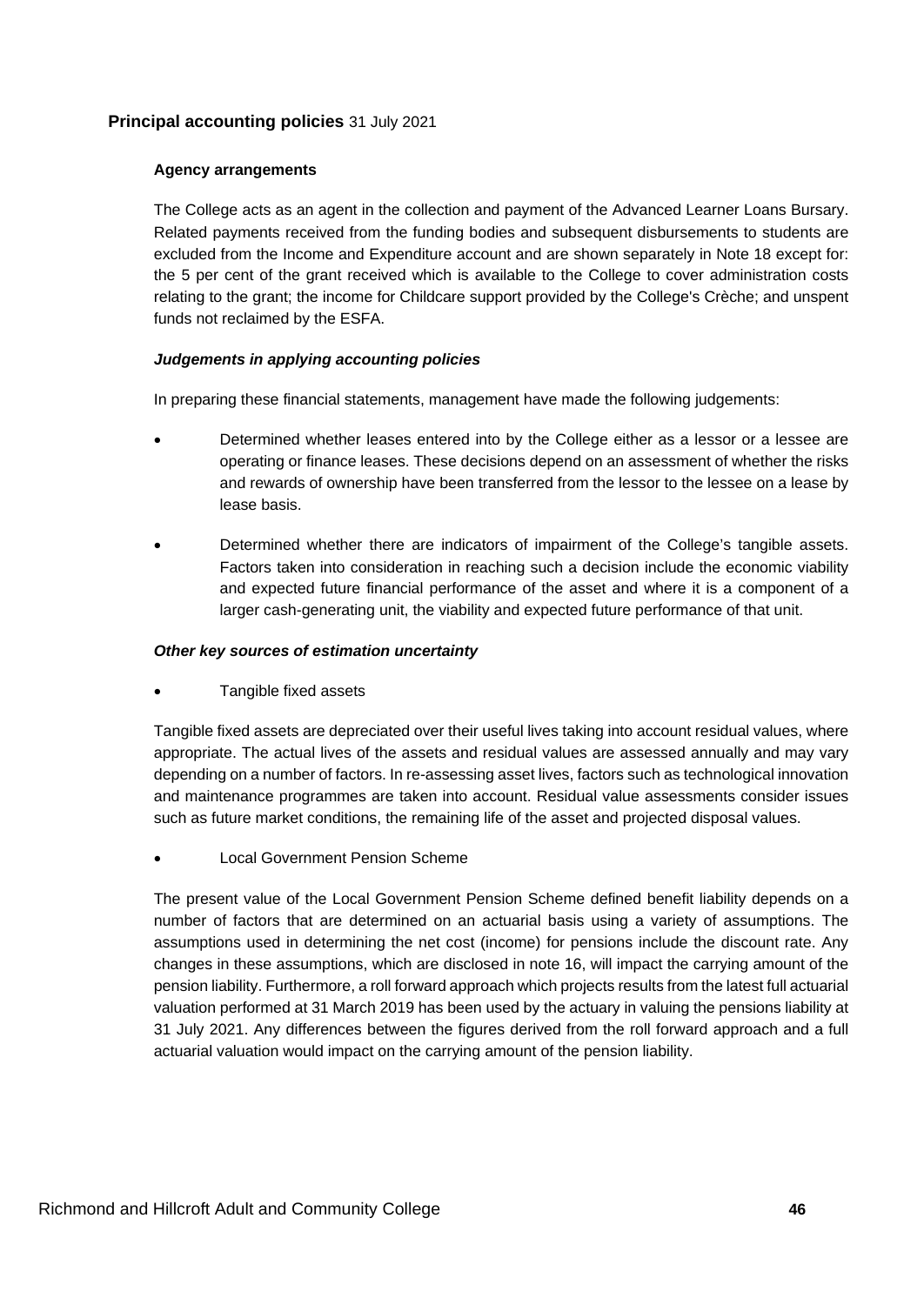### **1. Funding body grants**

|                                                   | 2021<br>£'000 | 2020<br>£'000 |
|---------------------------------------------------|---------------|---------------|
|                                                   |               |               |
| <b>Recurrent grants</b>                           |               |               |
| Education and Skills Funding Agency - adult       | 641           | 667           |
| Education and Skills Funding Agency 16-18         | 78            | 107           |
| Greater London Authority - Devolved Grant         | 4.278         | 4,006         |
| Specific grants                                   |               |               |
| Release of deferred capital grants                | 162           | 162           |
| Education and Skills Funding Agency – ALL Bursary | 74            | 310           |
| Teachers' Pension Scheme contribution grant       | 177           | 165           |
|                                                   | 5.410         | 5.417         |

# **2. Tuition fees and education contracts**

|                                 | 2021<br>£'000 | 2020<br>£'000 |
|---------------------------------|---------------|---------------|
| Adult education fees            | 1.214         | 1,818         |
| Fees for loan supported courses | 223           | 178           |
| Total tuition fees              | 1.437         | 1,996         |
| <b>Education contracts</b>      | 352           | 173           |
| <b>Total</b>                    | 1.789         | 2.169         |

# **3. Other grants and contracts**

|                                        | 2021<br>£'000 | 2020<br>£'000 |
|----------------------------------------|---------------|---------------|
| Big Lottery grant                      |               | 175           |
| Other grants and contracts             | 6             | 5             |
| Coronavirus Job Retention Scheme grant | 125           | 113           |
| Covid Testing grant                    | 8             |               |
|                                        | 139           | 293           |

The College furloughed some of the administration, estates staff and variable hour teachers under the government's Coronavirus Job Retention Scheme. The funding received of £125k (2020: £113k) relates to staff costs which are included within the staff costs note below as appropriate.

# **4. Other income**

|                                    | 2021<br>£'000 | 2020<br>£'000 |
|------------------------------------|---------------|---------------|
| Other income generating activities | 213           | 261           |
| Creche income                      | 20            | 53            |
| Rent income                        | 333           | 276           |
| Other income                       | 35            | 63            |
|                                    | 601           | 653           |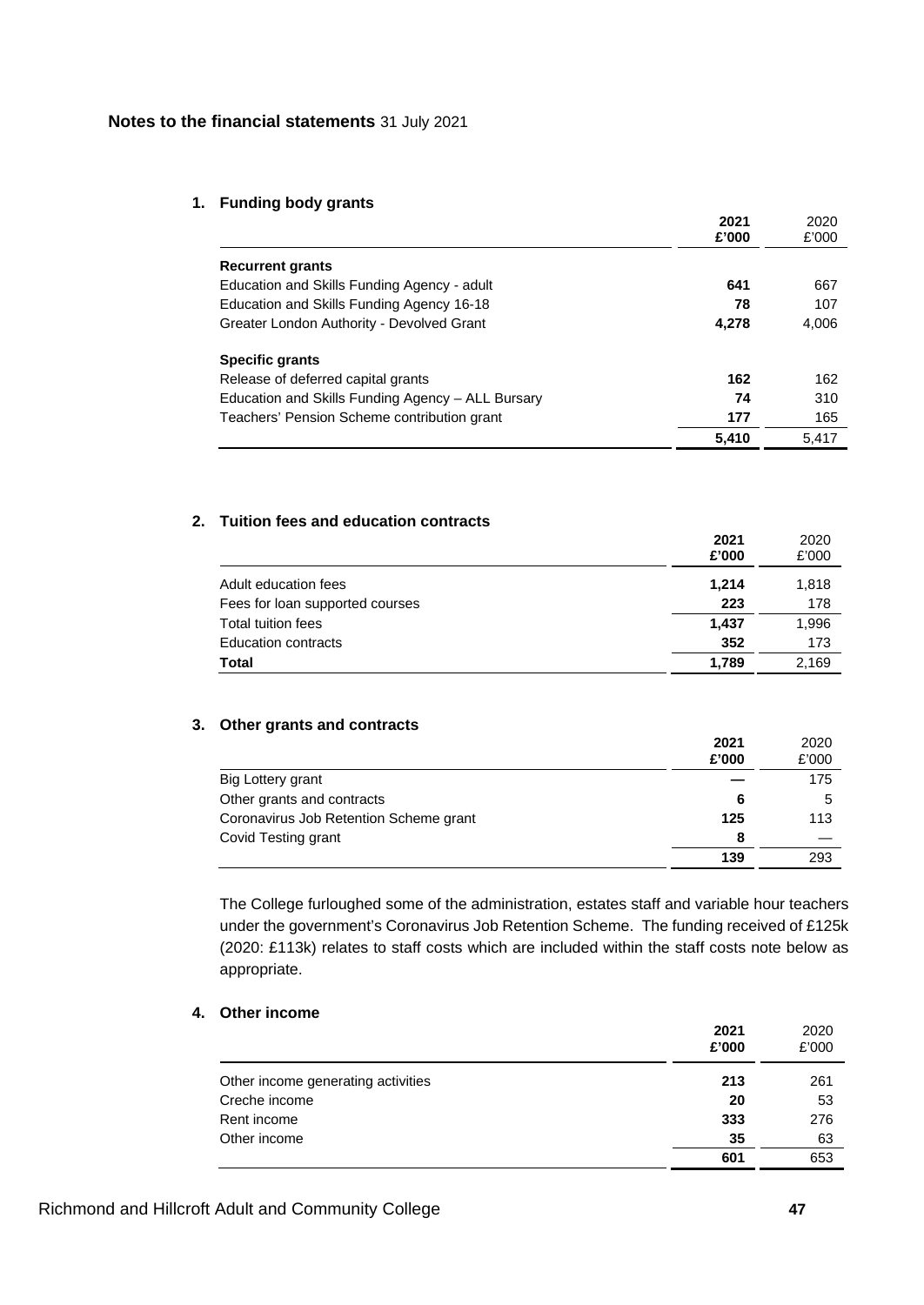### **5. Investment income**

|                                        | 2021<br>£'000 | 2020<br>£'000 |
|----------------------------------------|---------------|---------------|
| Bank interest receivable               |               | 19            |
| Net return on pension scheme (note 16) | 202           | 316           |
|                                        | 202           | 335           |

# **6. Staff costs**

The average head count (including key management personnel) employed by the College during the year was:

|                    | 2021<br>No | 2020<br>No |
|--------------------|------------|------------|
| Teaching staff     | 301        | 309        |
| Non-teaching staff | 142        | 146        |
|                    | 443        | 455        |

Staff costs for the above persons:

|                                   | 2021<br>£'000 | 2020<br>£'000 |
|-----------------------------------|---------------|---------------|
| Wages and salaries                | 4,334         | 4,050         |
| Social security costs             | 313           | 303           |
| Other pension costs               | 1,336         | 1,103         |
| Payroll sub total                 | 5,983         | 5,456         |
| Contracted out staffing services  | 259           | 217           |
| Restructuring costs - contractual |               | 35            |
| <b>Total staff costs</b>          | 6,242         | 5,708         |

# **Key management personnel**

Key management personnel are those persons having authority and responsibility for planning, directing and controlling the activities of the College and are represented by the College Executive Team which comprises the Principal; the Vice Principal – Teaching and Learning; Director of Finance and Resources; and the Commercial Director.

|                                                                                 | 2021<br>No | 2020<br>No |
|---------------------------------------------------------------------------------|------------|------------|
| The number of key management personnel including the Accounting<br>Officer was: |            |            |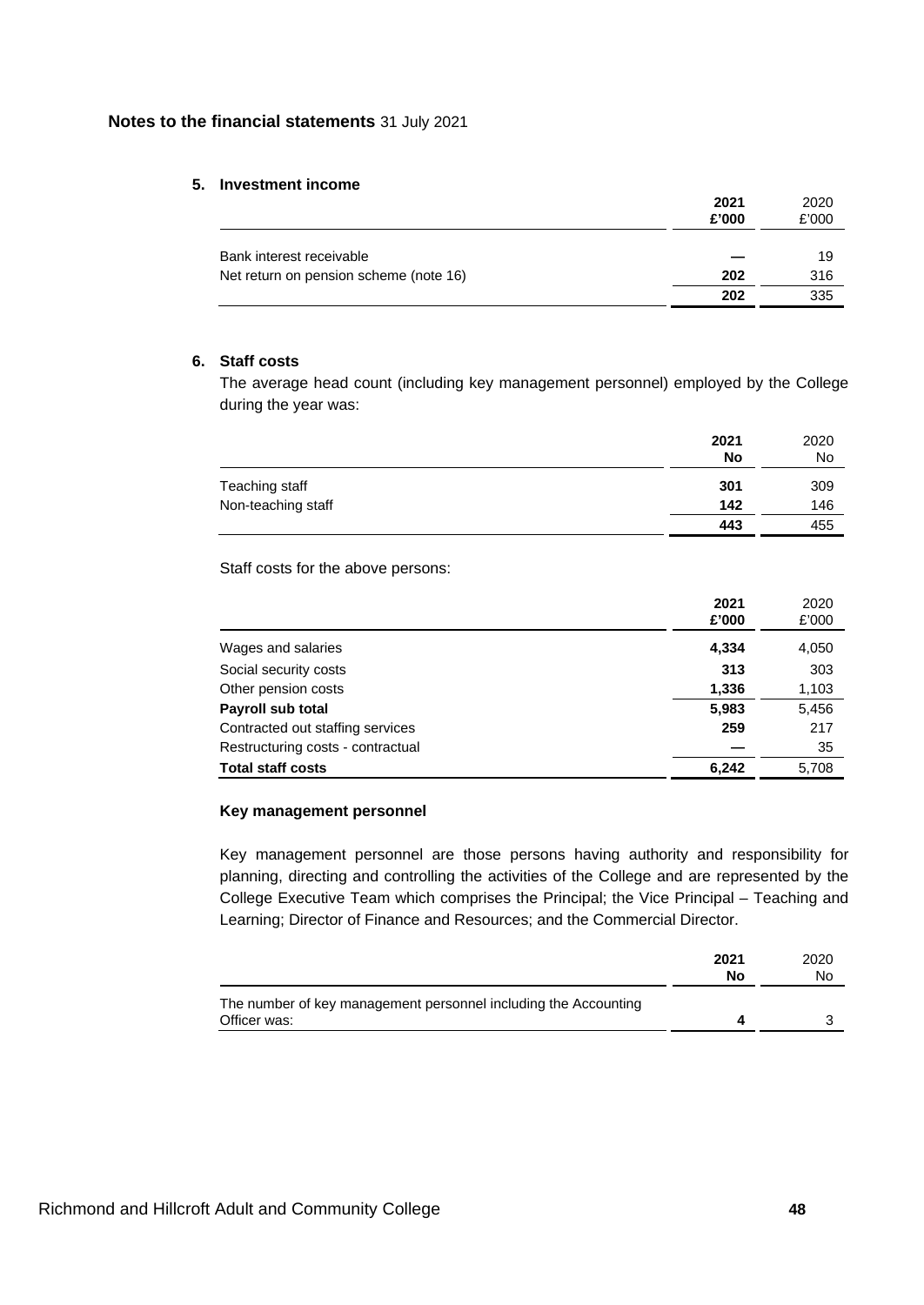### **6 Staff costs** (continued)

#### **Key management personnel** (continued)

The number of key management personnel and other staff who received annual emoluments, excluding pension contributions and employer's national insurance but including benefits in kind, in the following ranges was:

|                         |      | Key management<br>personnel |      | Other staff |
|-------------------------|------|-----------------------------|------|-------------|
|                         | 2021 | 2020                        | 2021 | 2020        |
| £65,001 - £70,000 p.a.  |      |                             |      |             |
| £75,001 - £80,000 p.a.  |      | 2                           |      |             |
| £95,001 - £100,000 p.a. |      |                             |      |             |
|                         |      |                             |      |             |
|                         |      |                             |      |             |

Including part time workers grossed up to full time equivalent and staff on maternity, paternity or sickness leave at their usual rate of pay, 1 member of key management personnel was paid in the £90,001 to £95,000 banding in 2021(2020: 0).

Key management personnel emoluments are made up as follows:

|                                               | 2021<br>£'000 | 2020<br>£'000 |
|-----------------------------------------------|---------------|---------------|
| Salaries                                      | 322           | 257           |
| Pension contributions                         | 70            | 56            |
| National Insurance - Employer's contributions | 40            | 32            |
| Total emoluments                              | 432           | 345           |

There were no amounts due to key management personnel that were waived in the year, nor any salary sacrifice arrangements in place.

The above emoluments include amounts payable to the Accounting Officer (who is also the highest paid officer) of:

|                       | 2021  | 2020  |
|-----------------------|-------|-------|
|                       | £'000 | £'000 |
| <b>Salaries</b>       | 97    | -97   |
| Pension contributions | 23    | 22    |
| Total remuneration    | 120   | 119   |

The Board adopted the AoC's Senior Staff Remuneration Code in 2019 and assesses pay in line with its principles. The remuneration of the Accounting Officer is reviewed annually by the Remuneration Committee and is benchmarked, using the ESFA benchmark tool and the AoC Senior Staff Salary Survey.

The members of the Corporation other than the Accounting Officer and the staff member did not receive any payment from the institution other than the reimbursement of travel and subsistence expenses incurred in the course of their duties.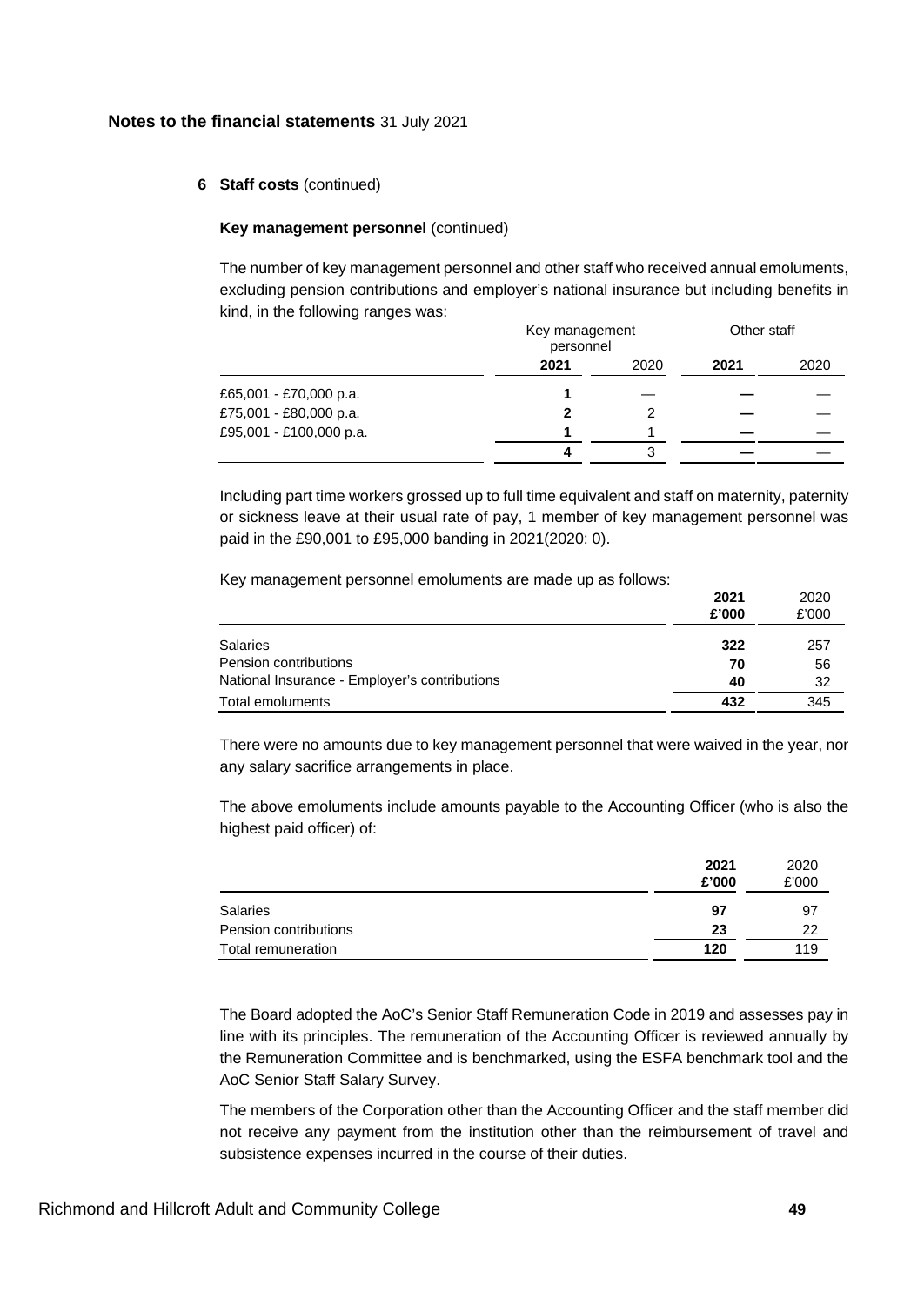# **6 Staff costs** (continued)

### **Key management personnel** (continued)

Relationship of Principal/Chief Executive pay and remuneration expressed as a multiple

|                                                                         | 2021<br>£'000 | 2020<br>£'000 |
|-------------------------------------------------------------------------|---------------|---------------|
| Principal's basic salary as a multiple of the median of all staff       | 4.4           | 4.2           |
| Principal's total remuneration as a multiple of the median of all staff | 4.7           | 4.6           |

### **7 Other operating expenses**

|                    | 2021<br>£'000 | 2020<br>£'000 |
|--------------------|---------------|---------------|
| Teaching costs     | 634           | 763           |
| Non-teaching costs | 847           | 968           |
| Premises costs     | 736           | 859           |
| <b>Total</b>       | 2,217         | 2,590         |

Other operating expenses include:

|                                                                                                                       | 2021<br>£'000 | 2020<br>£'000 |
|-----------------------------------------------------------------------------------------------------------------------|---------------|---------------|
| Auditors' remuneration                                                                                                |               |               |
| Financial statements audit<br>$\bullet$                                                                               | 31            | 30            |
| Other services provided by the financial statements auditor<br>$\bullet$<br>(Regularity and Teachers' Pensions Audit) | 6             | 6             |
| Internal audit                                                                                                        | 12            | 11            |
| Hire of assets under operating leases                                                                                 | 65            | 47            |

# **8 Taxation**

Richmond and Hillcroft Adult and Community College is a charity with no additional trading activities. The Members of the Board of the College do not believe any corporation tax liability was incurred in 2020/21.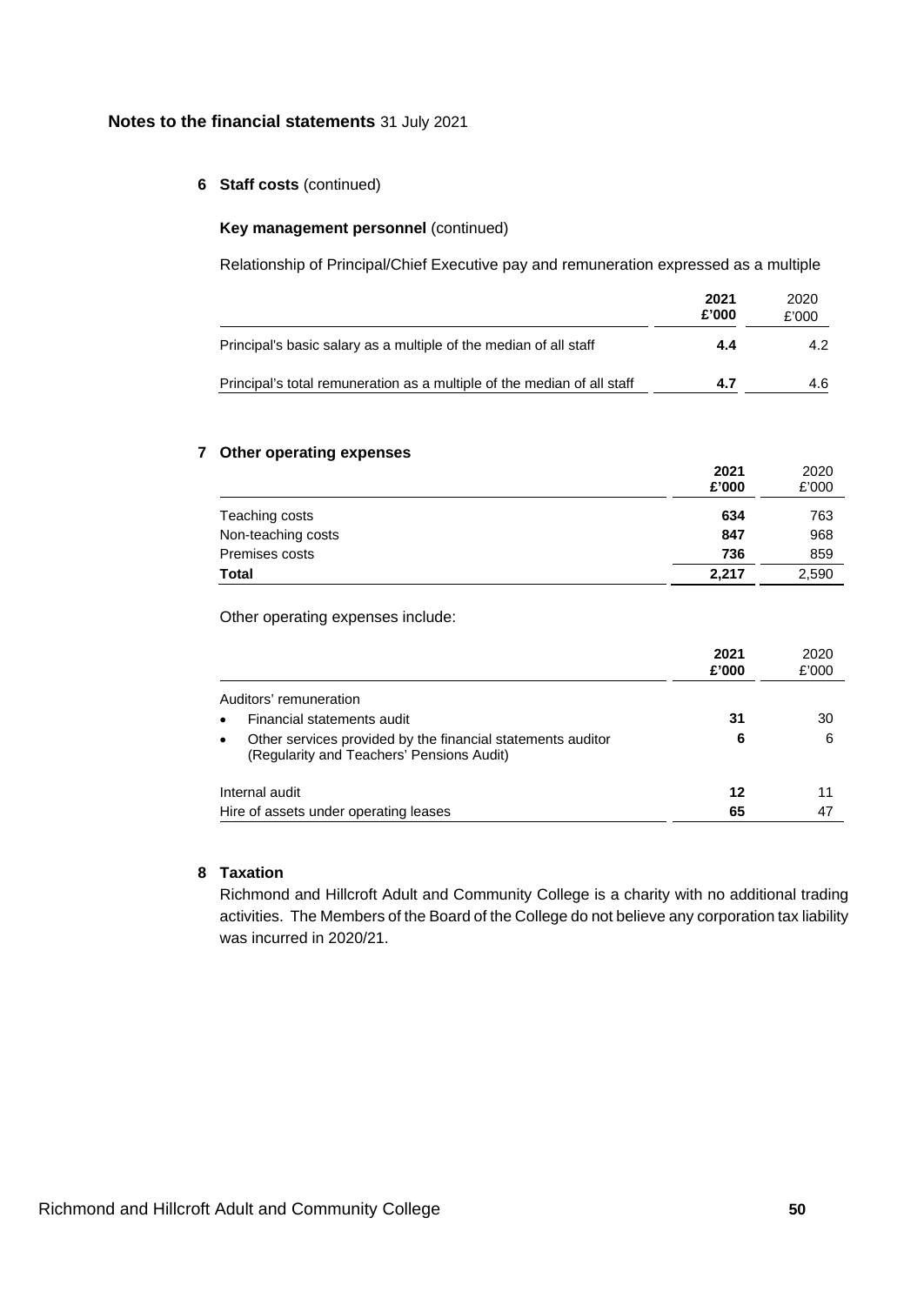#### **9 Tangible fixed assets**

|                                     | Freehold land<br>and buildings | fixtures and<br>fittings | Equipment, Assets in the<br>course of<br>construction | <b>Total</b> |
|-------------------------------------|--------------------------------|--------------------------|-------------------------------------------------------|--------------|
|                                     | £'000                          | £'000                    | £'000                                                 | £'000        |
| <b>Cost or valuation</b>            |                                |                          |                                                       |              |
| At 1 August 2020                    | 55,010                         | 301                      | 167                                                   | 55,478       |
| Additions                           |                                | 292                      | 288                                                   | 580          |
| Disposals                           |                                | (71)                     |                                                       | (71)         |
| At 31 July 2021                     | 55,010                         | 522                      | 455                                                   | 55,987       |
| <b>Depreciation</b>                 |                                |                          |                                                       |              |
| At 1 August 2020                    | 2,392                          | 46                       |                                                       | 2,438        |
| Charge for the year                 | 734                            | 96                       |                                                       | 830          |
| Elimination in respect of disposals |                                | (71)                     |                                                       | (71)         |
| At 31 July 2021                     | 3,126                          | 71                       |                                                       | 3,197        |
| Net book value at 31 July 2021      | 51,884                         | 451                      | 455                                                   | 52,790       |
| Net book value at 31 July 2020      | 52,618                         | 255                      | 167                                                   | 53,040       |

The land and buildings owned by Hillcroft College prior the merger were revalued by the District Valuer based at Wimbledon at 31 July 2012. The Valuation conformed to Practice Statement 5 of the RICS Appraisal and Valuation Manual. The land was valued at £4,018,800 and the buildings at a depreciated replacement cost of £2,294,554. This value excludes VAT. The historical cost was £1,000 for the land and £126,240 for the buildings.

Land and buildings transferred on merger at 1 October 2017 from Richmond Adult and Community College were adjusted to fair value based on independent professional advice. The gain on the adjustment to fair value of these assets was £30,151,000 which was included in the Consolidated Statement of Comprehensive Income in 2017/18.

If fixed assets had not been revalued before being deemed as cost on transition they would have been included at the following historical cost amounts:

| Cost                                 | 127.240    |
|--------------------------------------|------------|
| Aggregate depreciation based on cost | (114, 516) |
| Net book value based on cost         | 12.724     |

£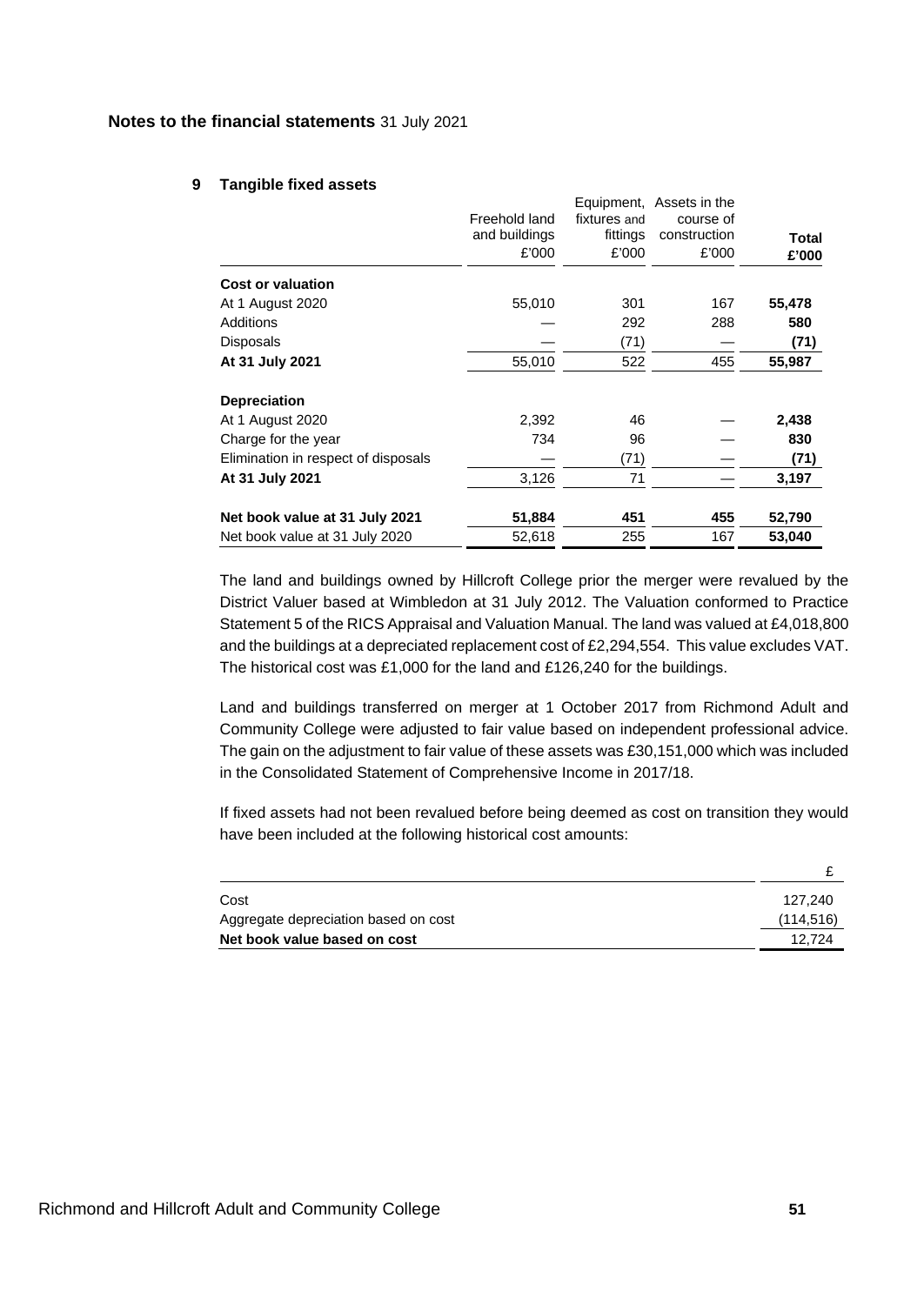# **10 Trade and other receivables**

|                                     | 2021<br>£'000 | 2020<br>£'000 |
|-------------------------------------|---------------|---------------|
| Amounts falling due within one year |               |               |
| Trade receivables                   | 440           | 263           |
| Other debtors                       | 4             | 4             |
| Prepayments and accrued income      | 296           | 260           |
| Benefaction account                 | 2             | 2             |
|                                     | 742           | 529           |

# **11 Creditors: amounts falling due within one year**

|                                                         | 2021<br>£'000 | 2020<br>£'000 |
|---------------------------------------------------------|---------------|---------------|
| Trade payables                                          | 322           | 191           |
| Other payables                                          | 33            | 32            |
| Other taxation and social security                      | 89            | 87            |
| Accruals and deferred income                            | 1,145         | 1,184         |
| Deferred income – government capital grants             | 162           | 162           |
| Amounts owed to the Education and Skills Funding Agency | 1,950         | 1,822         |
|                                                         | 3.701         | 3.478         |

|                                    | 2021<br>£'000 | 2020<br>£'000 |
|------------------------------------|---------------|---------------|
| Deferred income at 1 August        | 554           | 763           |
| Released from previous years       | (554)         | (763)         |
| Resources deferred during the year | 458           | 554           |
| Deferred income at 31 July         | 458           | 554           |

At the balance sheet date, the College was holding tuition fees (£397,000) received in advance for courses starting or continuing in 2021/22 (2020: £482,000) and £61,000 for other income including lettings, donations and grants (2020: £72,000)

### **12 Creditors: amounts falling due after more than one year**

|                                             | 2021<br>£'000 | 2020<br>£'000 |
|---------------------------------------------|---------------|---------------|
| Deferred income – government capital grants | 5.733         | 5.374         |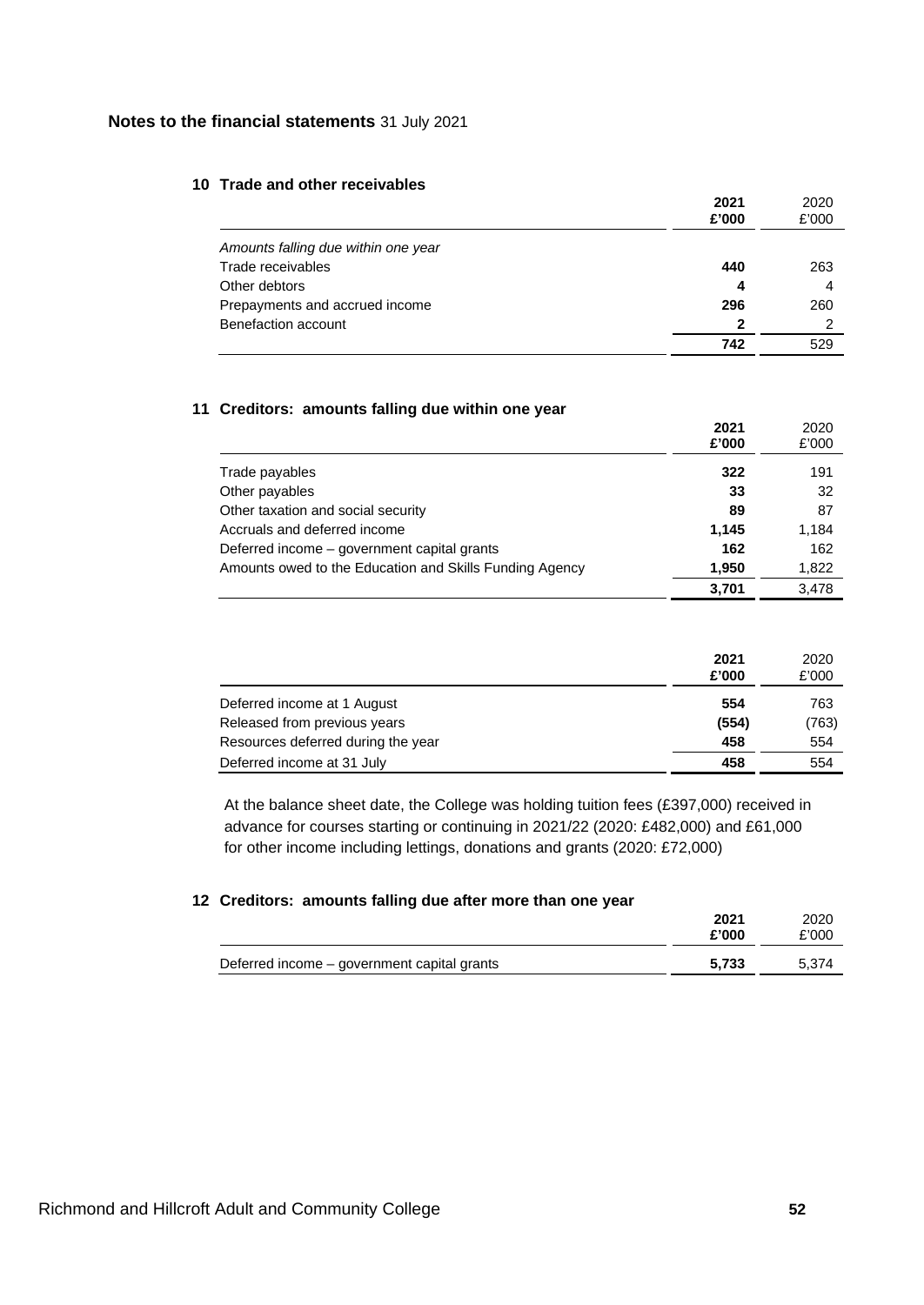# **13 Lease obligations**

At 31 July the College had minimum lease payments under non-cancellable operating leases as follows:

|                                             | 2021<br>£'000 | 2020<br>£'000 |
|---------------------------------------------|---------------|---------------|
| Equipment                                   |               |               |
| Not later than one year                     | 37            | 72            |
| Later than one year and not later than five |               |               |
| years                                       | 54            | 107           |
|                                             | 91            | 179           |

# **14 Provisions**

|                                | Defined<br>benefit<br>obligations<br>£'000 | Total<br>£'000 |
|--------------------------------|--------------------------------------------|----------------|
| At 1 August 2020               | 9,716                                      | 9,716          |
| Movement in the year (note 16) | (1,650)                                    | (1,650)        |
| At 31 July 2021                | 8,066                                      | 8,066          |

Defined benefit obligations relate to the liabilities under the College's membership of the Local Government Pension Scheme. Further details are given in note 16.

### **15 Cash and cash equivalents and reconciliation of net debt**

|                           | At 1<br>August<br>2020<br>£'000 | Cash flows<br>£'000 | At 31<br>July<br>2021<br>£'000 |
|---------------------------|---------------------------------|---------------------|--------------------------------|
| Cash and cash equivalents | 4,381                           | (257)               | 4,124                          |
|                           | 4,381                           | (257)               | 4.124                          |

### **16 Defined benefit obligations**

The College's employees belong to two principal post-employment benefit plans: the Teachers' Pension Scheme England and Wales (TPS) for academic and related staff; and the Wandsworth Council Pension Fund (LGPS) for non-teaching staff, which is managed by London Borough of Kingston upon Thames. Both are multi-employer defined-benefit plans.

|                                                       | 2021<br>Total | 2020<br>Total |
|-------------------------------------------------------|---------------|---------------|
|                                                       | £'000         | £'000         |
| <b>Teachers' Pension Scheme</b><br>contributions paid | 456           | 418           |
| Local Government Pension Scheme:                      |               |               |
| . Contributions paid                                  | 405           | 430           |
| . FRS 102 (28) charge                                 | 475           | 255           |
| Charge to the Statement of<br>Comprehensive Income    | 880           | 685           |
| Total pension cost for year within staff              |               |               |
| costs (note 6)                                        | 1,336         | 1,103         |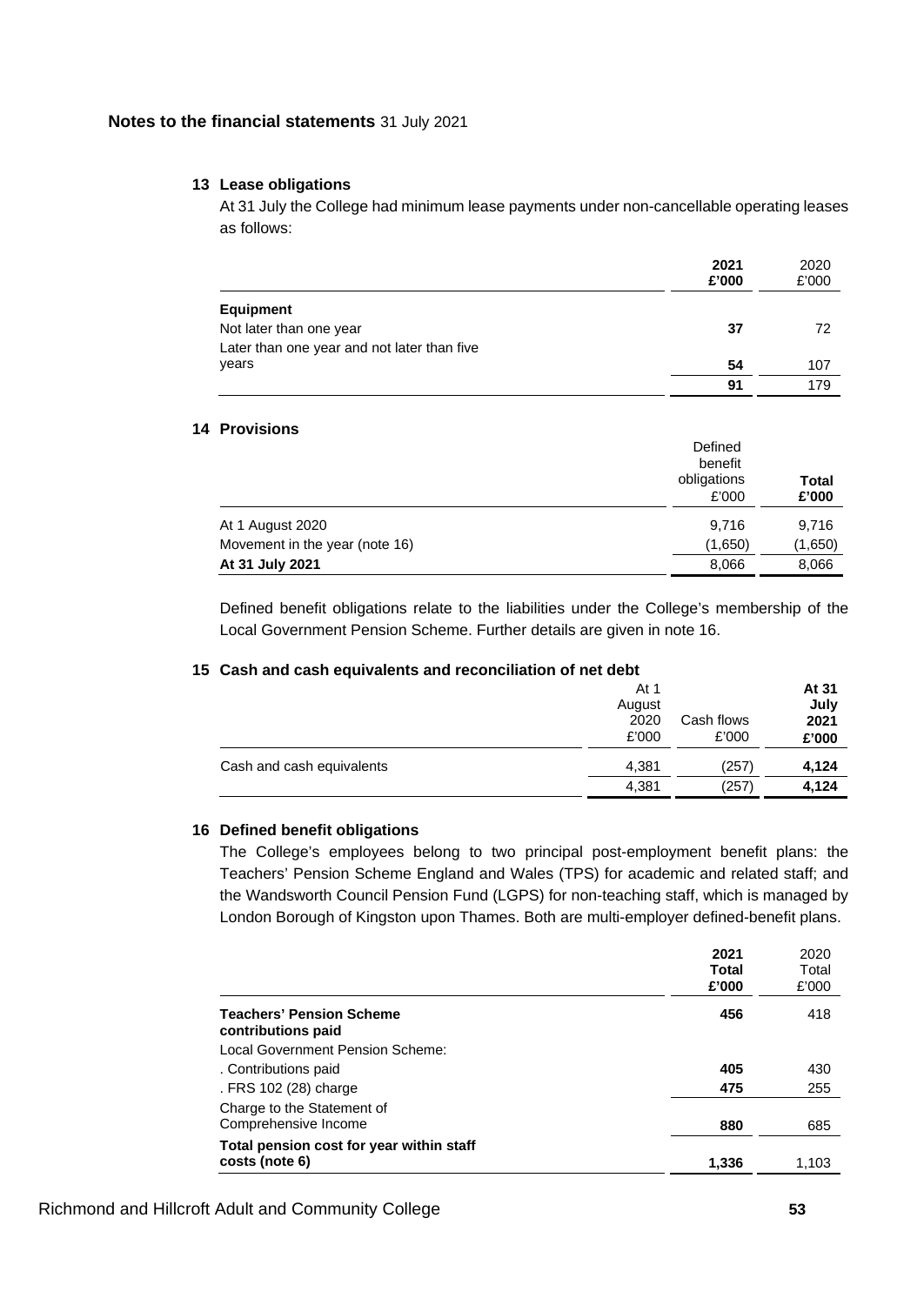### **16 Defined benefit obligations** (continued)

The pension costs are assessed in accordance with the advice of independent qualified actuaries. The latest formal actuarial valuation of the TPS was 31 March 2016 and of the LGPS 31 March 2019.

There were no outstanding or prepaid contributions at either the beginning or the end of the financial year.

### *Teachers' Pension Scheme*

The Teachers' Pension Scheme (TPS) is a statutory, contributory, defined benefit scheme, governed by the Teachers' Pension Scheme Regulations 2014. These regulations apply to teachers in schools and other educational establishments, including colleges. Membership is automatic for teachers and lecturers at eligible institutions. Teachers and lecturers are able to opt out of the TPS.

The TPS is an unfunded scheme and members contribute on a 'pay as you go' basis – these contributions, along with those made by employers, are credited to the Exchequer under arrangements governed by the above Regulations. Retirement and other pension benefits are paid by public funds provided by Parliament.

Under the definitions set out in FRS 102 (28.11), the TPS is a multi-employer pension plan. The College is unable to identify its share of the underlying assets and liabilities of the plan.

Accordingly, the College has taken advantage of the exemption in FRS 102 and has accounted for its contributions to the scheme as if it were a defined-contribution plan. The College has set out above the information available on the plan and the implications for the College in terms of the anticipated contribution rates.

The valuation of the TPS is carried out in line with regulations made under the Public Service Pension Act 2013. Valuations credit the teachers' pension account with a real rate of return assuming funds are invested in notional investments that produce that real rate of return.

The latest actuarial review of the TPS was carried out as at 31 March 2016. The valuation report was published by the Department for Education (the Department) in April 2019. The valuation reported total scheme liabilities (pensions currently in payment and the estimated cost of future benefits) for service to the effective date of £218 billion, and notional assets (estimated future contributions together with the notional investments held at the valuation date) of £198 billion giving a notional past service deficit of £22 billion.

As a result of the valuation, new employer contribution rates were set at 23.68% of pensionable pay from September 2019 onwards (compared to 16.48% during 2018/9. DfE has agreed to pay a teacher pension employer contribution grant to cover the additional costs during the 2020-21 academic year.

A full copy of the valuation report and supporting documentation can be found on the Teachers' Pension Scheme website.

The pension costs paid to TPS in the year amounted to £456,000 (2019: £418,000).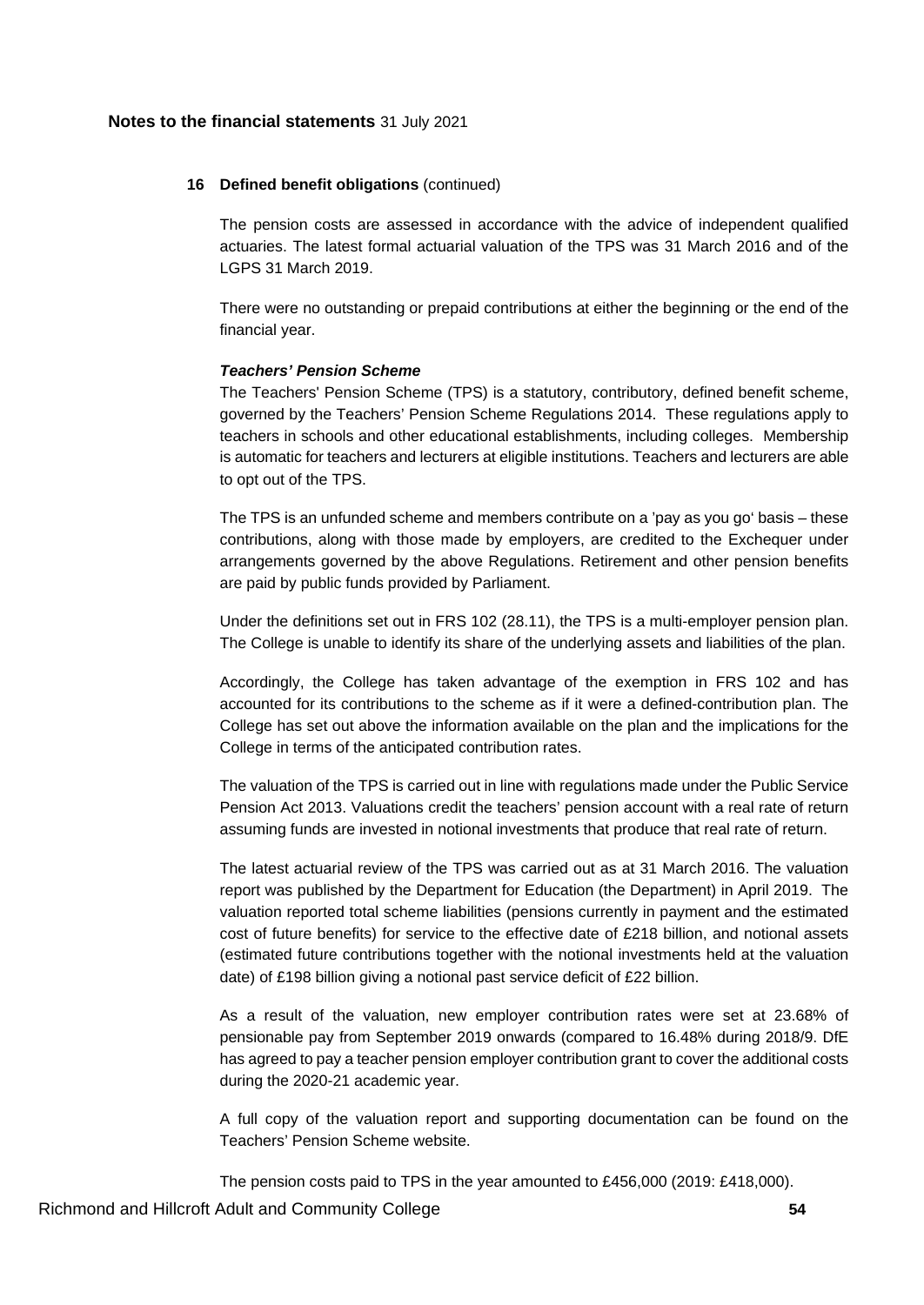### **16 Defined benefit obligations** (continued)

### *Local Government Pension Scheme*

The LGPS is a funded defined-benefit plan, with the assets held in separate funds administered by the Wandsworth Council Pension Fund. The total contributions made for the year ended 31 July 2021 were £514,000, of which employer's contributions totalled £405,000 and employees' contributions totalled 109,000. The agreed contribution rates for future years are 17.3% for employers and range from 5.5% to 12.5% for employees, depending on salary.

#### *Principal Actuarial Assumptions*

The following information is based upon a full actuarial valuation of the fund at 31 March 2019 updated to 31 July 2021 by a qualified independent actuary. **At 31 July**  $A + 24$  July

|                                                                | At 31 JUIV<br>2021 | At 31 July<br>2020 |
|----------------------------------------------------------------|--------------------|--------------------|
| Rate of increase in salaries                                   | 2.55%              | 2.45%              |
| Future pensions increases                                      | 2.80%              | 2.25%              |
| Discount rate for scheme liabilities                           | 1.60%              | 1.35%              |
| Inflation assumption (CPI)                                     | 2.80%              | 2.25%              |
| Commutation of pensions to lump sums (pre-April 2008 service)  | 50%                | 50%                |
| Commutation of pensions to lump sums (post-April 2008 service) | 75%                | 75%                |

The current mortality assumptions include sufficient allowance for future improvements in mortality rates. The assumed life expectations on retirement age 65 are:

|                             | At 31 July<br>2021 | At 31 July<br>2020<br>Years |
|-----------------------------|--------------------|-----------------------------|
|                             | Years              |                             |
| <b>Retiring today</b>       |                    |                             |
| Males                       | 21.6               | 21.8                        |
| Females                     | 24.3               | 24.4                        |
| <b>Retiring in 20 years</b> |                    |                             |
| Males                       | 22.9               | 23.2                        |
| Females                     | 25.7               | 25.9                        |
|                             |                    |                             |

| Sensitivity analysis is provided below: | 2021<br>Approx<br>monetary<br>amount<br>(E'000's) |
|-----------------------------------------|---------------------------------------------------|
| Discount rate $+0.1\%$                  | 25,590                                            |
| Discount rate - 0.1%                    | 26,744                                            |
| Mortality assumption $-1$ year increase | 27,382                                            |
| Mortality assumption $-1$ year decrease | 24,994                                            |
| CPI rate $+0.1\%$                       | 26,726                                            |
| CPI rate $-0.1%$                        | 25,606                                            |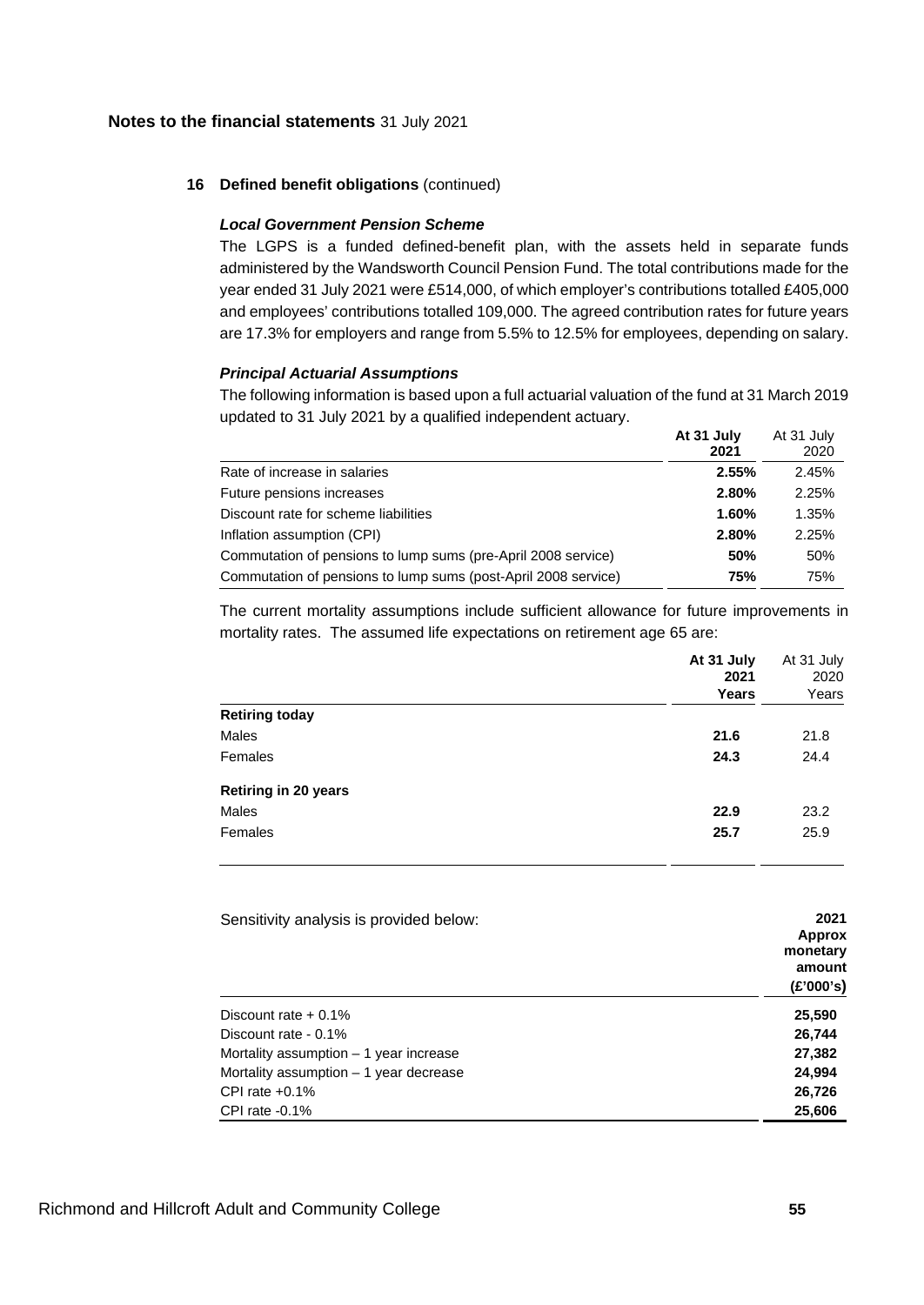### **16 Defined benefit obligations** (continued)

The sensitivity analysis represents the present value of plan liabilities as a result of the change in each underlying assumption.

# *Local Government Pension Scheme*

The College's share of the assets in the plan at the balance sheet date were:

|                                 | Value at<br>31 July<br>2021<br>£'000 | Value at<br>31 July<br>2020<br>£'000 |
|---------------------------------|--------------------------------------|--------------------------------------|
| Equity instruments              | 11,123                               | 8,949                                |
| Gilts                           | 380                                  | 352                                  |
| <b>Bonds</b>                    | 2,444                                | 2,134                                |
| Property                        | 1,753                                | 1,312                                |
| Cash                            | 696                                  | 759                                  |
| Multi-asset fund                | 1,698                                | 1,385                                |
| Total fair value of plan assets | 18,094                               | 14,891                               |
| Actual return on plan assets    | 3,008                                | (172)                                |

The amount included in the balance sheet in respect of the defined benefit pension plan is as follows:

|                                   | 2021      | 2020      |
|-----------------------------------|-----------|-----------|
|                                   | Total     | Total     |
|                                   | £'000     | £'000     |
| Fair value of plan assets         | 18.094    | 14.891    |
| Present value of plan liabilities | (26, 160) | (24, 607) |
| Net pensions liability            | (8,006)   | (9,716)   |
|                                   |           |           |

Amounts recognised in the Statement of Comprehensive Income in respect of the plan are as follows:

|                                                                         | 2021    | 2020    |
|-------------------------------------------------------------------------|---------|---------|
|                                                                         | Total   | Total   |
|                                                                         | £'000   | £'000   |
| Amounts included in staff cost                                          |         |         |
| Current service cost                                                    | (880)   | (685)   |
| Past service cost                                                       |         |         |
| Total                                                                   | (880)   | (685)   |
| Amounts included in investment income                                   | 202     | 316     |
| Amounts included in interest costs                                      | (331)   | (425)   |
| Administration expenses                                                 | (5)     | (7)     |
| Net interest cost                                                       | (134)   | (116)   |
| Return on pension plan assets                                           | 2,806   | (488)   |
| Other actuarial losses on assets                                        |         | (65)    |
| Experience gains/losses arising on defined benefit obligations          | 549     | (646)   |
| Changes in assumptions underlying the present value of plan liabilities | (1,096) | (2,741) |
| Amount recognised in Other Comprehensive Income                         | 2,259   | (3,940) |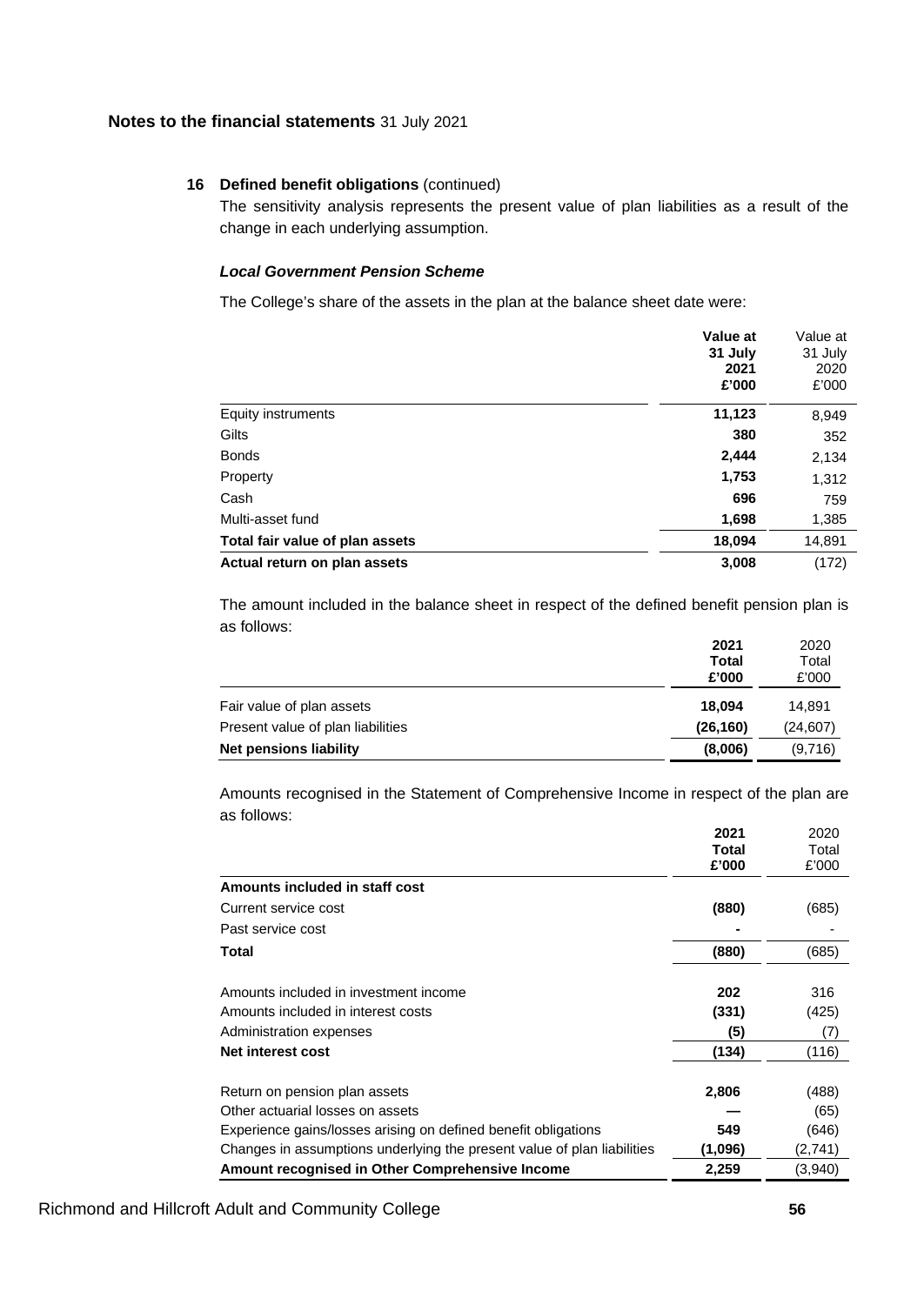# **16 Defined benefit obligations** (continued)

#### *Local Government Pension Scheme*

### *Movement in net defined benefit liability during year*

|                                                     | 2021    | 2020    |
|-----------------------------------------------------|---------|---------|
|                                                     | Total   | Total   |
|                                                     | £'000   | £'000   |
| Net defined benefit liability in scheme at 1 August | (9,716) | (5,405) |
| Movement in year:                                   |         |         |
| . Current service cost                              | (880)   | (685)   |
| . Employer contributions                            | 405     | 430     |
| . Net interest on the defined liability             | (134)   | (116)   |
| . Actuarial gain / (loss)                           | 2,259   | (3,940) |
| Net defined benefit liability at 31 July            | (8,066) | (9,716) |
|                                                     |         |         |

# *Asset and liability reconciliation*

|                                                           | <b>Total</b> | Total  |
|-----------------------------------------------------------|--------------|--------|
|                                                           | £'000        | £'000  |
| Defined benefit obligations at 1 August                   | 24,607       | 20,381 |
| Current service cost                                      | 880          | 685    |
| Interest cost                                             | 331          | 425    |
| Contributions by Scheme participants                      | 109          | 106    |
| Change in demographic assumptions                         | (311)        | (588)  |
| Changes in financial assumptions                          | 1,407        | 3,329  |
| Estimated benefits paid                                   | (314)        | (377)  |
| Experience (losses)/ gains on defined benefit obligations | (549)        | 646    |
| Defined benefit obligations at 31 July                    | 26,160       | 24,607 |

# *Changes in fair value of plan assets*

|                                       | 2021   | 2020   |
|---------------------------------------|--------|--------|
|                                       | Total  | Total  |
|                                       | £'000  | £'000  |
| Fair value of plan assets at 1 August | 14,891 | 14,976 |
| Interest on plan assets               | 202    | 316    |
| Return on plan assets                 | 2,806  | (488)  |
| <b>Employer contributions</b>         | 405    | 430    |
| Contributions by Scheme participants  | 109    | 106    |
| Estimated benefits paid               | (314)  | (377)  |
| Administration expenses               | (5)    | (7)    |
| Other actuarial losses                |        | (65)   |
| Fair value of plan assets at 31 July  | 18,094 | 14.891 |

**2021**

2020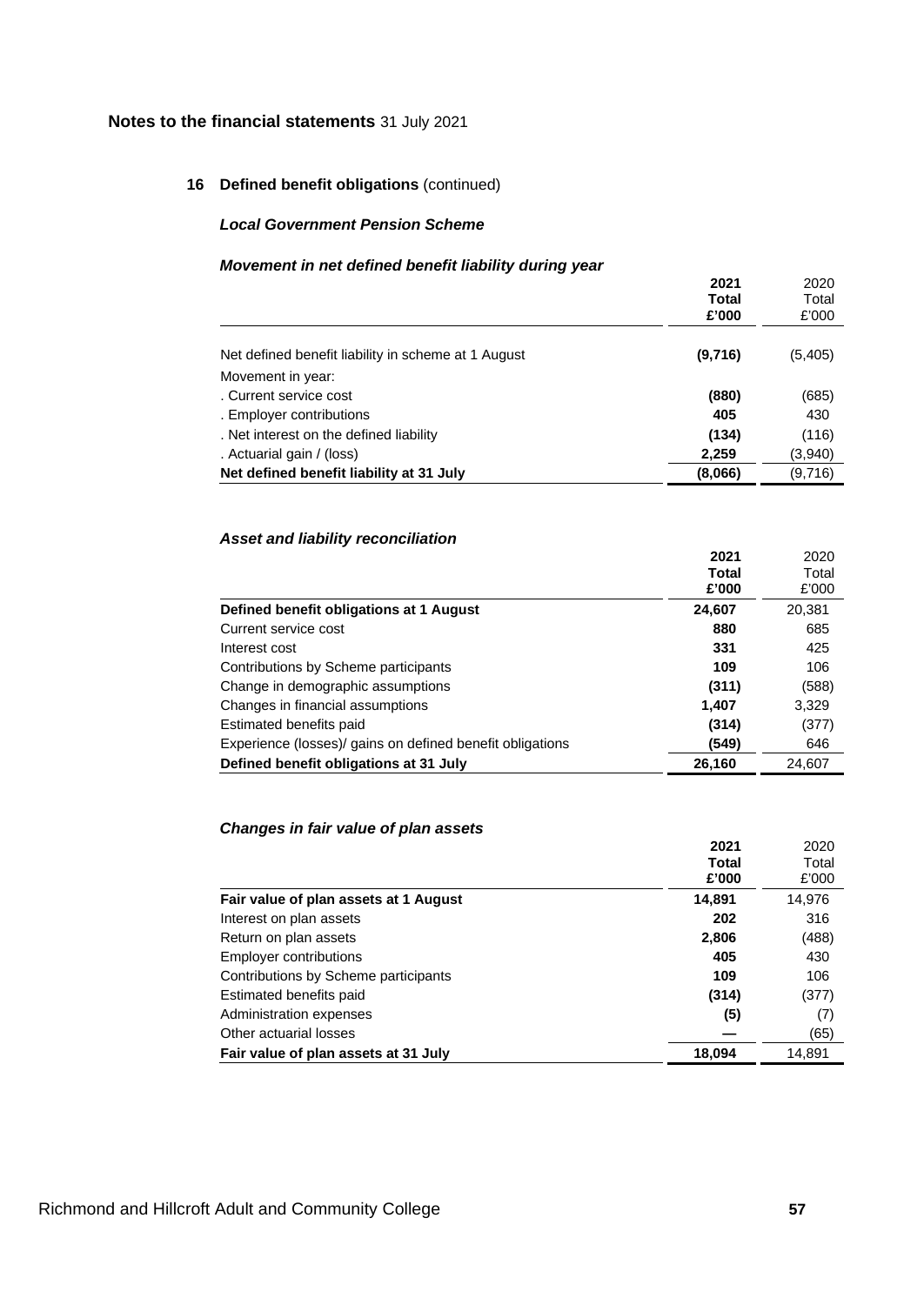# **17 Related party transactions**

Owing to the nature of the College's operations and the composition of the Board being drawn from local public and private sector organisations, it is inevitable that transactions will take place with organisations in which a member of the Board may have an interest. All transactions involving such organisations are conducted in accordance with the College's financial regulations and normal procurement procedures. Transactions with the ESFA are detailed in note 1.

The total expenses paid to or on behalf of the members of the Board during the year was Nil (2020: £58 for 2 Governors). This represents travel and subsidence expenses and other out of pocket expenses incurred in attending Board meetings in their official capacity.

No Board member received any remuneration or waived payments from the College or its subsidiaries during the year (2020: £nil).

The College discloses all related party transactions in accordance with the College's financial regulations. There were none in 2020/21 (2019/20: none).

|                                                              | Year    | Year            |
|--------------------------------------------------------------|---------|-----------------|
|                                                              | ended   | ended           |
|                                                              | 31 July | 31 July<br>2020 |
|                                                              | 2021    |                 |
| <b>Learner Support Funds</b>                                 | £'000   | £'000           |
| Other Learner Support Funds (Advanced Learner Loans Bursary) |         |                 |
| Grant received - current year                                | 233     | 366             |
| Less: Disbursed to students                                  | (45)    | (47)            |
| Less: Administration fee                                     | (18)    | (22)            |
| Less: Retained income                                        | (23)    | (256)           |
| Underspend for the year                                      | 147     | 41              |

# **18 Learner support funds**

Funding body grants are available solely for students. In the majority of instances, the College only acts as a paying agent. In these circumstances, the grants and related disbursements are therefore excluded from the Statement of comprehensive income and expenditure.

The College had unspent funds at the year-end of £170,370. In accordance with the revised ESFA year-end reconciliation process £147,020 will be repayable to the ESFA and the balance of £23,350 has been included in the Statement of Comprehensive Income and Expenditure.

# **19 Contingent liability**

The Department for Education is in the process of undertaking a review of residential funding for FE colleges and in conjunction with this the ESFA has undertaken an audit of the College's Residential Access fund claim in respect of 2018/19. All four English residential colleges have been the subject of the review and audit. The audit has primarily focused on the way in which the colleges have applied the funding methodology as it applies to residential provision.